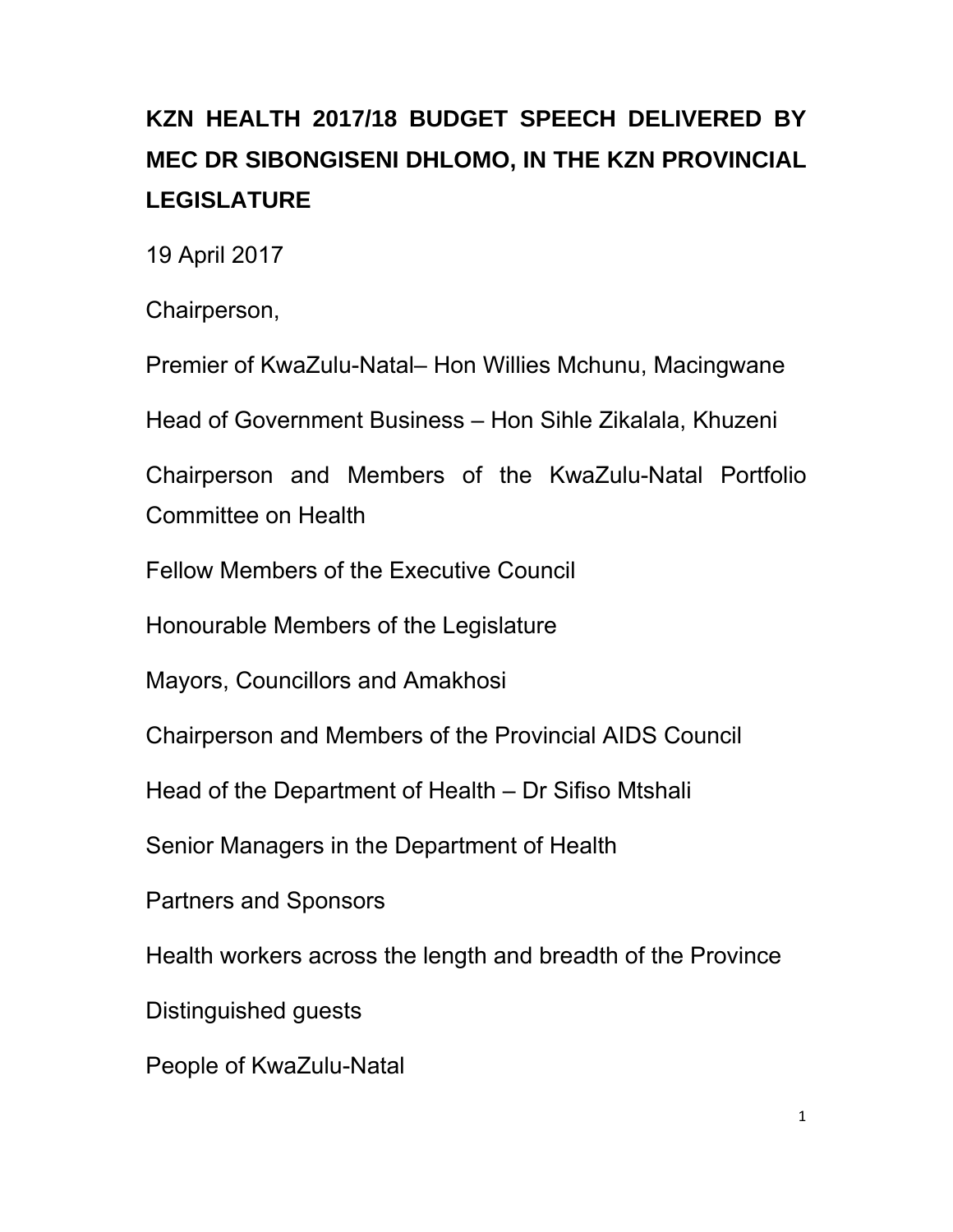Members of the Media,

Ladies and gentlemen,

Thirty-nine years ago, in a town called Kazakhstan, health activists met to deliberate on how they could improve the health of all the people in the world. After considerable debate, they agreed on a Declaration, Alma Ata, whose theme was "Health for All by the year 2000."

Some health activists complained that there would be a long wait from 1978 to 2000 (22 years). The reality is that the year 2000 came and there was no health for all in the world. In the year 2000, Millennium Development Goals (MDGs), of which MDG 4, 5 and 6 focused on health, were formulated. In the year 2015, though significant strides had been made, there was still no health for all citizens of the world.

To date, comprehensive health is a commodity that is accessible by a few who have means.

Health is a basic human right that should not only be available to those who can afford. I am happy that in this House, all political parties except one, agree to universal health coverage. Those political parties I suppose know what it is like to lose a breadwinner; the only child; or a mother of 5 children because these individuals or their families did not have the means to access quality healthcare.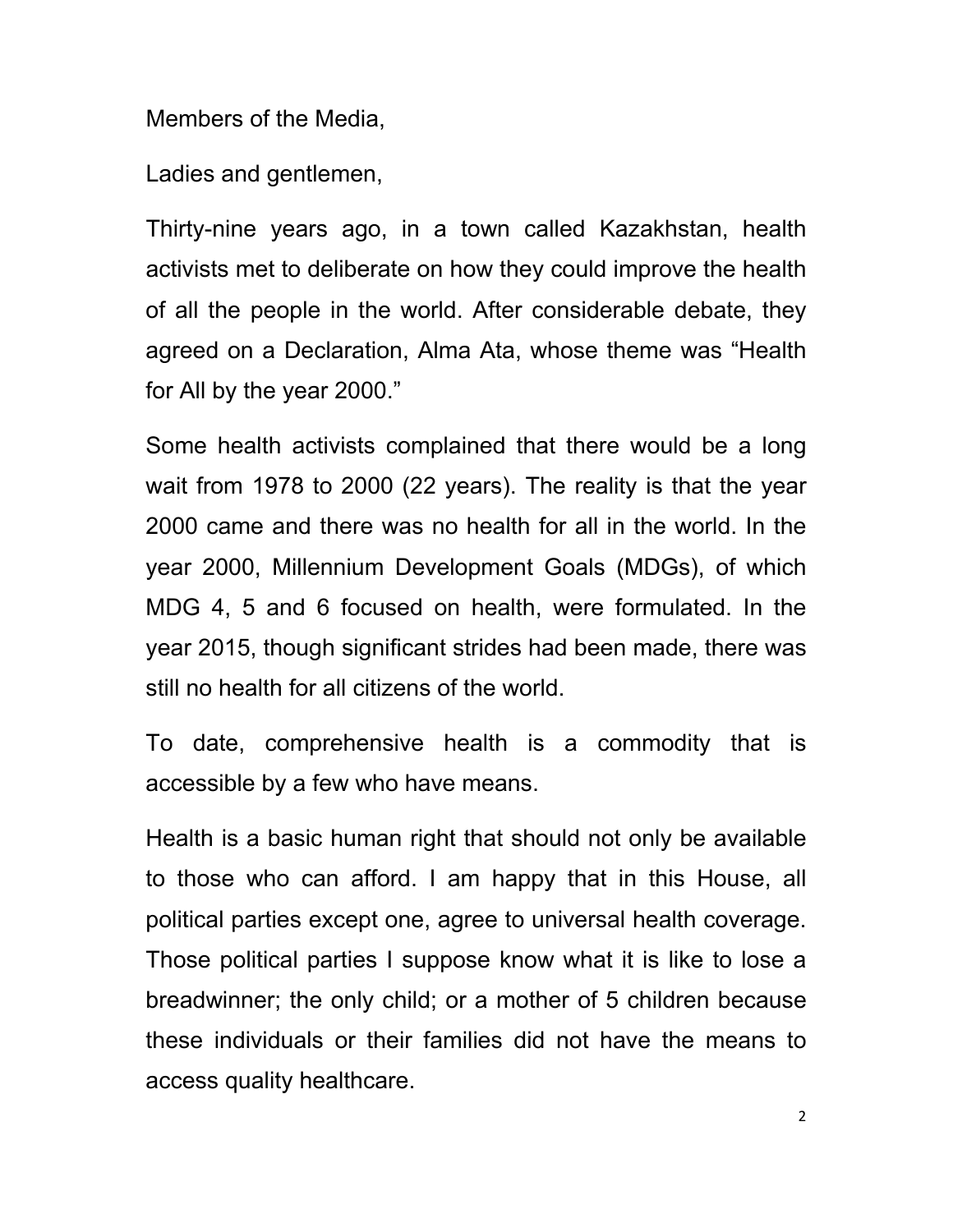It is a moral obligation to carry each other's burden in order to have long and healthy life.

I commend you all and wish to call upon you to continue to champion this noble vision: universal health coverage. I would like to believe that South Africans who went to Kazakhstan in 1978, carried with them the aspiration of the most revolutionary document ever put together in our country, the Freedom Charter of 1955 that highlights health issues.

On the 24<sup>th</sup> of March 2017, we laid to rest Mrs Bongiwe Bolani, a matron who opened Prince Mshiyeni Memorial Hospital (PMMH) in 1980. She was such a professional, and a daughter to Bishop Alpheus Hamilton Zulu of the Anglican Church, appointed the first Black Bishop.

OkaNdaba stood firm on her principles and did not allow the hospital to be used for political activities. For that she paid dearly; her house in KwaMashu was bombed twice. She left PMMH out of fear and never recovered her pension. We give thanks to former Premier Mkhize, who supported us when we made an ex-gratia payment to her to apologise on behalf of government. We as the Department of Health were humbled at her funeral when her eldest daughter Phumla Bolani mentioned this good gesture from government. Sasizama ukucisha amacala alabo abasindulelayo. May her soul rest in eternal peace. Malibongwe!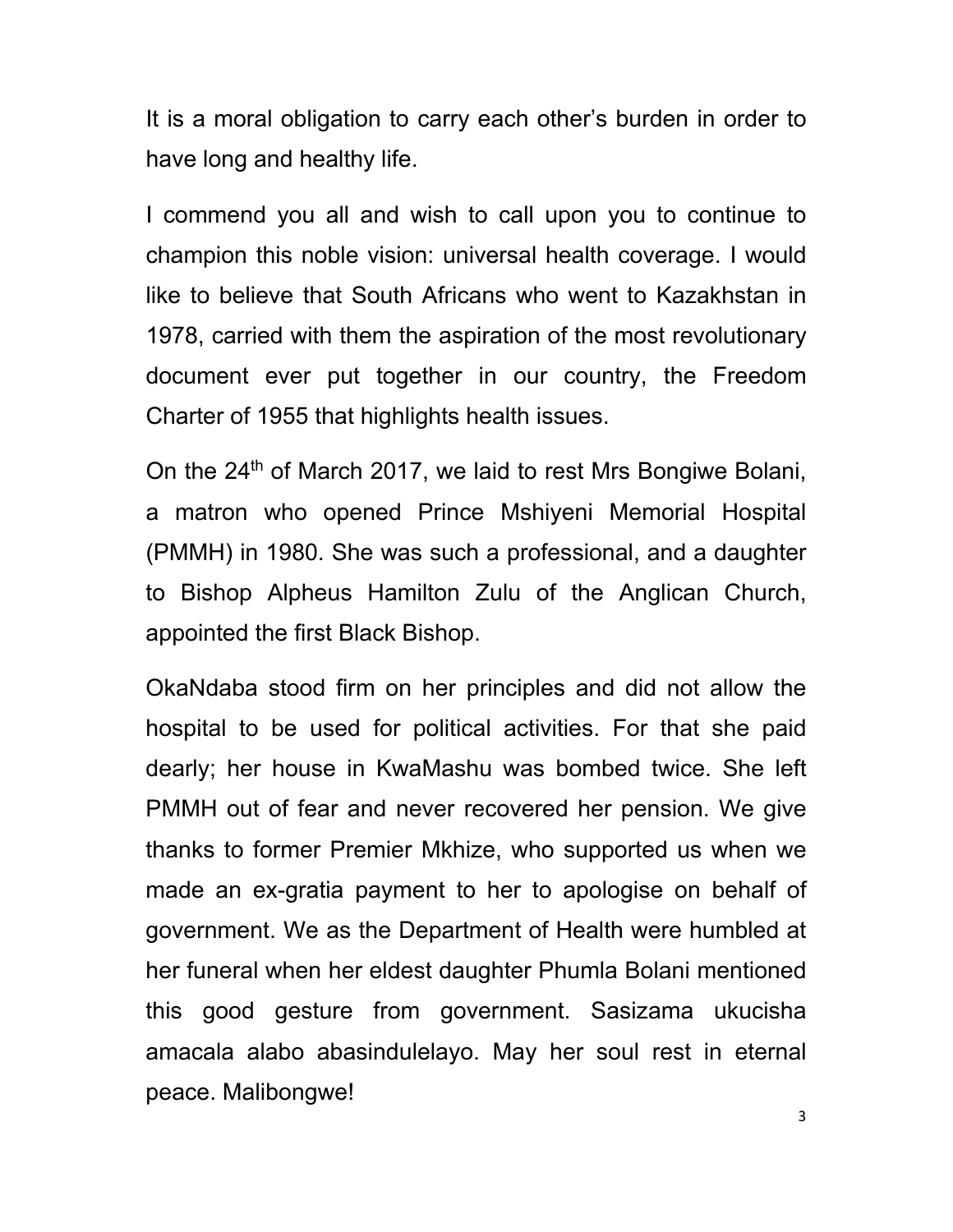On the day of the funeral, a retired matron Mrs Bella Mkhwanazi delivered a moving speech on behalf of all retired matrons and professional nurses.

She expressed sadness that some of the policies and protocols that they have developed to improve the quality of life of citizens have been ignored by some of us still practising. We agreed to meet to revive that. I am happy to announce that on 18 April 2017 we met the core of these leaders to learn good practices from them. They may have retired but their knowledge and wisdom is invaluable. We cannot afford to bury their legacy. We have planned a workshop to invite some of them to share their good practices with the Department.

As MEC, one is not entitled to an advisor. I am happy to announce that in 2016, we sourced funding from one of our partners to have Prof Green-Thompson as MEC's advisor.

Prof Green-Thompson was the first head of the Department of Health in KZN after the new democratic dispensation came into effect in 1994. He taught us at medical school. He is a specialist obstetrician and gynaecologist.

As a department, we have accelerated our fight to reduce maternal mortality because we have mentors and advisors like Prof Green-Thompson, Prof Jack Moodley and Dr Neil Moran.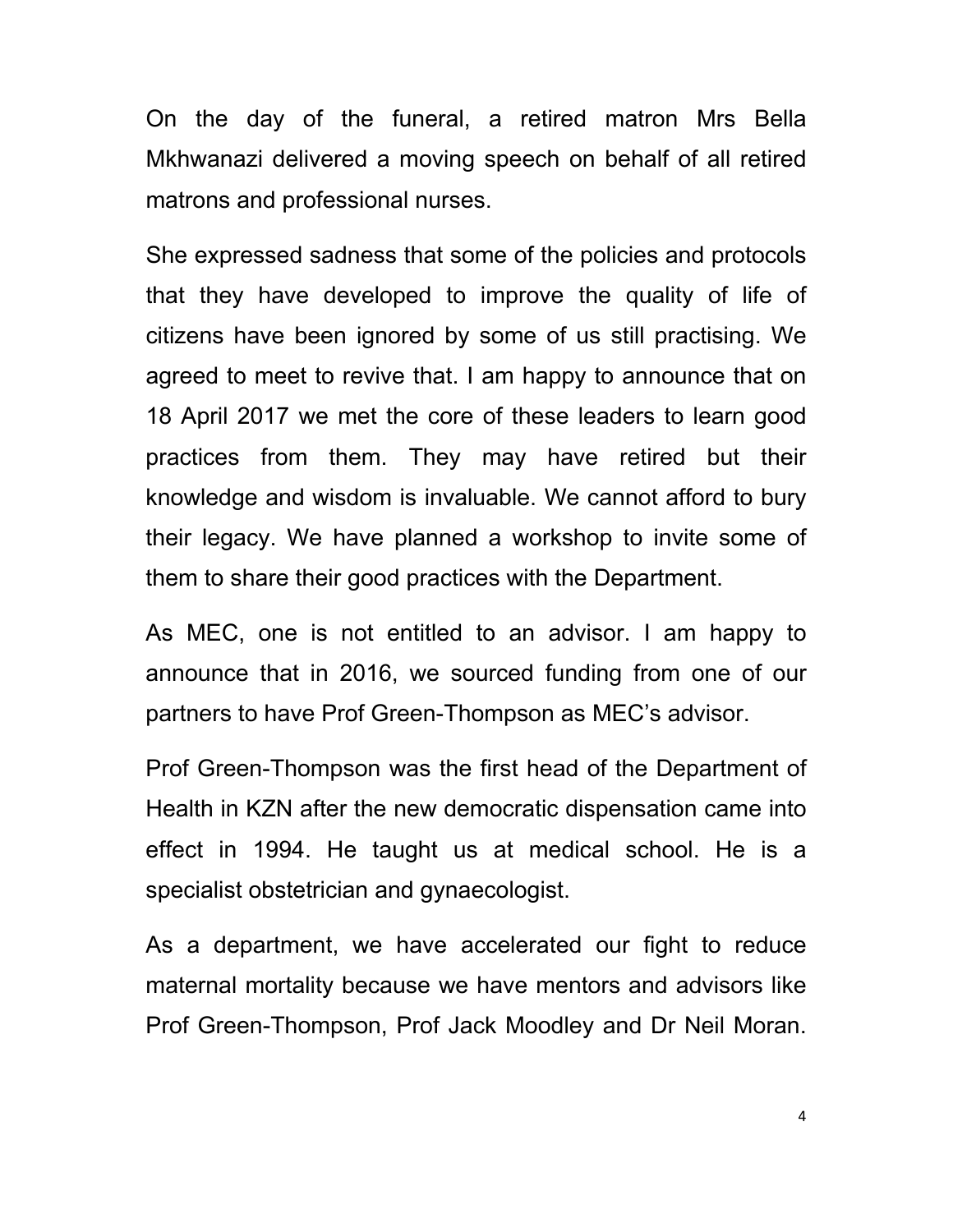We will show in our programme that efforts made to reduce maternal mortality have yielded good results in KZN.

From the State of the Province address, our Hon Premier, Mr Willies Mchunu, gave us the Department of Health marching orders. He said: "*We are grateful to announce that his Majesty has granted approval for the Lower Umfolozi Memorial Hospital to be renamed as Queen Nandi Memorial Hospital. This is in honour of Queen Nandi, uMama weSilo iLembe eleqa amanye amalembe ngokukhalipha."*

We are following the necessary processes of this instruction and we have hope that our Hon. Premier and Isilo will soon officially open the Queen Nandi Memorial Hospital.

On the  $2^{nd}$  to the  $4^{th}$  April 2017, we provided health services at Dumbe Community Health Centre, supporting the only three doctors there. It felt good to go back to seeing patients. The mayor of Dumbe Municipality, councillor Mavuso, requested us to consider changing the names of the clinics built in that area that are named after German farmers who once settled there. These names are Luneburg, Hartland and Frischgewacth. There are many heroes and heroines in that area, such as Gandhi Mashaya, Zama Ndaba to name a few, who struggled for a better South Africa till the end of their lives.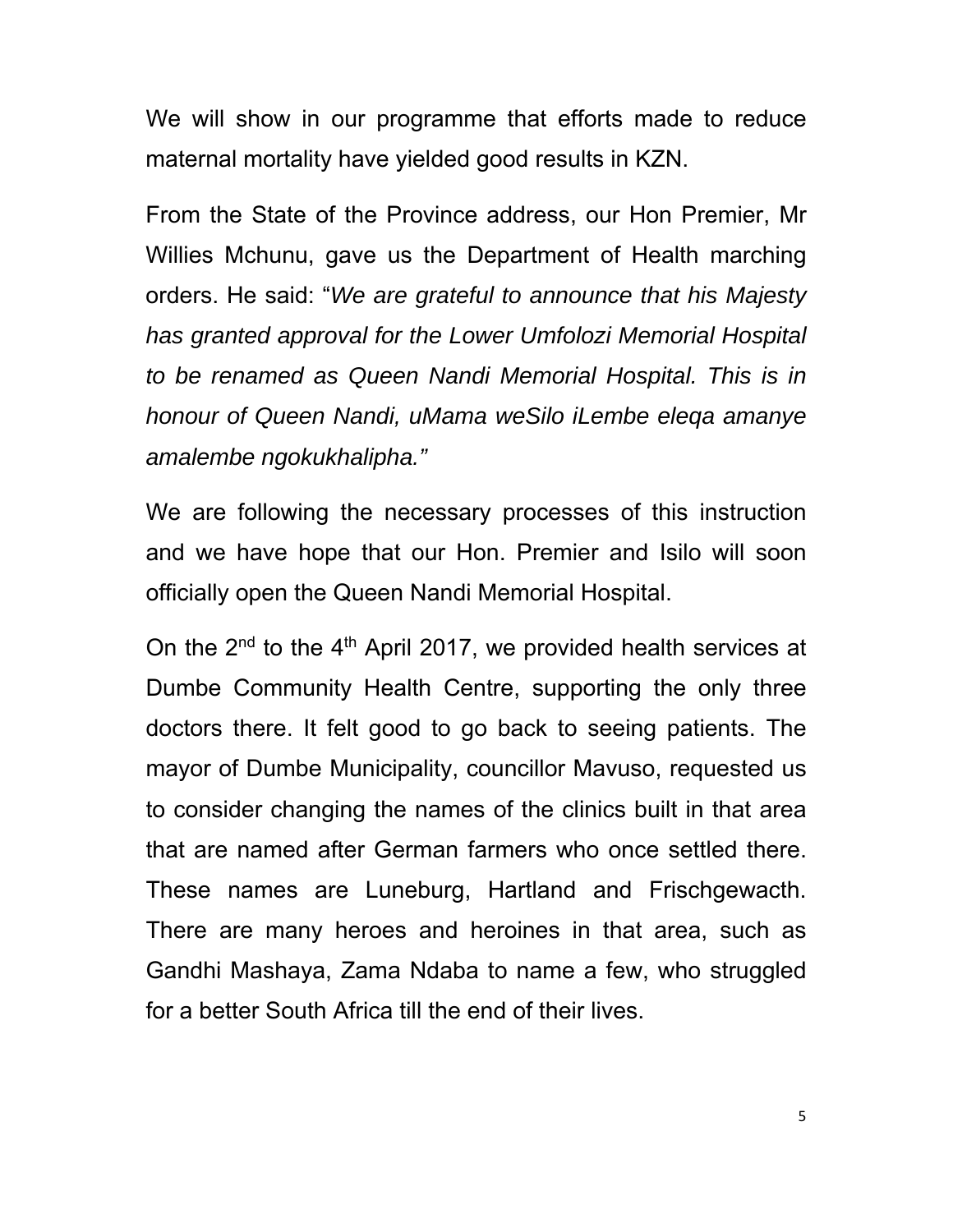Chairperson, as a Department, our focus is on the provision of quality health care for all citizens of KwaZulu-Natal. Supreme in our mandate is the attainment of a long and healthy life for all our citizens.

Indeed, the National Development Plan (NDP) 2030 compels us to work towards creating a health system that works for everyone and produces positive health outcomes. It specifies that as a country we ought by 2030 to:

• Raise the life expectancy of South Africans to at least 70 years;

• Ensure that the generation of under-20s is largely free of HIV;

• Significantly reduce the burden of disease; and

• Achieve an infant mortality rate of less than 20 deaths per thousand live births, and an under-5 mortality rate of less than 30 per thousand live births.

This Policy Statement will detail our initiatives aimed at meeting the objectives set by the NDP as well as our commitments in the Provincial Growth and Development Plan (PGDP).

Allow me to start by declaring that for the success of all our initiatives, we recognise the important role communities and other stakeholders have to play.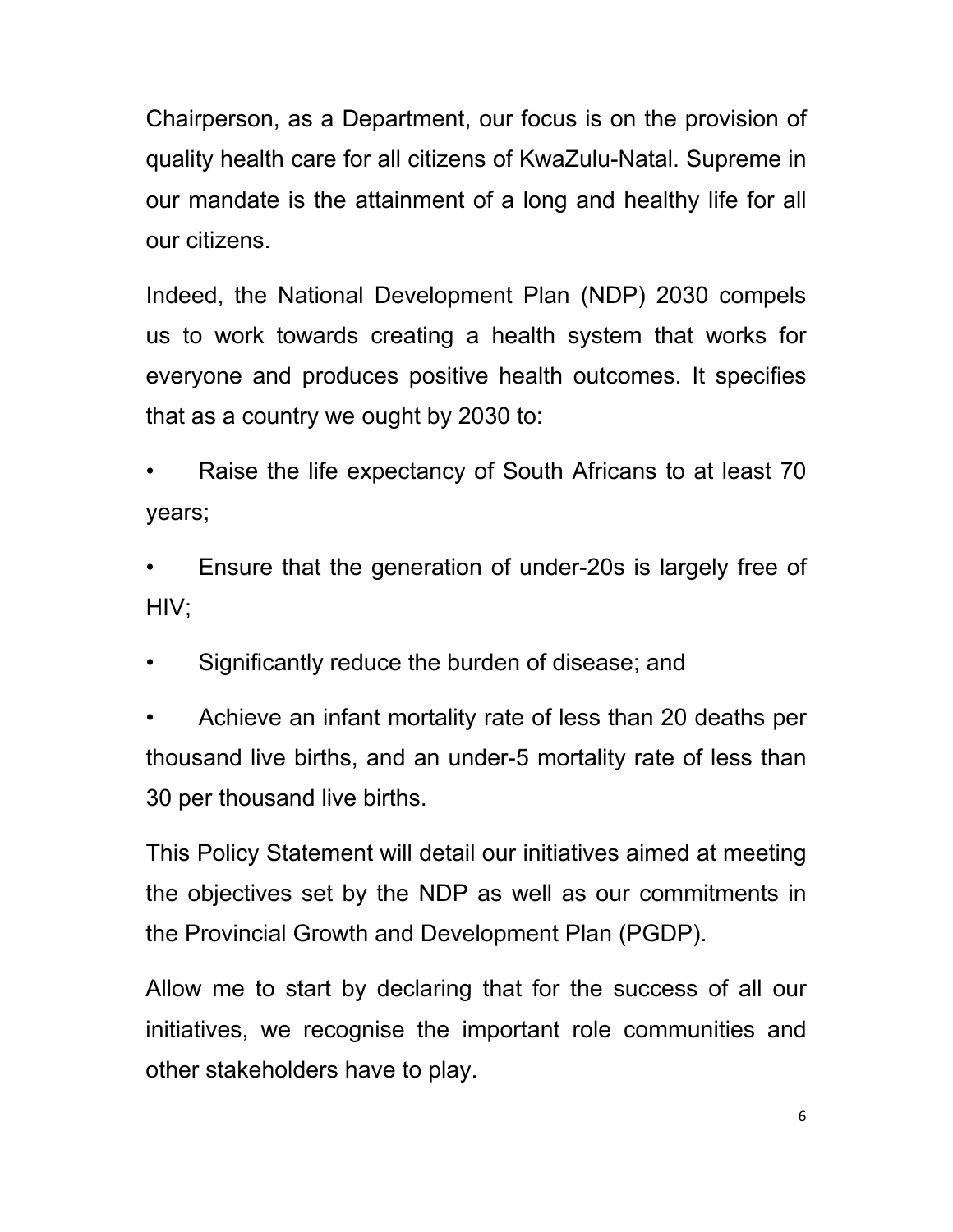Our Premier, Honourable Willies Mchunu using the theme 'Through Unity in Action, we can move KZN to a prosperous future' in his State of the Province Address emphasises this fact, saying:

'As government we believe that healthcare for all cannot be achieved without local leadership and citizen engagement. We therefore undertake to continue to put the health of each citizen of this Province at the centre of our agenda. And we invite leaders of society to work together to turn around the situation.'

Indeed this takes into consideration the fact that long-term health outcomes are shaped by factors largely outside the health system; that is; lifestyle including exercise, eating habits, nutritional levels, education, sexual behaviour, road accidents and the level of violence. Other important factors are housing, access to clean potable water, and sanitation – these are crucial especially to reduce Communicable Diseases such as TB, Malaria, HIV/AIDS, and malnutrition and others which still affect large proportions of our KZN population.

To support the vision of the National Development Plan 2030, the Department will continue to focus on its 5 Strategic Goals, as outlined in the five-year Strategic Plan. The five Strategic Goals are to:

1. Strengthen health systems effectiveness;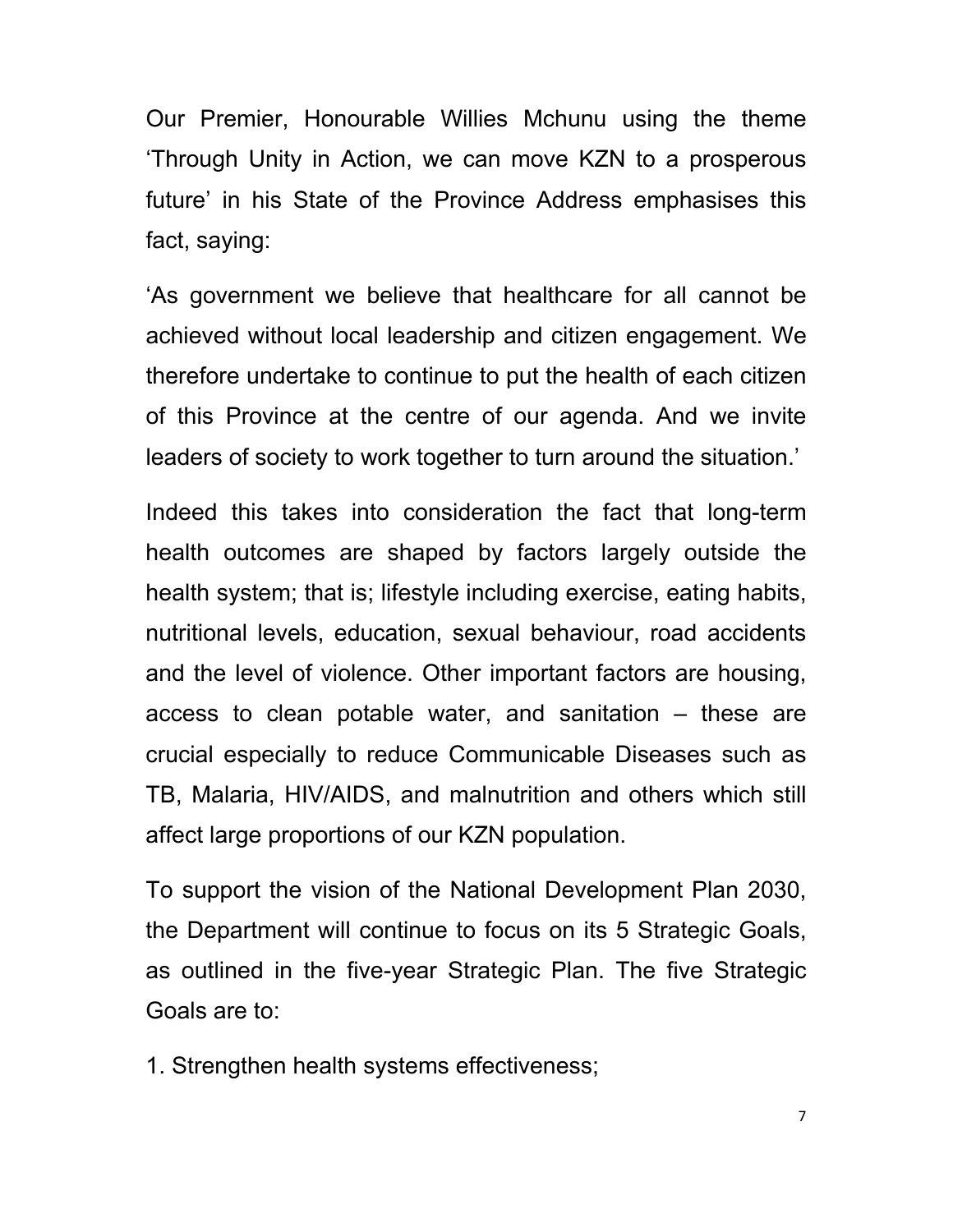- 2. Reduce and manage the burden of disease;
- 3. Universal health coverage;
- 4. Strengthen human resources for health; and
- 5. Improved quality of health care.

Therefore, Chairperson, we can ill-afford to rest on our laurels. Instead, we have a responsibility on our shoulders to work as hard as we possibly can to make Government's vision of a long and healthy life a reality for all the people of KwaZulu-Natal.

We will therefore want to deliver our budget under the theme:

# **"NONE SHOULD BE LEFT BEHIND; FROM THE CRADLE TO THE GRAVE"**

This theme is realisable if we follow the classification model done in some countries that have reduced the burden of diseases. It is an organised, continuous dynamic process to control diseases and it allows evaluation and planned intervention with a sole purpose to analyse the health status of the individual, family and community.

It is a community diagnosis co-ordinated by health team (doctors and nurses).

1. Grade1: persons that are supposedly healthy - they do not have risk factors, no health problems, no disability.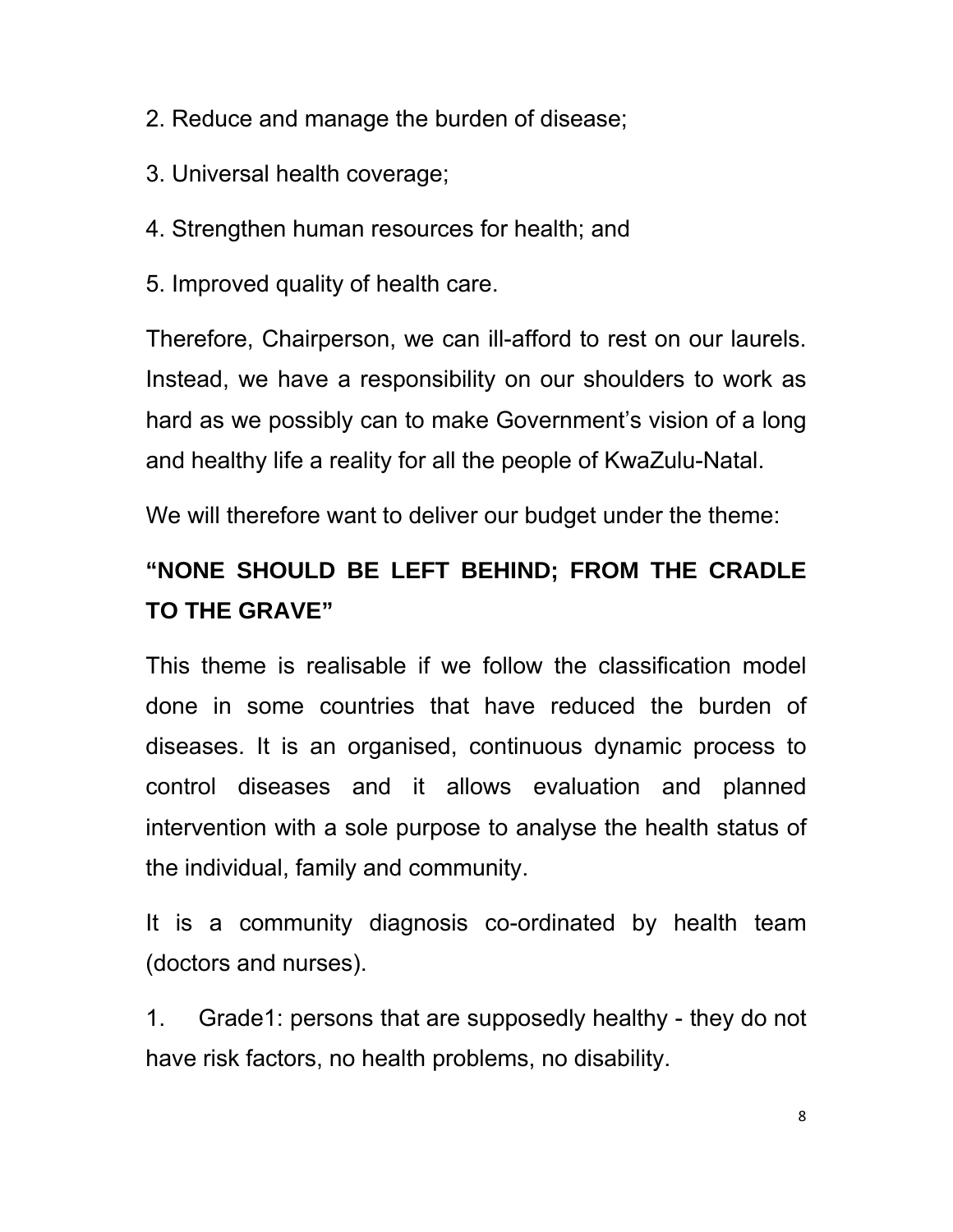2. Grade 2: persons with risk factors - those that are exposed to risk condition that increase their vulnerability to suffer from health problems.

3. Grade 3: sick persons.

4. Grade 4: people with disabilities. This classification guides the country to plan the disbursement of resources.

Countries that want to save resources and have their citizens live long and healthy life employ resources that keep most citizens at grade 1. We will adopt this approach as KZN in this financial year, assisted by Operation Sukuma Sakhe.

### **1. REPRODUCTIVE HEALTH**

Chairperson, KZN is home to just over 11 million people, among them roughly 220 000 births occur each year.

We continue to commend pregnant mothers who support us in our campaign for early antenatal care. We now have 60% of our pregnant mothers reporting to our clinics before 20 weeks of pregnancy. We wish to increase this figure. Operation Sukuma Sakhe (OSS) and Community Care Givers should assist in this process.

We continue to celebrate the significant drop in the rate of Mother-to-Child Transmission of HIV in KZN due to early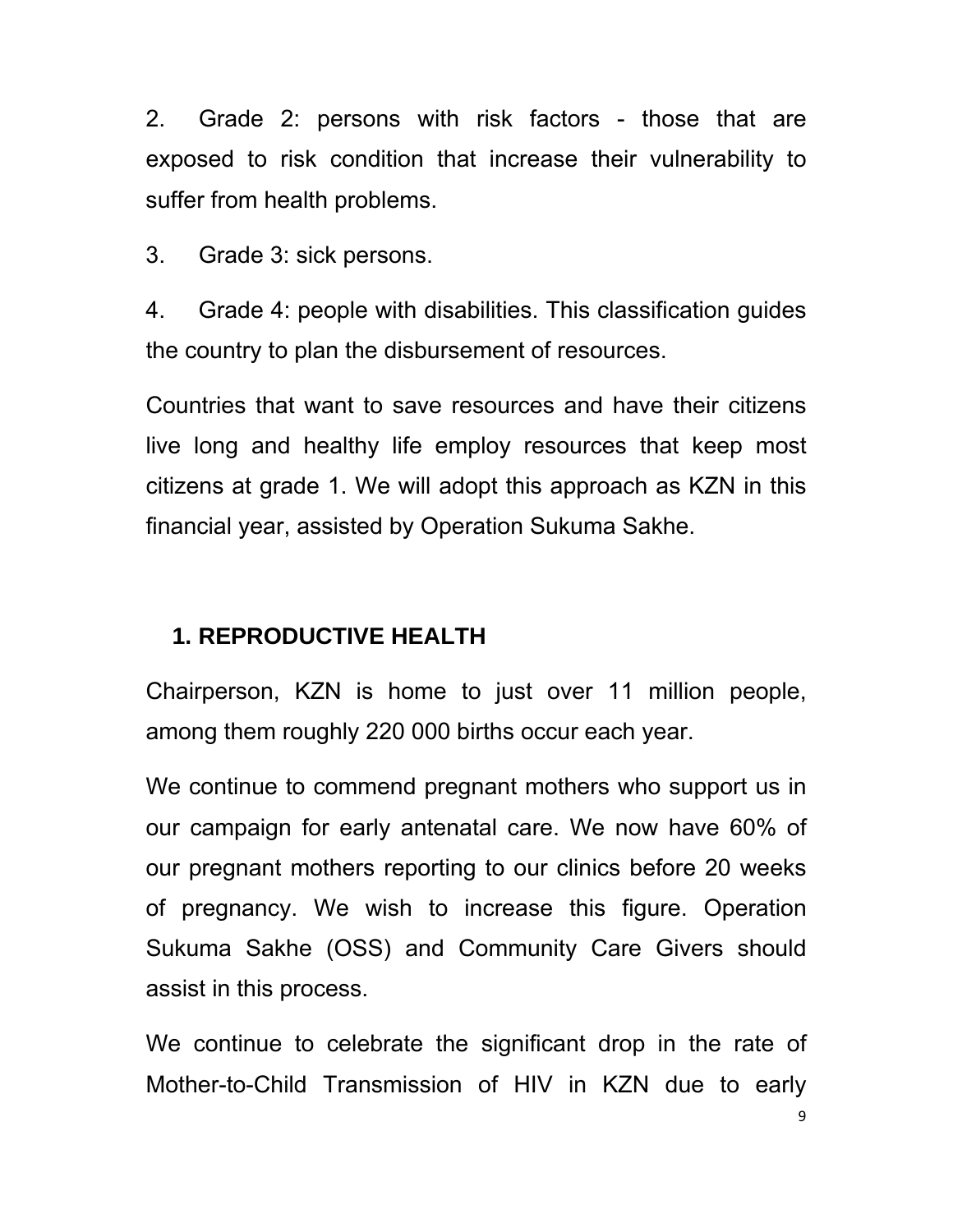antenatal care. This means that even if we have HIV positive pregnant women in KZN, we guarantee them HIV negative neonates through intervention of those NIMART nurses, even in most rural clinics.

We call upon mothers who were tested HIV positive in their previous pregnancies, years back, and were given ARVs only during their pregnancy period to come and benefit from government's policy shift. We now Test and Treat all South Africans, in our quest to achieve long and healthy life for all South Africans.

In the recent past, KZN has recorded significant reduction in the morbidity and mortality rate of:

1. Women: Maternal deaths have decreased from 393 in 2010 to 220 in 2016. This is almost a 40% decrease.

2. Infant: less than 20 per 1000

3. Under 5: less than 30 per 1000.

Other contributing factors are:

a): Adherence to Protocols of immunisation including rotavirus vaccine against diarrhoea;

b). Provision of clean water by our municipalities to reduce incidents of diarrhoeal disease.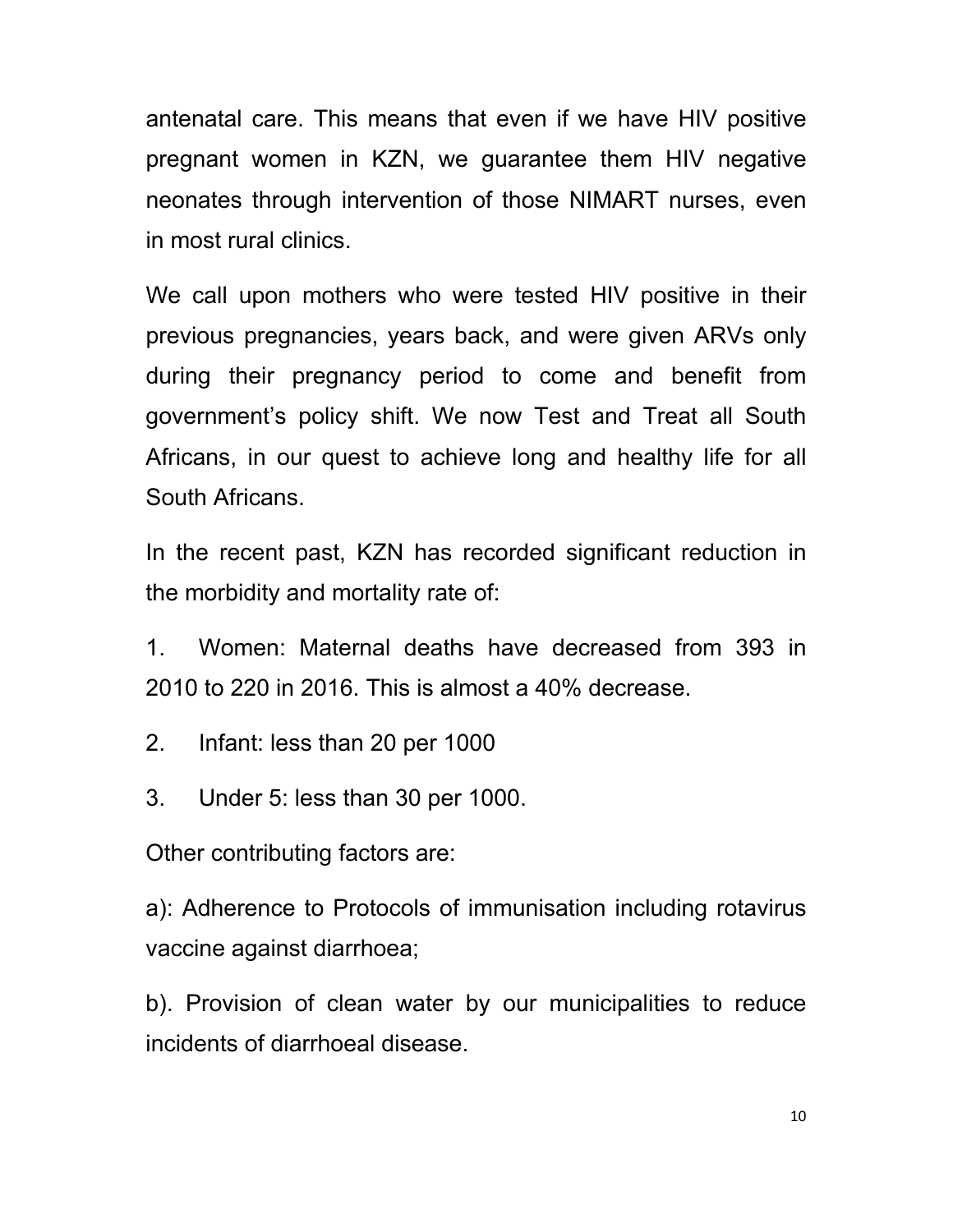Compliance to this call of early antenatal care attendance has produced "miracles" like in the story that involved a very vigilant Sr **Primrose Steziah Goge** at a very small clinic at ILembe District. Here is her story:

While conducting a routine Antenatal care screening on the mother, this very diligent professional nurse was able to detect a very rare ailment in her unborn baby that is seen in only one out of 300 000 cases.

Using just a fetoscope, she was able to detect that there were anomalies in the heartbeat of the foetus. She immediately referred the patient to Stanger Hospital for a scan. Stanger, in turn, made a referral to Inkosi Albert Luthuli Central Hospital.

If it was not for her meticulous examination, the groundbreaking operation performed at Inkosi Albert Luthuli Central Hospital by Dr Ismail Bhorat, the Head of the Foetal Surgical Unit, could not have been performed. This was surgery on the unborn baby called pericardiocentesis, which is an invasive procedure in which a needle and a tube is used to remove fluid from the sac around the heart. In this instance it was performed on a baby whose mother was 29 weeks into her pregnancy. Two months later we met and received both the mother and her baby alive and healthy.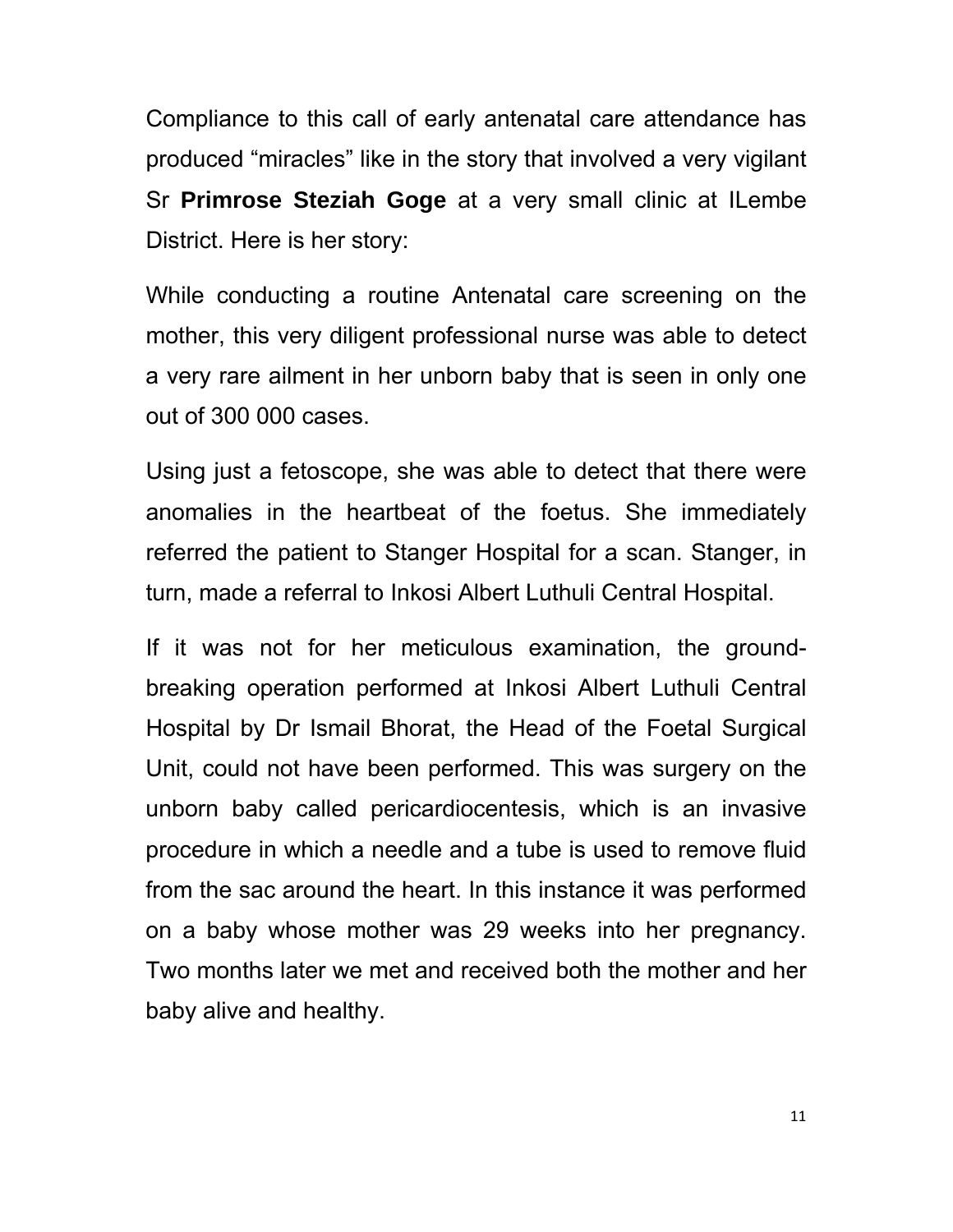Again Chairperson, through all these efforts, we are happy to report that maternal mortality continues to show a steady declining trend since 2010. Overall reported numbers of maternal deaths have decreased from 393 in 2010 to 220 in 2016. This is almost a 40% decrease.

In future, we are hoping to report on more progress especially now that we have empowered our Community Care Givers to conduct home-based pregnancy screenings. This strategy seems to be working well, as there are a number of positive pregnancy tests being picked up for instance, in the 1st Quarter of last year 14 376 tests were done and 744 turned up positive and in 3rd Quarter, 13 938 tests were done and 1358 were found to be positive. All women with positive pregnancy tests are referred to clinic for confirmation of pregnancy by professional nurses and immediate initiation of Antenatal care where necessary.

For rural communities we have also set up hospital and clinic based Mothers' Lodges that serve as waiting areas for pregnant women who experience transport difficulties and delays in accessing care once labour has begun.

This strategy too does contribute to reduction of maternal mortality.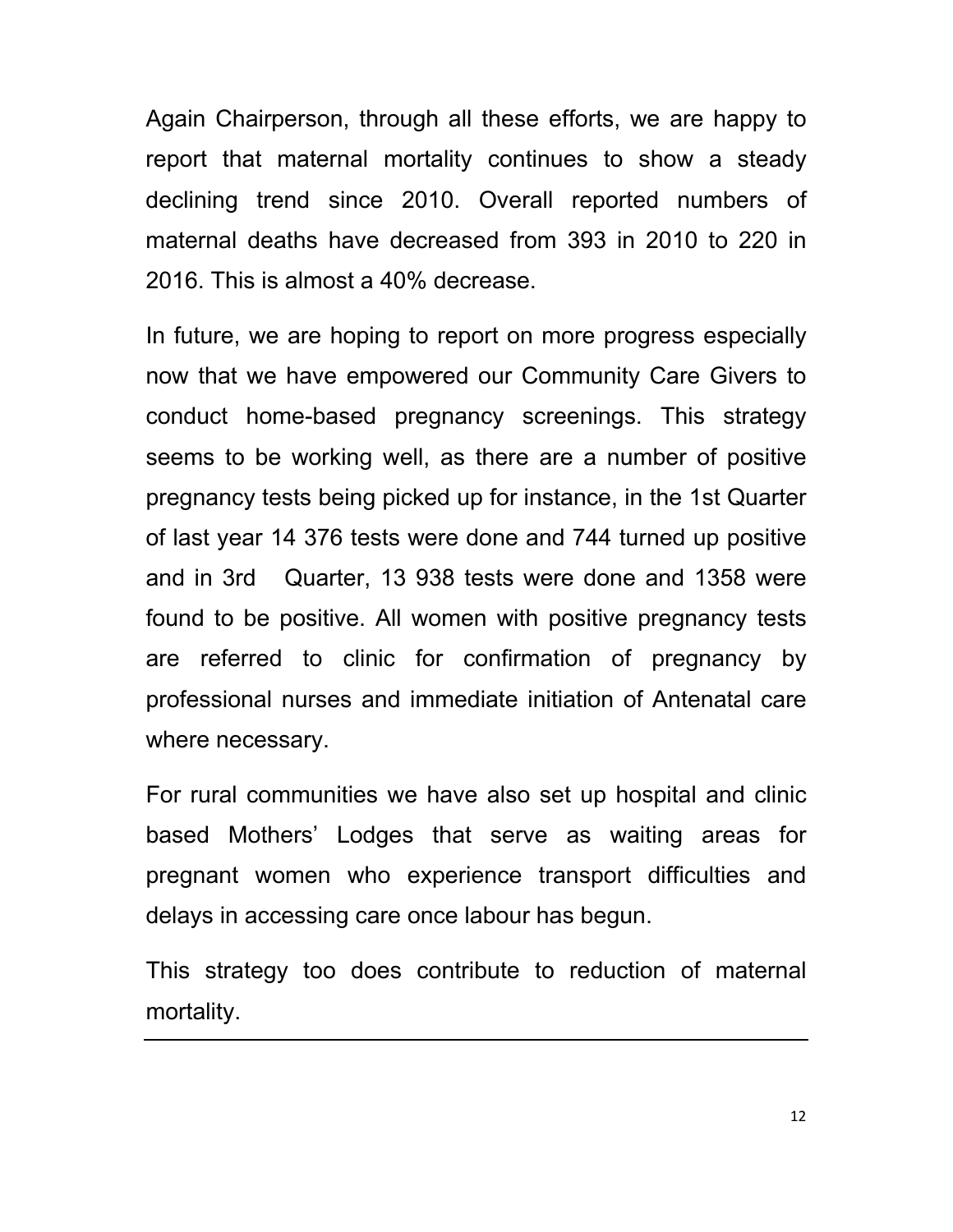Obstetric Ambulances have also been deployed especially in hard to reach areas as a means to improve emergency medical services response times for expectant mothers. We stand to benefit more if we can improve numbers of these specialised ambulances.

One other tool that has worked wonders for us is the **Mom-Connect Programme** which was launched by the National Minister for Health. This project uses cell phone technology to register pregnant women in antenatal care – empowering them to get all the information and instructions necessary for them to ensure a healthy pregnancy and delivery of a healthy vibrant baby. After delivery, the messages switch over to focus on information on the health needs of a new-born and will continue for up to one year after birth.

Indeed all these efforts have positively impacted on our Prevention of Mother to Child Transmission of HIV (MTCT). On this we are happy to report that we have seen a reduction of transmission from 8.6% in 2009/10 to 1.2% in 2015/16. The MTCT rate at birth from April 2016 to January 2017 is at 0.1% and around 10 weeks (6 to 18 weeks) is 1, 1% which is a huge milestone.

The Department also launched the Campaign against Illegal Termination of Pregnancy in the Province in conjunction with other public and private sector organizations.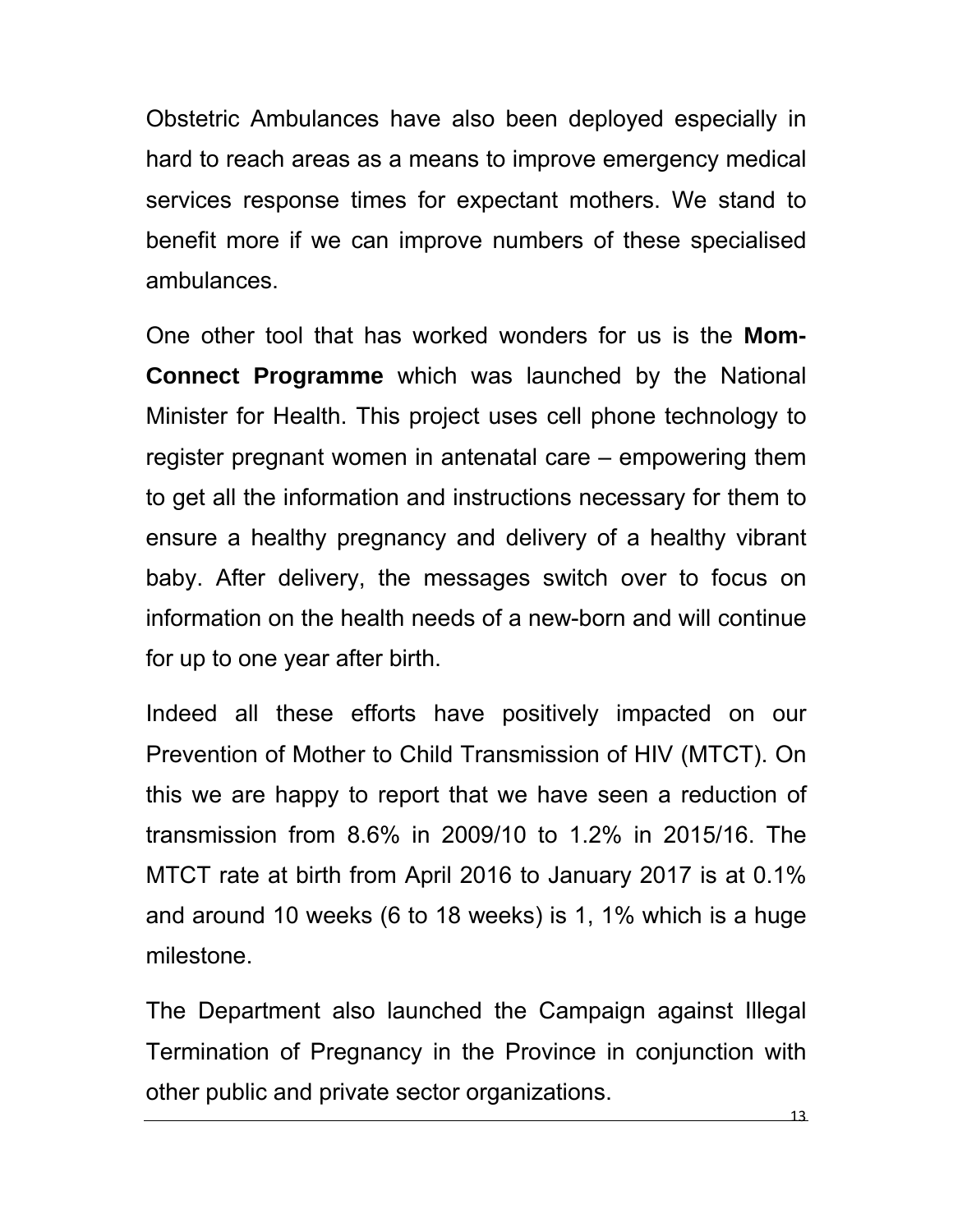Overall, the caseload of Termination of pregnancy (TOP) services has increased since the Launch of Prevention of Illegal Abortion campaign with 11 338 clients presenting for Termination of Pregnancy in our 38 facilities from April to December 2016. We are ready to receive more as we have trained over 100 health care workers on the Termination of Pregnancy.

Four [4] years ago we embarked on an exercise to recruit and deploy Provincial Specialist and District Clinical Specialist Teams concentrating on Obstetricians; Paediatricians; Anaesthetists; Family Physicians; Advanced Midwives; Primary Health Care and Paediatric Nurses. Although this is work in progress, we have now deployed these Specialists to most of our Districts and their task is, amongst others, to give mentorship and guidance in dealing with complications experienced in facilities of each District.

Our **Neonatal nurseries** are also being accredited as means to ensure that quality of care is maintained and we are happy to report that 20 Neonatal Nurseries that have undergone a baseline assessment and achieved accreditation status as follows:

• 5 Regional hospitals achieved gold status; and 2 Regional hospitals achieved silver status out of a total of 13 Regional Hospitals.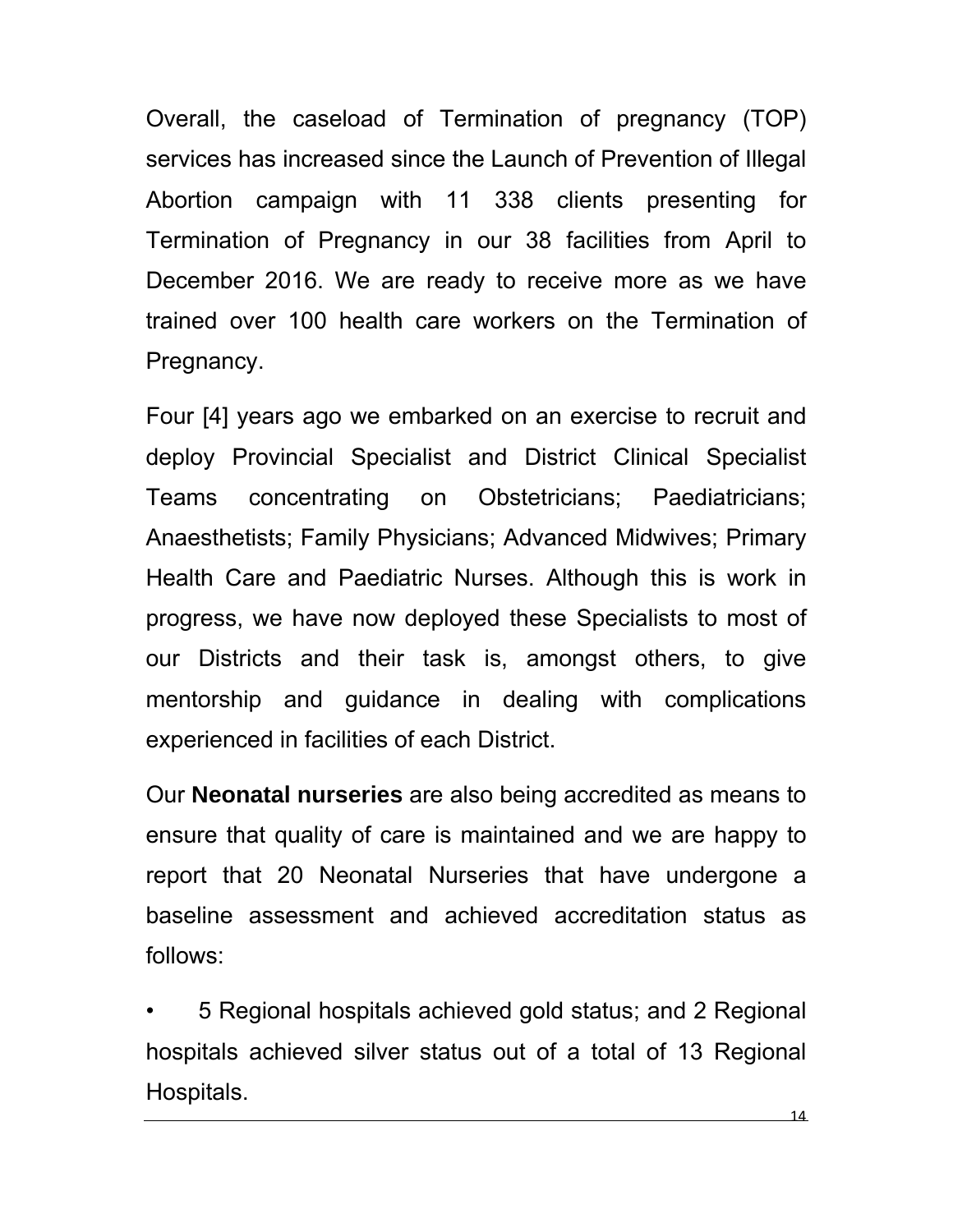• 4 District hospitals achieved gold status and 9 District hospitals achieved silver status out of a total of 39 District Hospitals.

These are very high accolades, as silver means (50-65% compliance), gold (65-80%), platinum (>80%), in addition to compliance with defined critical items related to staffing, infection prevention and control, resuscitation and respiratory support We have also completed accreditation of the children's wards in all district, regional and tertiary hospitals. Fourteen (14) of these have achieved accreditation status.

The remaining hospitals have remedial action plans which are being implemented. The next accreditation assessment will be conducted in three years' time to allow the hospitals to implement remedial actions.

At our Hospitals (Paediatric/ Children's Wards and Neonatal Nurseries) we are now ensuring systematic triaging (emergency screening according to the severity of the disease) and management of critically ill babies. A case in point here is the recent miraculous separation of conjoined twins born in a Pongola homestead. These babies and their mother were immediately admitted to Itshelejuba; thereafter triaged and sent to Lower Umfolozi Memorial Hospitals and eventually flown to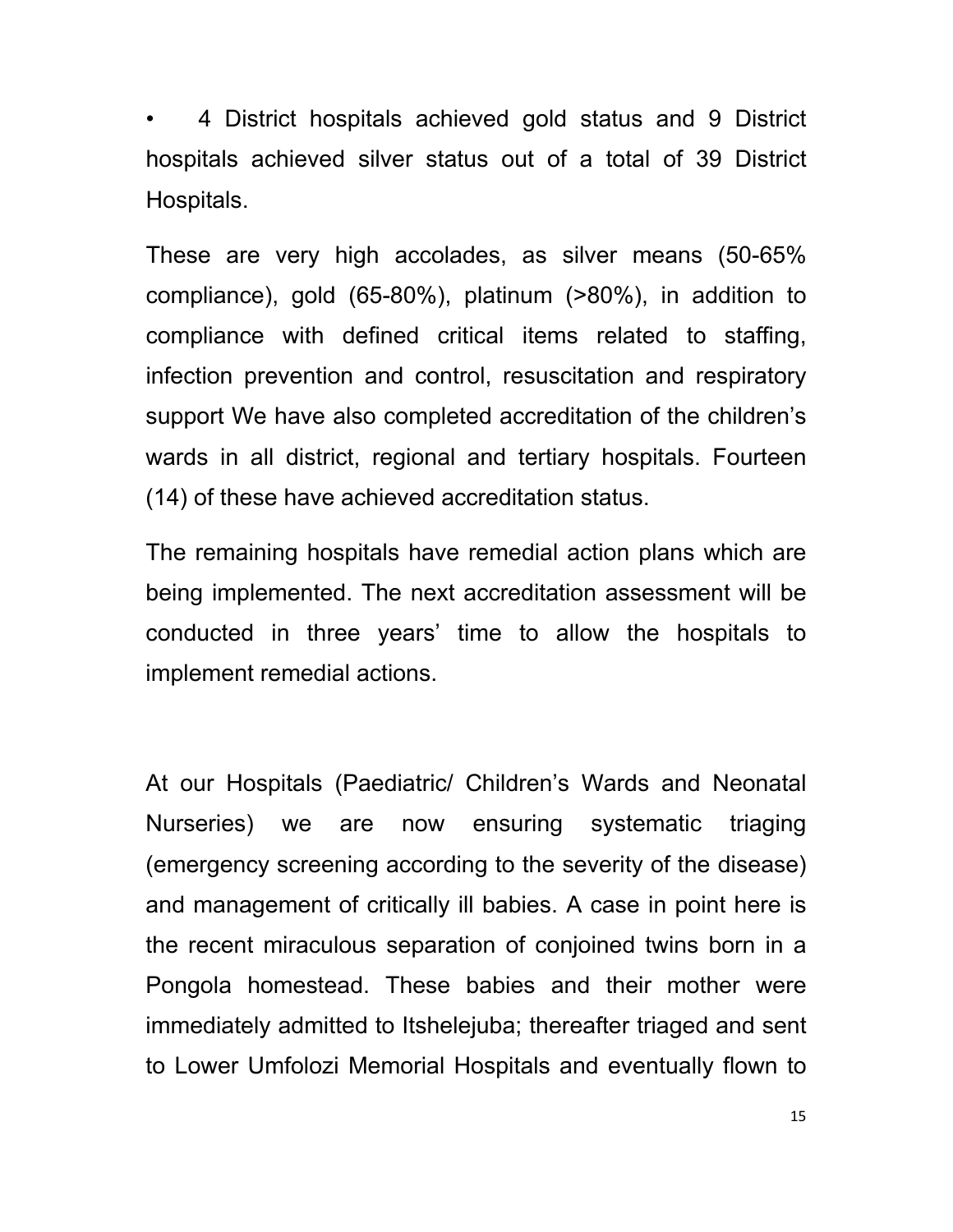Inkosi Albert Luthuli Central Hospital. Here they were successfully separated in a 13 hour long operation on 11 March 2017, carried out by a multidisciplinary team of Specialists consisting of Neonatologists; Paediatric Surgeons; Cardiothoracic Surgeons; Cardiologists; Anaesthetists; Plastic Surgeons; Nursing staff; Theatre staff and Hospital management. All of this at no cost to the patient.

#### SIYAQHUBA!

Chairperson; for all the deaths that happen to babies at this stage, we conduct mandatory death analysis and notification within 24 hours of the death occurring, using Child Problem Identification and Perinatal Problem Identification Programmes. This is to ensure that all deaths are analysed and preventable causes highlighted as a learning process and to capacitate all staff. This exercise also serves as a lesson to prevent further deaths from happening in cases where the death was avoidable.

### **2. WE PROMOTE BREASTFEEDING**

Chairperson, Breastmilk as we always emphasise, provides all the nutrients the baby needs for optimal health, growth and development in the first six months. It contains antibodies that help strengthen the immune system of the baby and also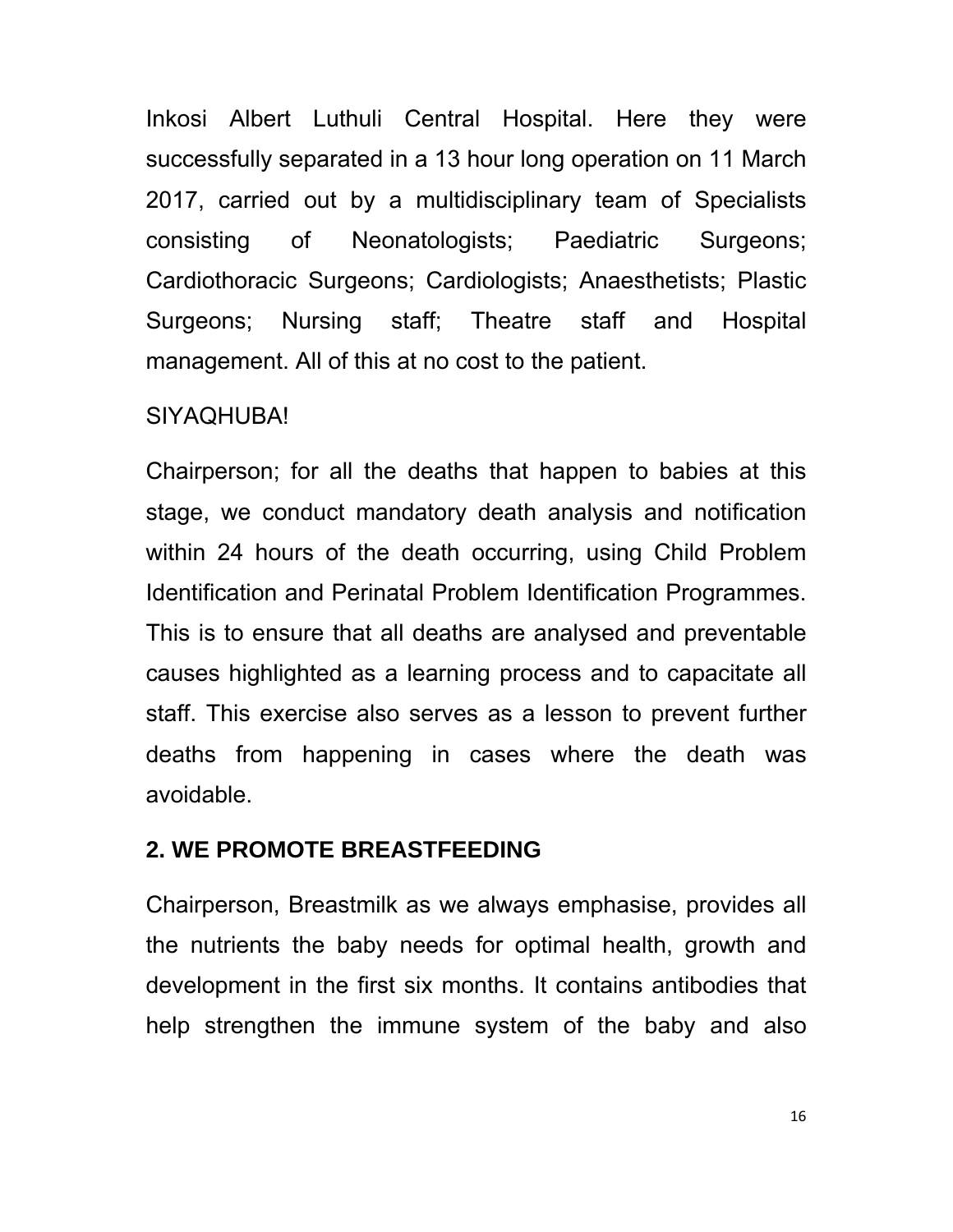ensures prevention of common illnesses such as diarrhoea and pneumonia.

Thirteen (13) Human Breastmilk banks have been established at facilities across 9 Districts to assist premature infants who are generally deprived of breast milk due to factors such as maternal deaths during birth as well as mothers being too ill to lactate. Thanks to those mothers, who are prepared to give better life to children of other women. Malibongwe. In KZN, through these mothers, we commit to breastfeed all infants.

Through these efforts we have been able to improve uptake in breastfeeding from 22.5% in 2008 to 50.2% in 2014/15 and to 54% at end of January 2017.

At the Community Level we have established **1 093 Phila Mntwana** Centres with a view to bringing Preventative and Promotive health care for children as close as possible to the communities. At these Centres, children are screened for malnutrition; TB; HIV and AIDS and other preventable childhood illnesses. The centres also support breastfeeding and the identification of unimmunized children.

Children who need care are referred for further management to the Health facilities.

By the end of December 2016, 322 169 children were screened at **Phila Mntwana Centres**, of which 45 746 were referred and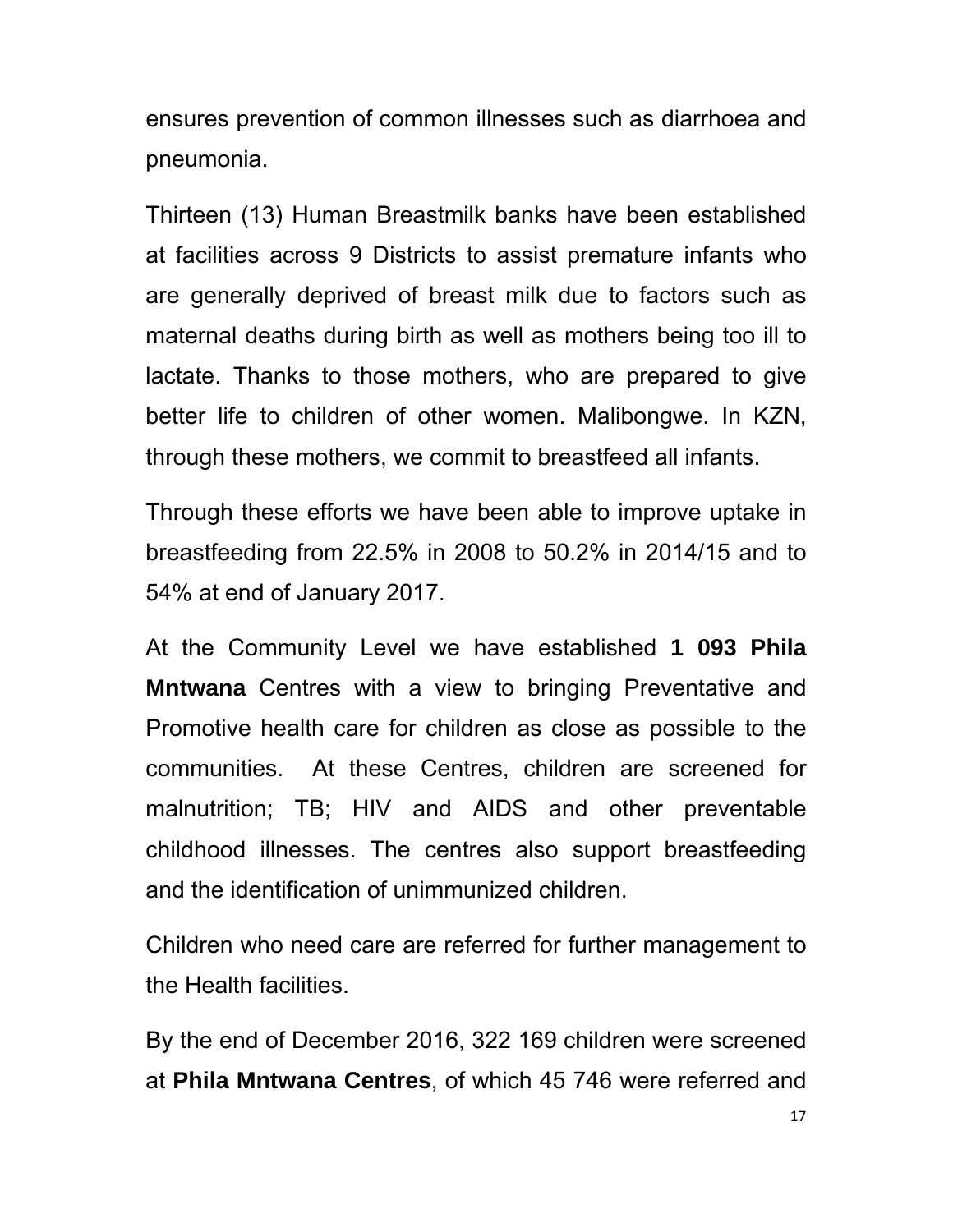received interventions from the Department of Health and other sector departments. We are not happy that despite government's outreach work through Operation Sukuma Sakhe (OSS), we still miss cases of malnutrition.

At the Primary Health Care Level, we offer the Expanded Programme on Immunization (EPI), as a means to ensure that children are immunized against preventable diseases. Although several diseases are covered by this Programme, vitamin A coverage is especially notable as it has risen from 47.8% in 2013/14 to 63.8% in the 2015/16 financial year.

Our integrated Malnutrition Programme (IMAM) assists us in ensuring that children with signs of malnutrition are managed and given food supplements. Nutrition food supplementation from April 2016 to January 2017 was provided to 55 319 undernourished children under the age of 5 years.

We also have the Paediatric ARV Programme to ensure that HIV Positive children are initiated on ARVs and supported in adhering to their medication, which must be taken over their lifetimes. Here we still have a challenge of how to disclose to children what this medication is all about.

### **3. SCHOOL HEALTH**

For the school going children, we have deployed 207 School Health Teams led by a Professional Nurse who works with an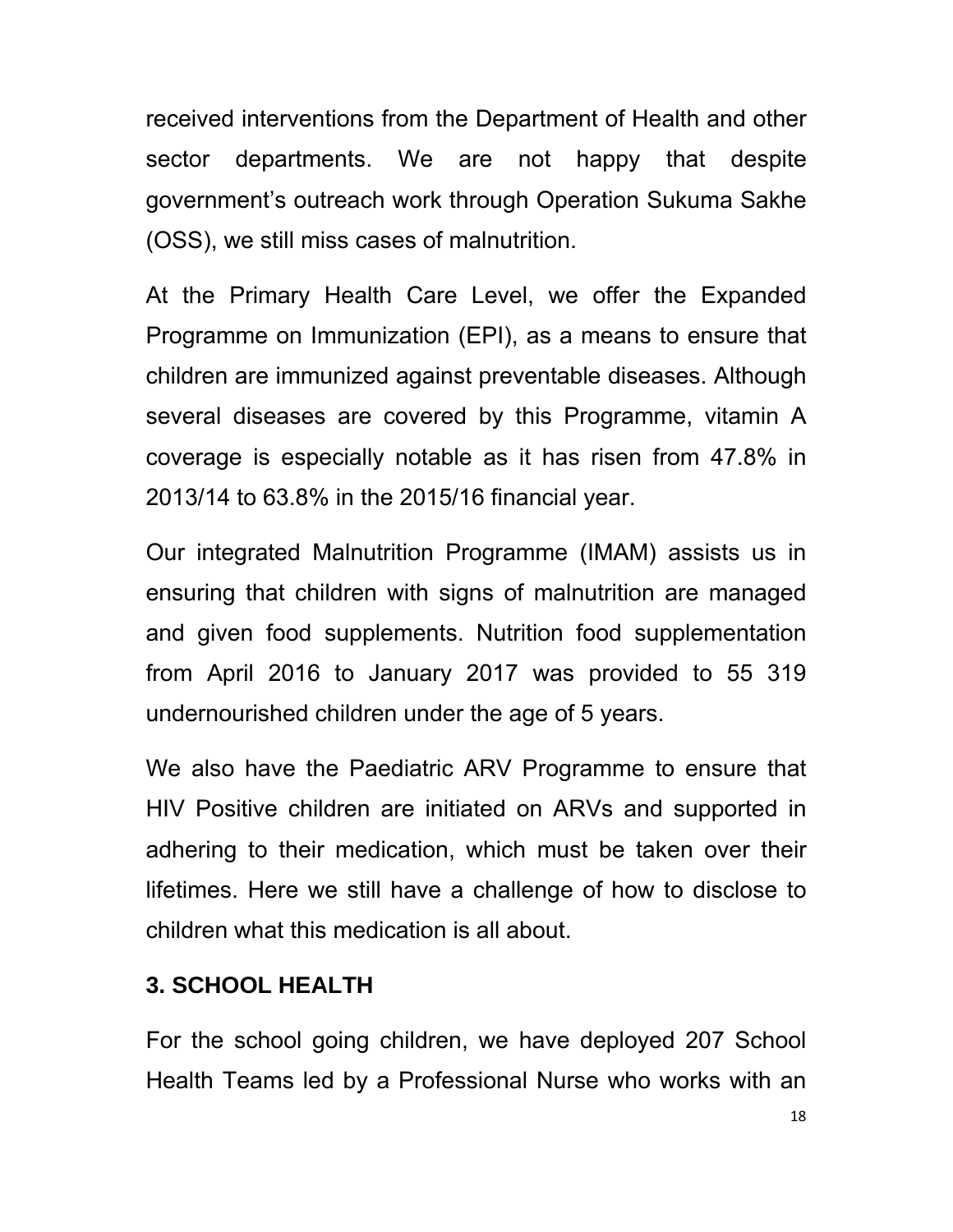Enrolled Nurse and a Nursing Assistant. Their main function is to screen learners for barriers to learning, for example, for visual impairments, hearing, psycho-social, and physical barriers, just to name a few.

In the past Financial Year alone, the School Health Teams were able to access 6 000 schools; screening a total of 143 776 learners from Grade R to Grade 10.

We have developed a Child and Adolescent Mental Health Sub-Speciality Programme that helps to screen and manage children and adolescents with mental disorders that are attributed to common social ills among youth in this Province. To date, 102 294 young people under 18 have been screened and managed for mental disorders in KZN.

For our Oral Health program, we have also established a working relationship with the Colgate Palmolive Company which assists us with tooth brushing kits. Dental care in children may reduce the risk of heart disease in later life and this initiative has resulted in 50 718 learners participating in the school based tooth brushing programme.

#### **4. HPV CAMPAIGN:**

For the Grade 4 girls who are 9 years and older, we have implemented a programme of vaccination against the Human Papilloma Virus [HPV] as a means to prevent cervical cancer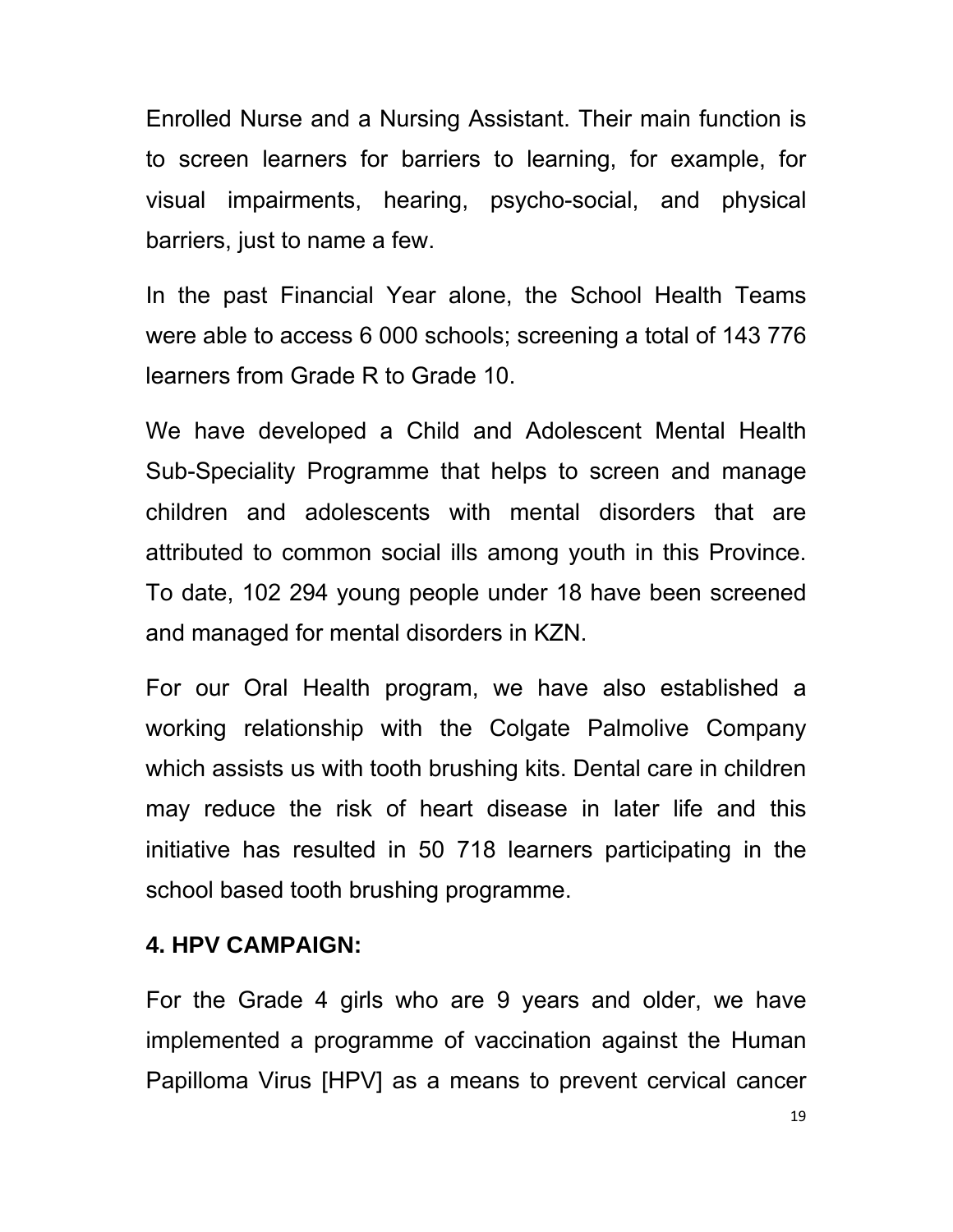(which is one of the most leading causes of cancer in women in KZN). In round one during February/March 2016 we were able to cover 85.6% of the Province's schools and during round two, 68.5% of the schools were covered.

Linked to the School Health Teams are 141 Family Health Teams also known as Ward Based Outreach Teams (WBOTs), which have been established and are operational in this Province. All districts have WBOTs ranging from 7 in Ugu to 31 in eThekwini.

## **5. FAMILY HEALTH TEAMS**

The setting up of Family Health Teams has greatly enhanced and strengthened the effectiveness of our Community Care Givers' (CCGs) on the ground.

Working in our communities they have been able, for instance, to:

Successfully perform Pap Smears in households, which has resulted in some women being diagnosed early with cancer and referred to hospitals for early interventions.

• Located a 14 year old girl learner staying with her grandmother who was sexually-violated by some youth in the area. Through their intervention, she has been moved to a special school outside her district.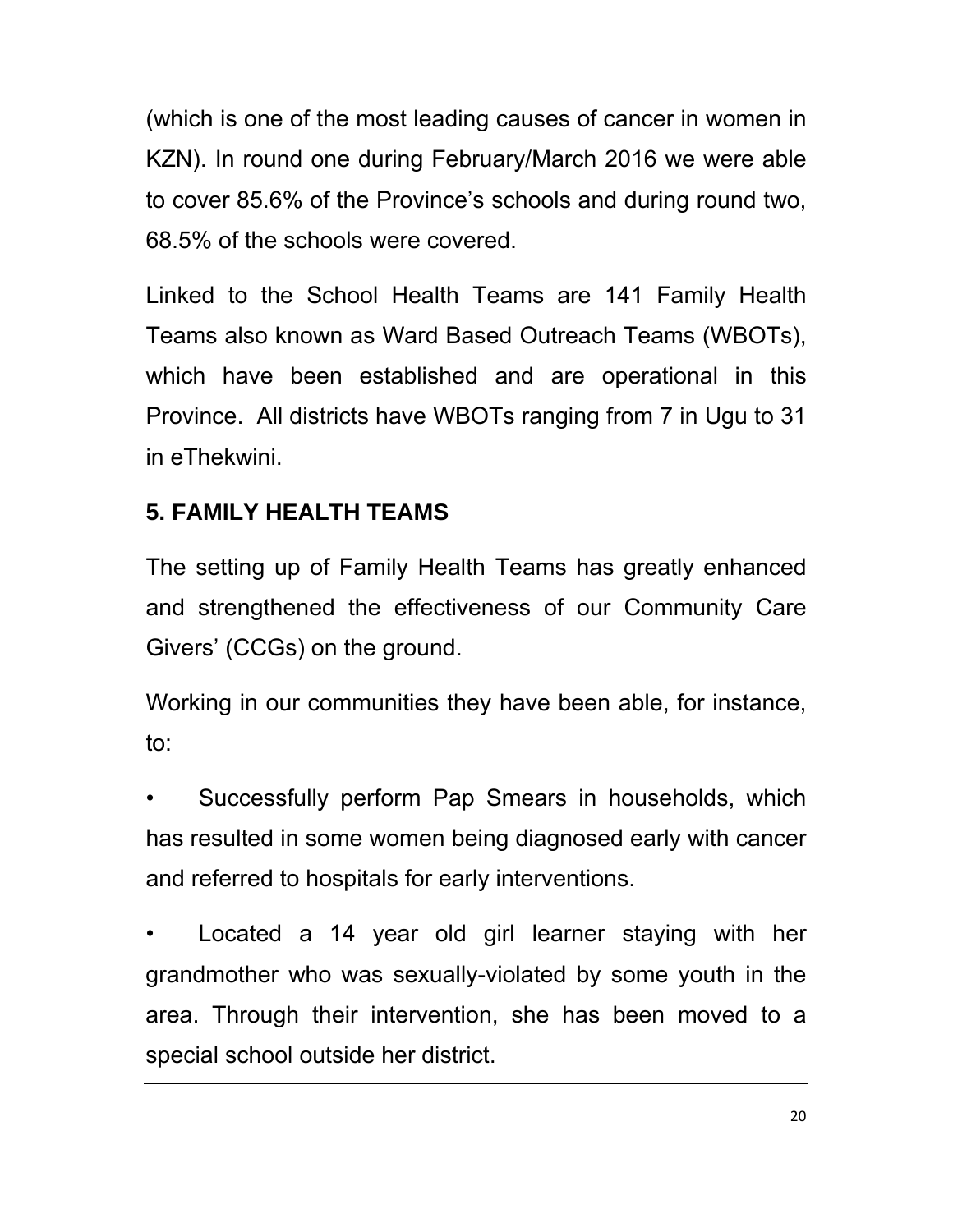Identified a boy in the community who was molesting his brothers and cousins within the household, taking videos of the act and circulating them. The culprit has now been arrested and kept at eKuseni Youth Prison whilst his victims are receiving psychological treatment.

They have also identified cases of Severe Acute Malnutrition and referred them to hospitals for management.

### **6. RE-ENGINEERING OF PRIMARY HEALTH CARE:**

Chairperson, in the last financial year the Department focused on re-invigorating the primary healthcare service, through the new model of Primary Healthcare Re-engineering.

Primary Healthcare Re-engineering is a model that embraces Public participation and community engagement in dispensing Primary Healthcare services to local communities.

KwaZulu-Natal is continuously recording good progress in Primary Healthcare Service in some Districts. Primary Healthcare is making a huge impact on improving clinical outcomes. This has led to the reduction of the burden of diseases because of active and participatory measures that are applied in administering health promotion, disease prevention,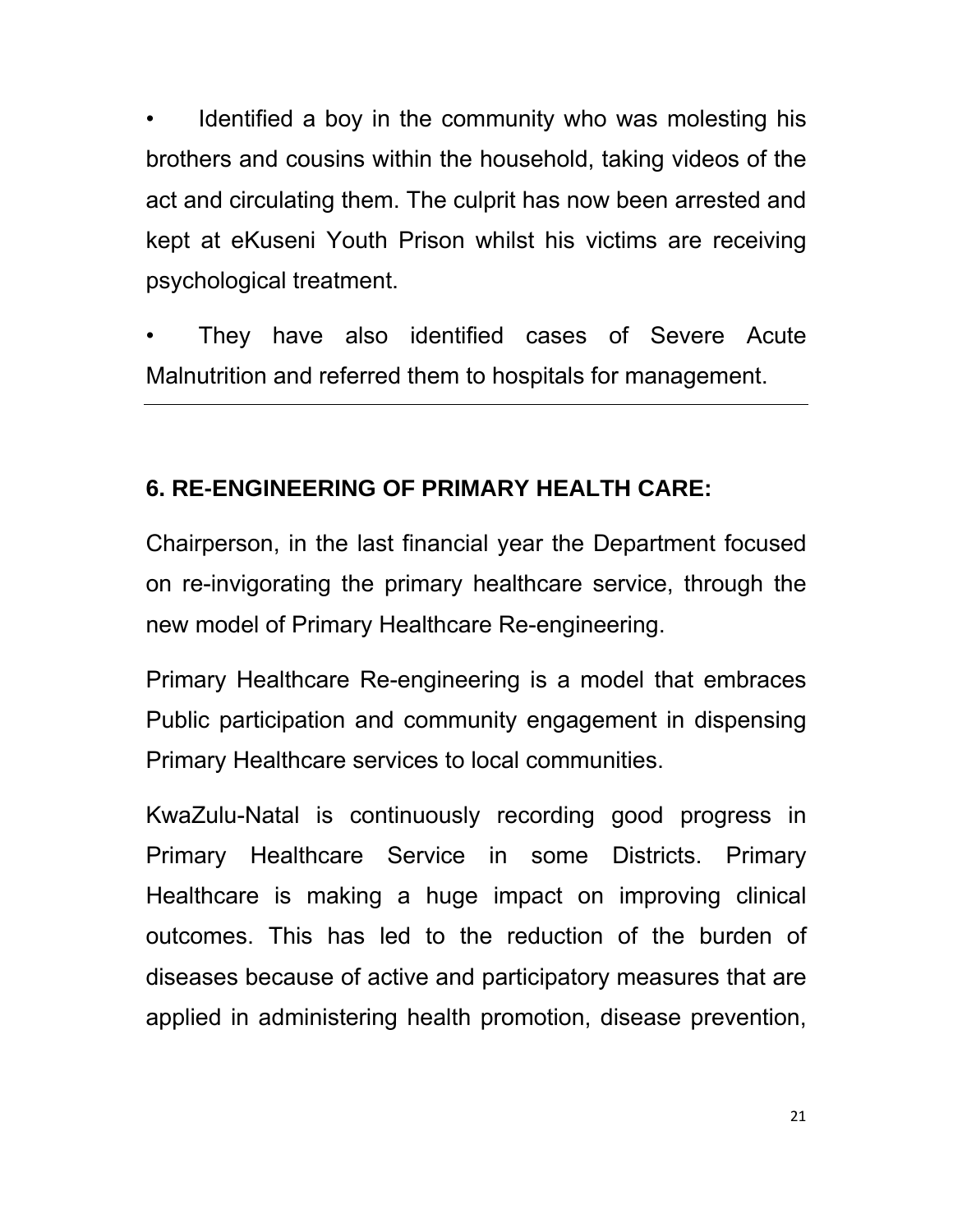curative, rehabilitative and palliative Primary Health care service.

Through this approach, the Department has, and continues, to hit many birds with one stone, as the Re-engineering of Primary Health Care enables us to integrate various elements of our strategic goals, as it strengthens health system effectiveness, reduces the burden of diseases, ensures universal health coverage, strengthens human resources for health, while ensuring improved quality of care.

### **7. Health Professional Development**

Chairperson; the KwaZulu-Natal Department of Health has its own Nursing College with Campuses and Sub-campuses dispersed to cover the geographic Districts of this vast Province.

Over the years, we have been producing approximately 2 000 nurses annually, but now have decided to emphasise the production of Clinical Nurse Specialists who have the potential to play a large and important role in assuring the delivery of high-quality health services to the citizens of the KwaZulu-Natal. This category will also ensure the availability of the District-based specialists' teams to strengthen Primary Health Care re-engineering as has happened with the provisioning of:

• 59 Advanced Midwives and Neonatal Nurses;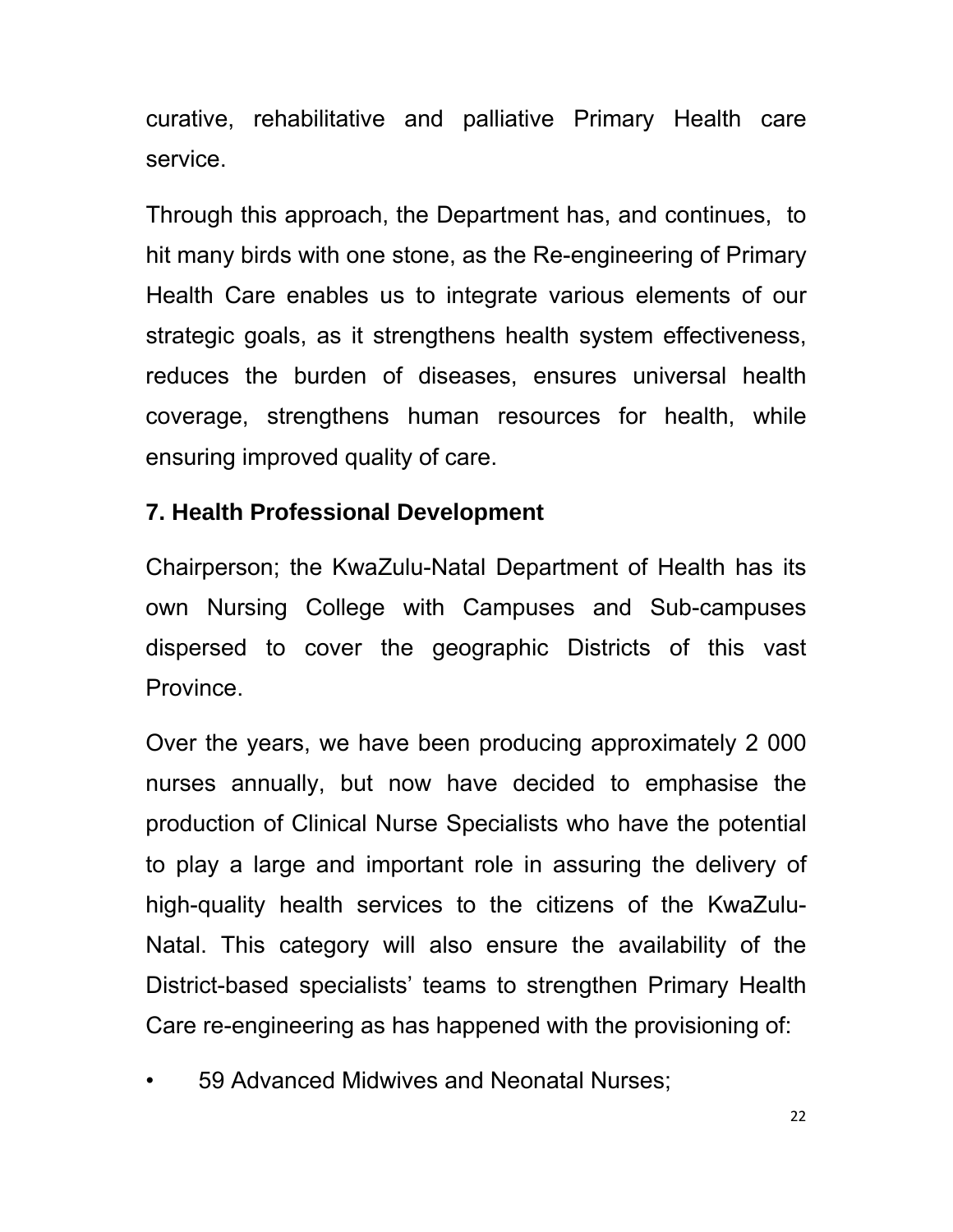• A total of 54 Child Health Nurse Specialists;

12 Professional Nurses who graduated with a Diploma in Medical Surgical Nursing in Trauma and Emergency;

• 3 Registered nurses who graduated with a Diploma in Critical Child Nursing at the University of Cape Town, now deployed in children's ICU units at Edendale; Greys and Port Shepstone Hospitals

437 Four-year comprehensively trained nurses; who are multi-skilled and are able to provide comprehensive nursing services in any discipline including general medicine, community health care centres, mental health care services and Midwifery settings.

• 41 Primary Health Care nurses who now support the rollout of the NHI in KwaZulu-Natal who will be joined by a further 179 PHC nurses currently being trained at University of KwaZulu-Natal using a decentralized training approach.

• Other specialised nursing categories deployed include 19 Ophthalmic Nurses; 62 Critical Care Nurses; 41 Orthopaedics Nurses; 272 with a Diploma in Midwifery; 28 with a Diploma in Psychiatric Nursing as well as 45 Operating Theatre Nurses.

A total of 15 learners commenced their Emergency Nursing Science (Trauma) course on 01 March 2017. This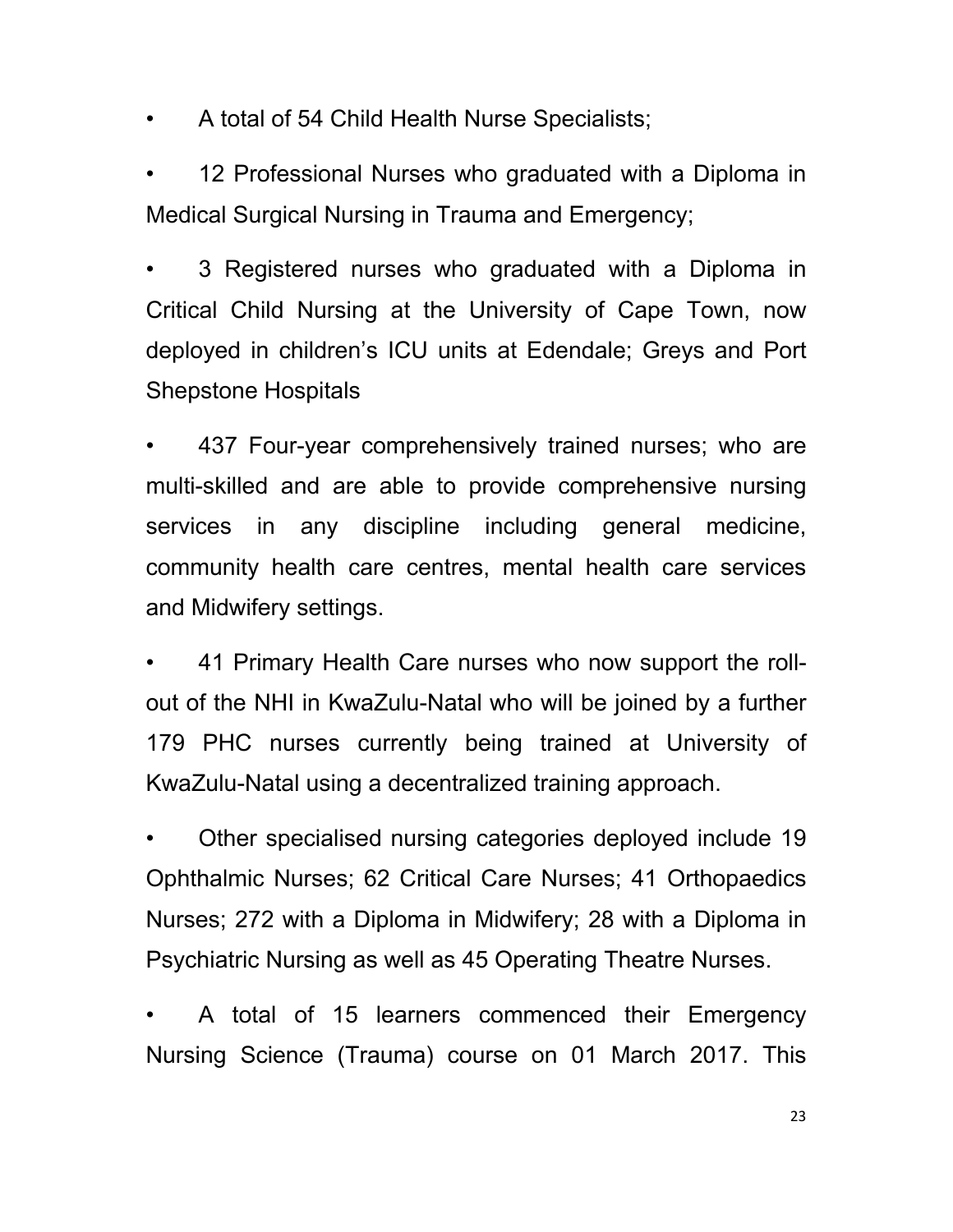programme is offered for the first time by the Departmental College. This specialisation provides our nurses with rigorous and advanced grounding in managing emergency health situations.

Indeed we have reduced intake for training in order to absorb those that are trained privately. We also commend the new regulations by the South African Nursing Council, and National Department of Health to streamline the training of nurses.

As part of Community Service and Service Obligations, through our College of Nursing, as of 1 January 2017, we have placed a total of 227 Community Service Nurses and 211 Service Obligation Professional Nurses to provide us with service.

Chairperson as means to further address the shortages of Scarce and Critical Skills, we continue offering Bursaries to students with the proviso that they will go back to serve their communities for an equivalent number of years that they were sponsored. Currently, we have the following categories being supported:

• 664 prospective employees studying in the field of Health Sciences in local universities.

• 220 bursary holders were placed on permanent posts in January 2017 to serve their obligation in health facilities.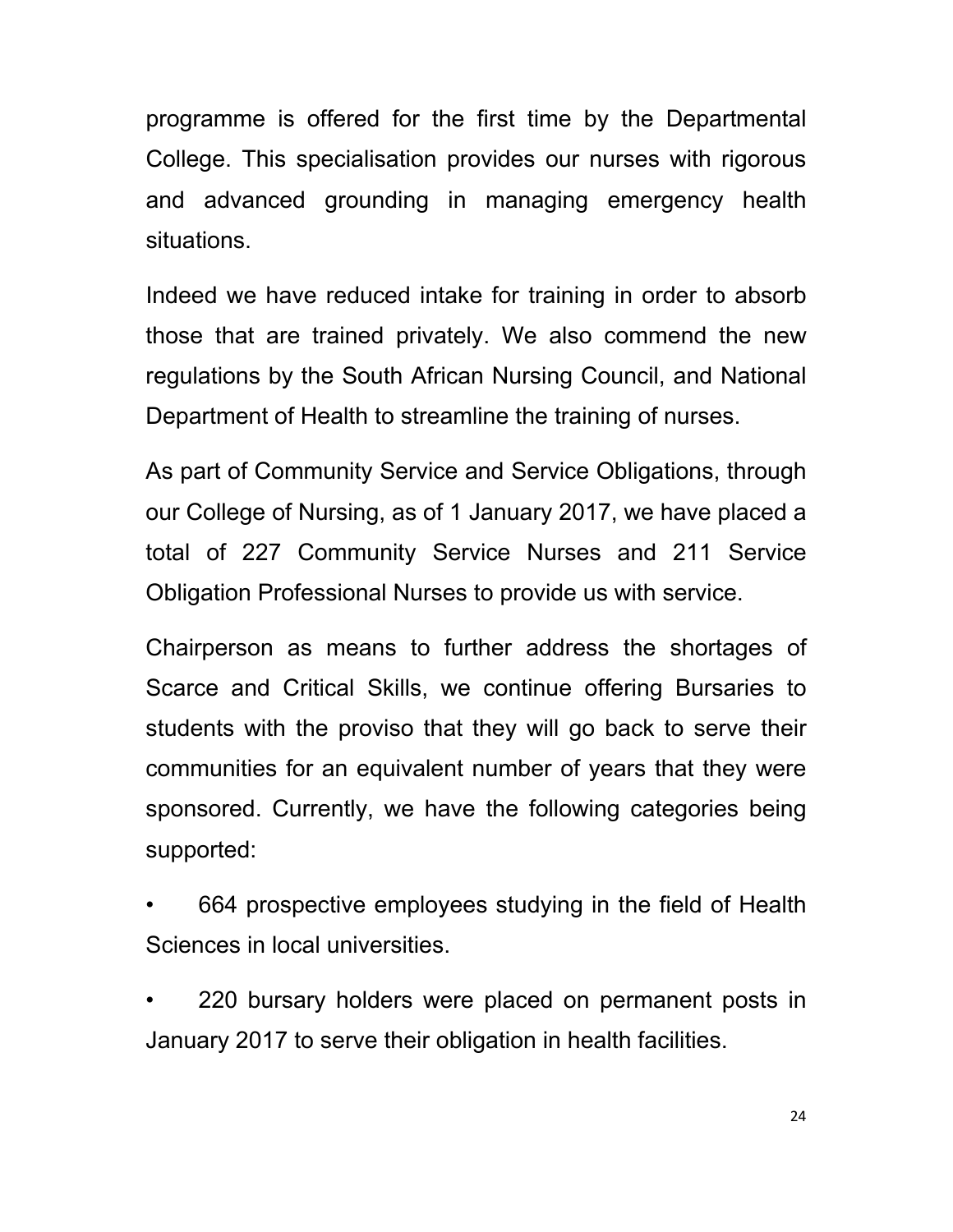• 728 students on the RSA/Cuban Medical Training programme;

• 259 employees of the Department provided with bursaries to improve their critical skills and qualifications.

• Working in cooperation with HWSETA, last year, we funded 381 handymen employed within Health facilities for Recognition of Prior Learning, 235 have been assessed to date.

We have also trained 380 Integrated Chronic Disease Management champions to manage chronic services in PHC Facilities.

Other Clinical Certificates and Diploma Courses have seen us graduating 99 Community Care Givers and Lay Counsellors with a mid-level worker certificate as Health Promotion Assistants at UKZN. Added to this were 42 Occupational Therapy Technicians who also graduated for their own mid-level worker certificates.

We are also involved in Work Integrated Learning Programmes with TVET Colleges whereby 428 Learners are placed in health facilities as part of their learning programmes to complete their qualifications.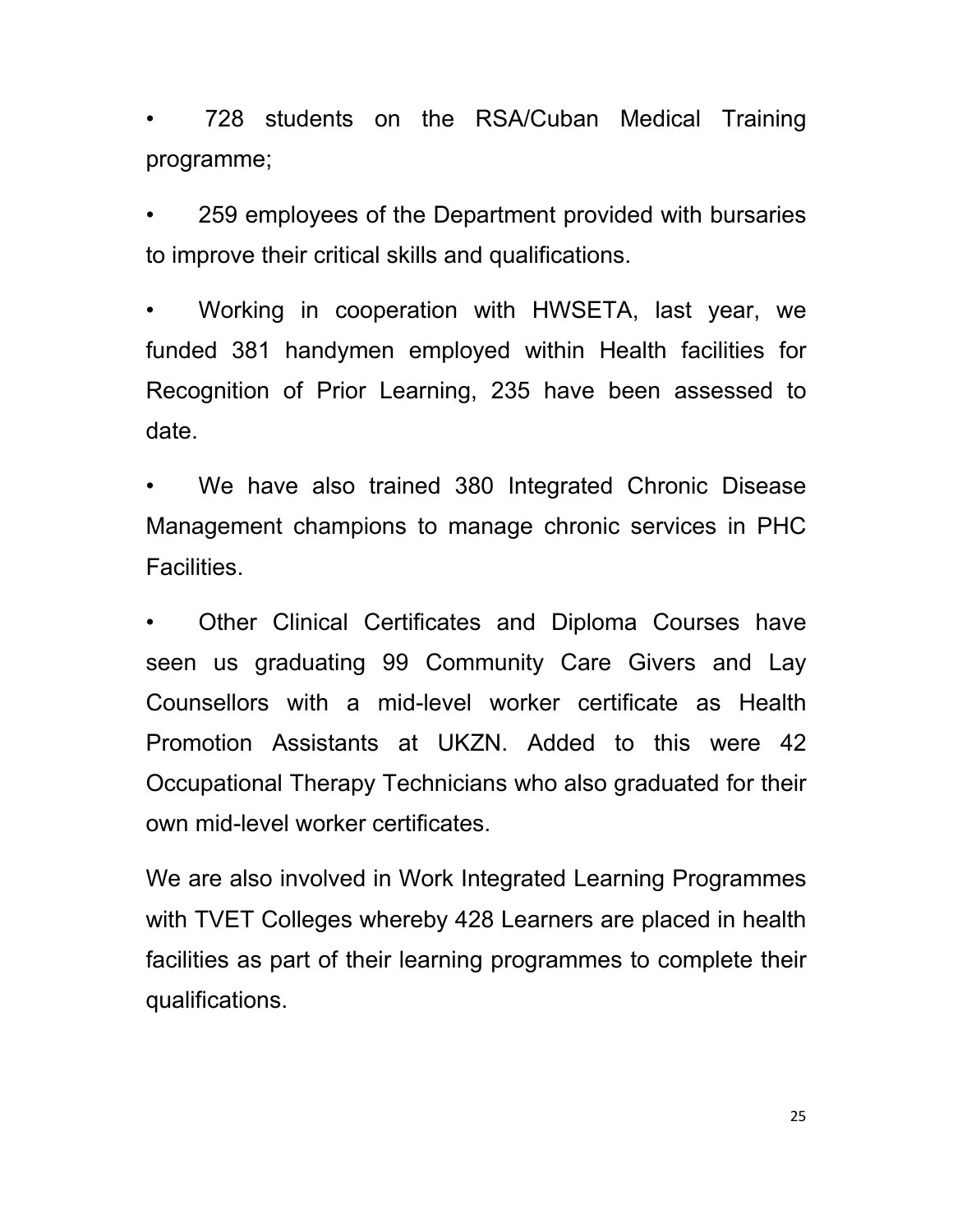We also have 124 learners that are placed in health facilities to complete their mid- level worker qualification in Pharmacy Assistant Training. They are receiving monthly stipends. In partnership with HWSETA 91 Lay counsellors are being trained in Pharmacist Assistant training to assist in the ARV roll out.

We are also participating in the Graduate Internship Programme for the Unemployed Youth through which we currently have 273 Graduates who receive monthly stipends and are placed in Institutions, Districts and Head Office levels as interns.

# **8. CENTRAL CHRONIC MEDICINE DISPENSING AND DISTRIBUTION (CCMDD) PROGRAMME:**

Chairperson, in our quest to **Strengthen Health Systems** and **Improve the Quality of Healthcare**, with a particular focus on chronic health patients, the Department launched and rolled out the CCMDD programme throughout all 11 districts in KZN.

This ground-breaking programme reduces waiting times for collection of medicine and associated travelling costs while decongesting health facilities. To date, 619 200 people are benefitting from this initiative, and this number is growing every day.

This is an initiative intended to accommodate all stable patients on chronic medication that includes those with hypertension,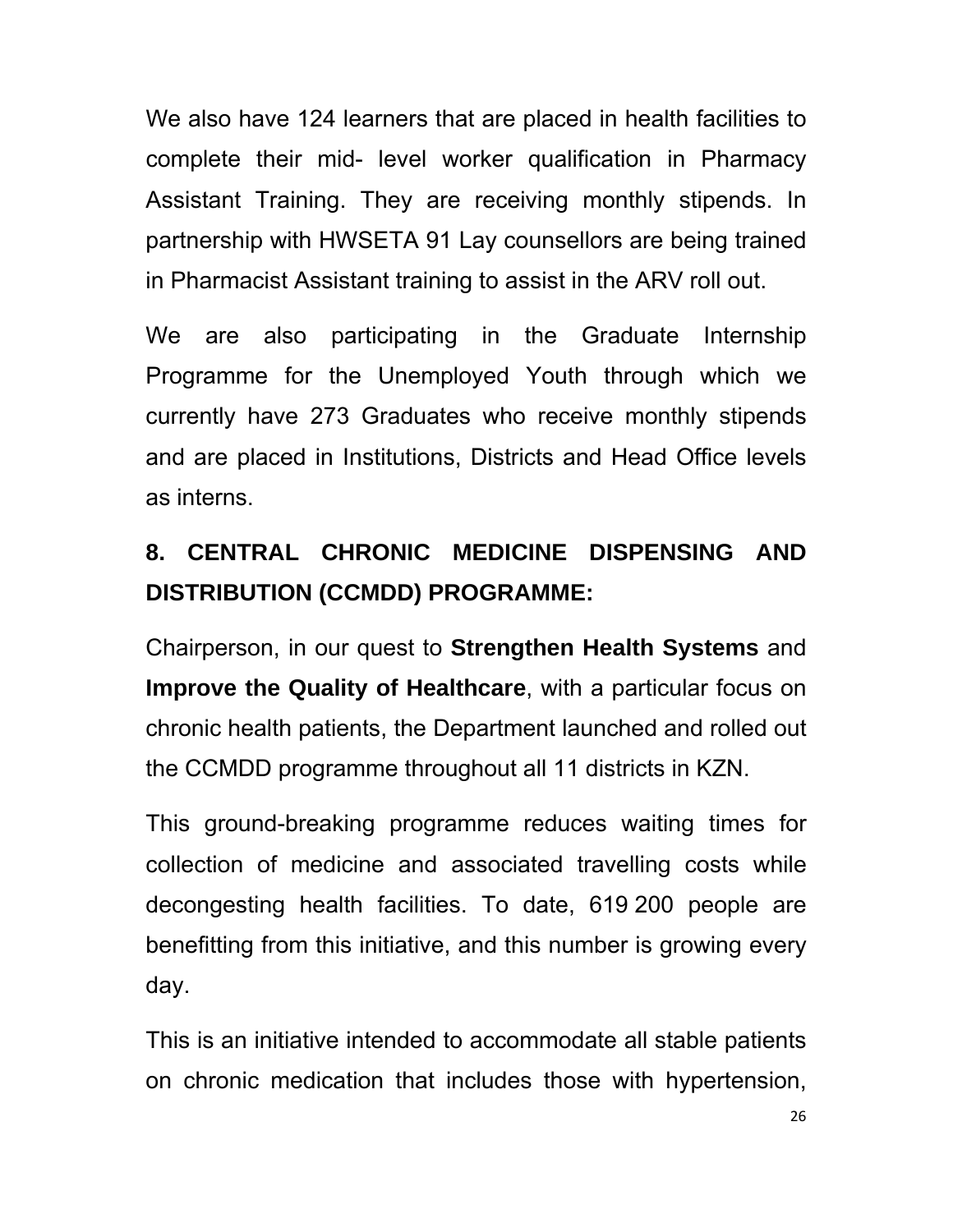diabetes or HIV whose disease management do not require consultation with a health worker every month. It involves selecting sites where people can pick up medication closer to where they live.

This programme was first pioneered at the South African Defence Force and I saw it working whilst serving in the South African Military Health Services in 2003. In the military, it was realised that soldiers needed to be deployed to different posts, including war zones outside the country's borders and that they could not personally present themselves for review every month. Therefore, a system to package their medication was designed aligned with their deployment schedules. It worked and it is still being practiced.

The same has been recognised in our Department, that is, that approximately 60% of prescriptions at public sector pharmacies and clinics are for chronic stable patients. These are patients who do not need to be seen by a health practitioner every time they collect medication as they have been consistently taking medication for more than eight [8] months.

We have already established 598 pick-up points across the province and are still planning to expand these to 746 by the end of the 2017/18 financial year. Just to reiterate, the implementation of this programme is already assisting greatly to: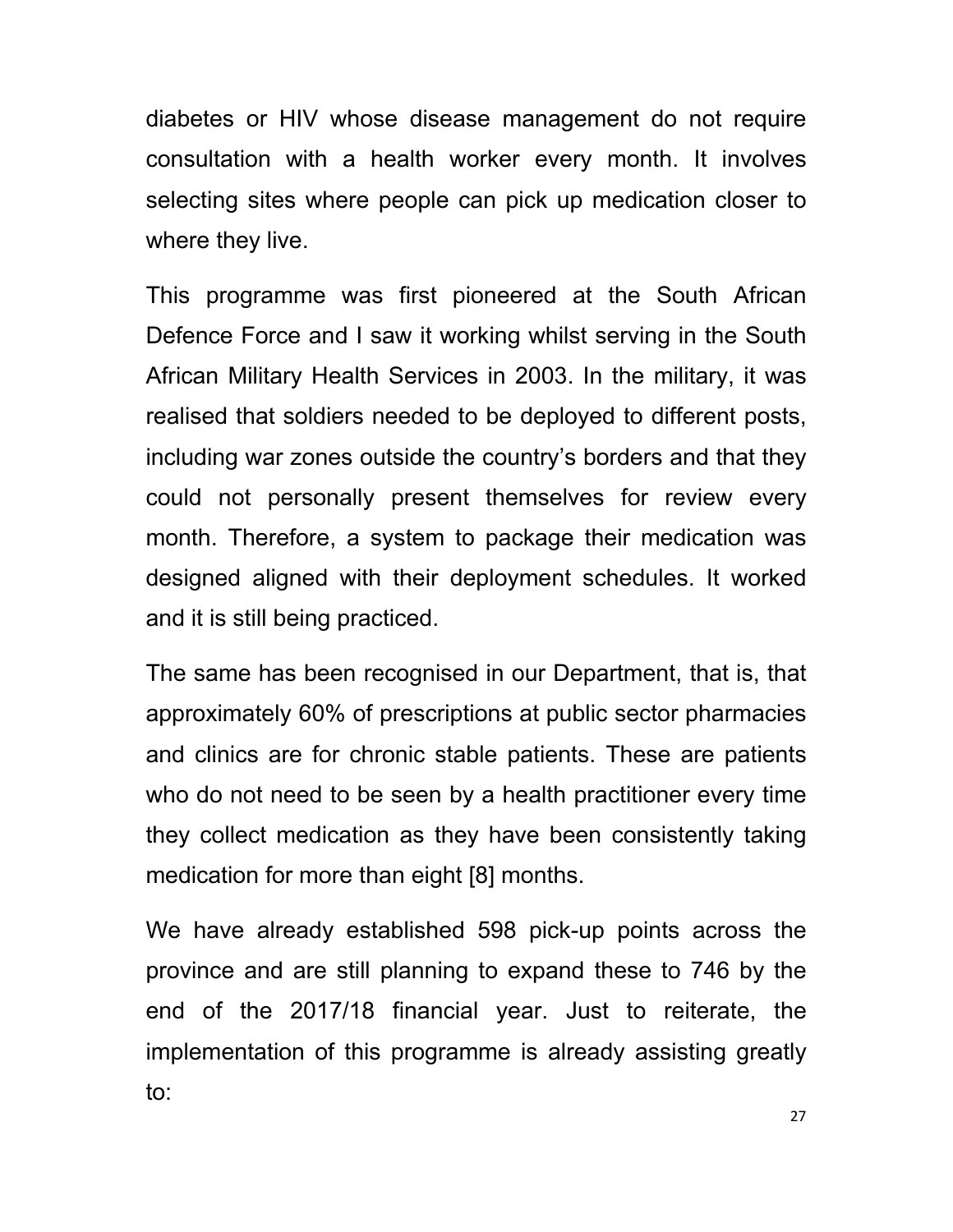• Decongest the health facilities of stable chronic patients and providing opportunity and space for our professionals to attend to patients who require initiation on treatment;

Reduce waiting times for collection of medication;

Relieve patients from travelling long distances to collect their chronic medication, and most importantly,

Assist in curbing stigma as no other person knows what is contained in the package since the program caters for a variety of patients including those with HIV and Non-Communicable Diseases.

### **9. TEST AND TREAT:**

Chairperson; as a means to **Decrease the Burden of Diseases**, while prolonging lives, the National Development Plan again calls for an early initiation of Antiretroviral (ARV) Therapy for all the eligible people living with HIV.

I am happy to report that on the 01st of September 2016, as a Province we adopted and started implementing Universal Test and Treat as mandated by the National Department of Health. During the Launch month alone, **31 157** patients were initiated on ART which is double the average monthly initiations.

To further enhance this programme, the Department is working closely with traditional healers to be ambassadors and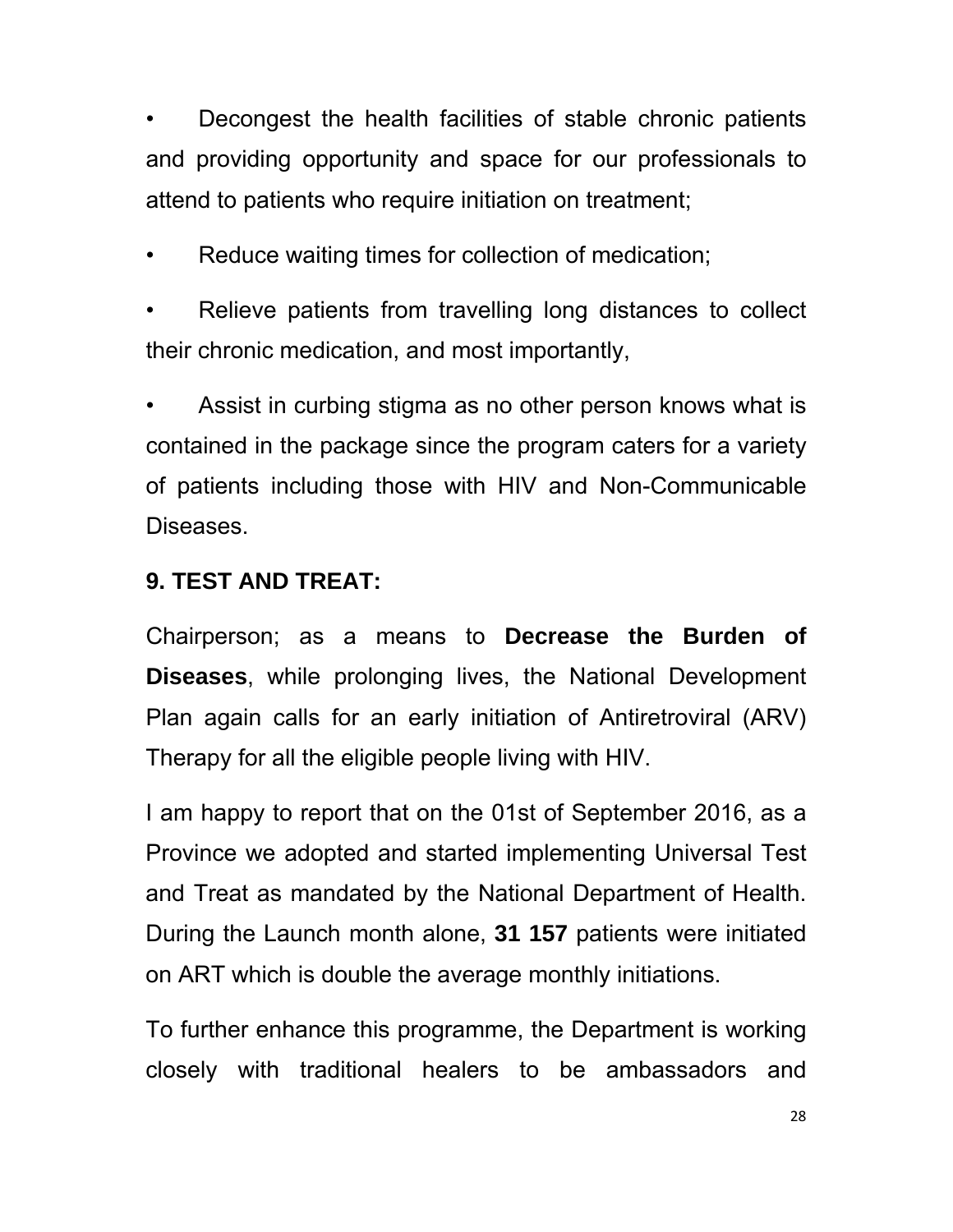advocates of the Department. This is facilitated through a partnership that we have with an organisation called **I-Teach**, which is a community-based HIV testing strategy using traditional health practitioners to expand testing access, improve linkage to care and identify and treat acute HIV infection. We plan to hold a workshop with traditional healers to further accelerate the concept of Test & Treat.

Through all these efforts, KwaZulu-Natal currently has **1, 160 666** patients placed on Anti-Retroviral Therapy.

Our 3 908 NIMART trained nurses continue to ensure that all the eligible clients in every corner of the Province are initiated. In addition, as a new intervention, we are now also using our Mobile health teams to render the ART service and we can report that already we have 43 of these operational on the ground.

At Prince Mshiyeni Gateway clinic we are also offering HIV and Primary Health Care Services to men having sex with men – a facility that was visited and given support by Sir Elton John during the World Aids Conference. We also commend our staff for their sensitivity in helping clients who visit such facilities.

EThekwini and uMgungundlovu District are piloting PrEP (HIV Pre-Exposure Prophylaxis) as a demonstration project in preparation for the roll out of the National Sex Worker Plan.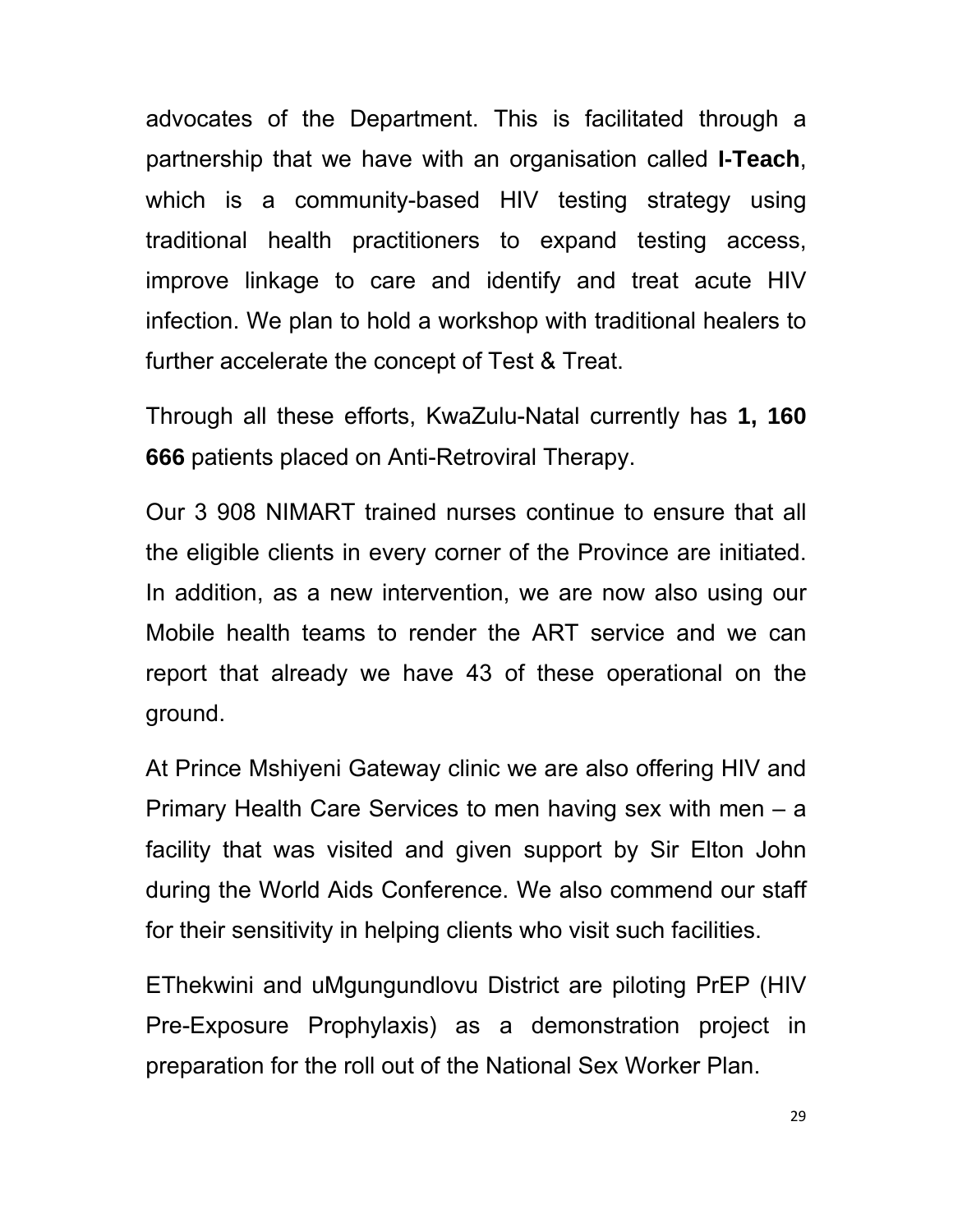#### **10. HIV SERVICES:**

In July 2016, as a Province we were honoured to again host the World AIDS Conference which gave us an opportunity to take stock of the progress we are making in the fight against HIV and AIDS, which includes improving access to prevention, treatment and eliminating stigma associated with HIV and AIDS.

Here I need to pause and profusely thank our Premier, Honourable Willies Mchunu for the guidance, support and presentations he made at this global event. Our crowning glory as a Province came when the Honourable Premier launched the NIMART Book, a compilation of the first-hand accounts of nurses trained in Nurse Initiated and Management of the ART. These are our **3 908** special nurses who have received necessary training; mentoring and are adequately competent to diagnose, issue prescription for ARVs as well as treat and manage patients with HIV/AIDS. The book showcased the efforts and success of these nurses in establishing and maintaining one of the largest anti-retroviral programmes in the world. We, in KZN, can justifiably be proud of this. We have given copies of the NIMART book to all portfolio committee members.

30 Chairperson; our approach to the management of HIV starts with HIV Testing Services (HTS) and we can report that a total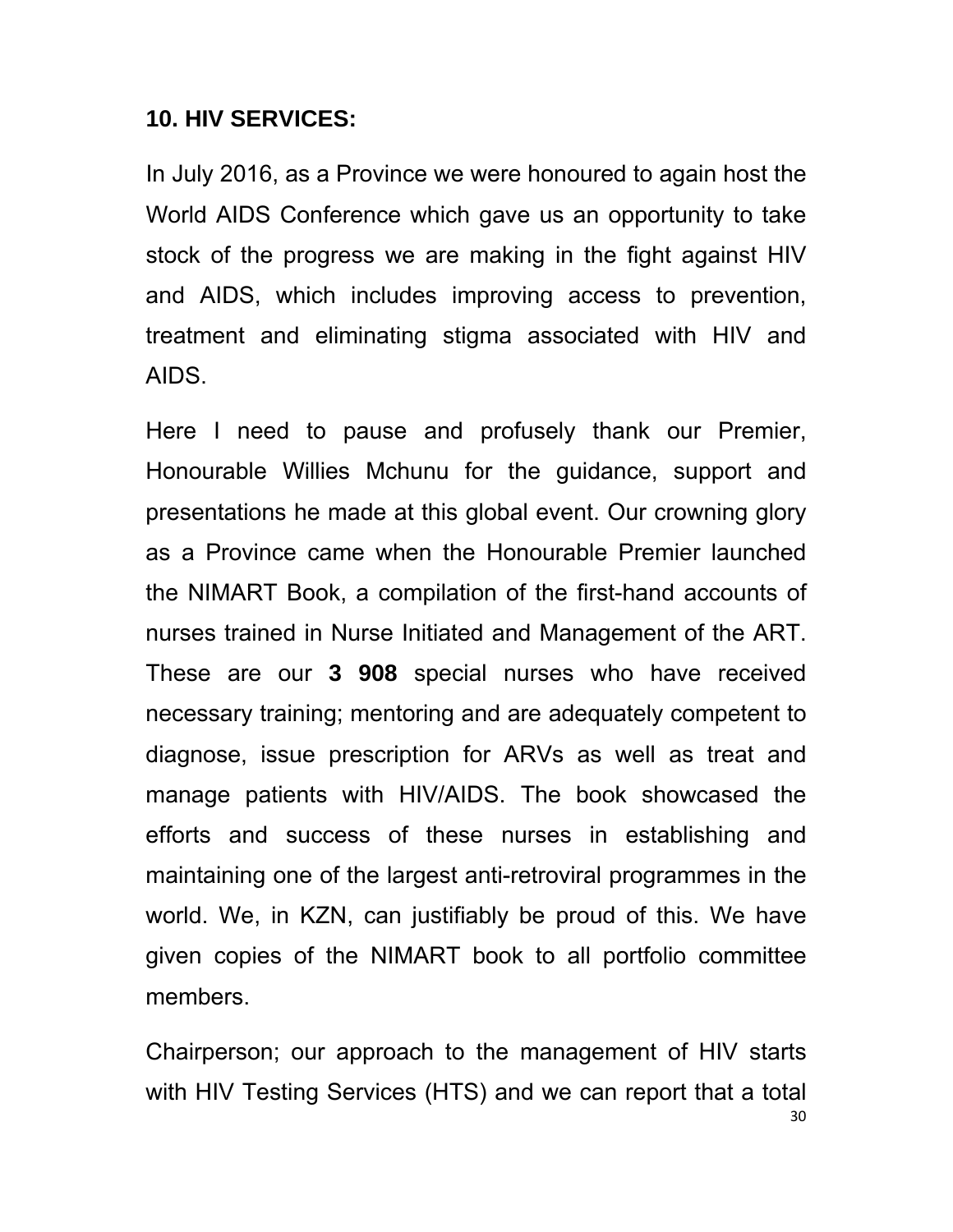of **2 574 175** patients were tested for HIV just in the period between April 2016 to January 2017.

Our HIV testing service has been expanded to areas such as taxi ranks; tertiary institutions and to truck stops targeting mobile communities that do not have time to visit health facilities. All in all, as a Department we have successfully established 487 HIV Testing sites, a proud achievement indeed. High Transmission Areas have also been identified throughout the Province and these include Prisons; Tertiary institutions; Farms; Brothels, truck stops, taxi ranks and Mines. These are mobile services which are scheduled periodically to reach the target populations.

We continue to intensify our effort in this regard through the Hlola Manje and Zivikele Campaigns under which we conducted a total of 173 campaigns in the past financial year.

Our success in this regard is partly attributed to the fact that we gave 328 HIV counsellors additional training, thereby creating a new career-path for them. Of these 218 were trained as Enrolled Nursing Assistants and 110 were trained as Enrolled Nurses. An additional 111 are expected to complete in July 2017. They are now instrumental in ensuring that every person who visits a health care institution is tested for HIV. This is career pathing in action for our youth.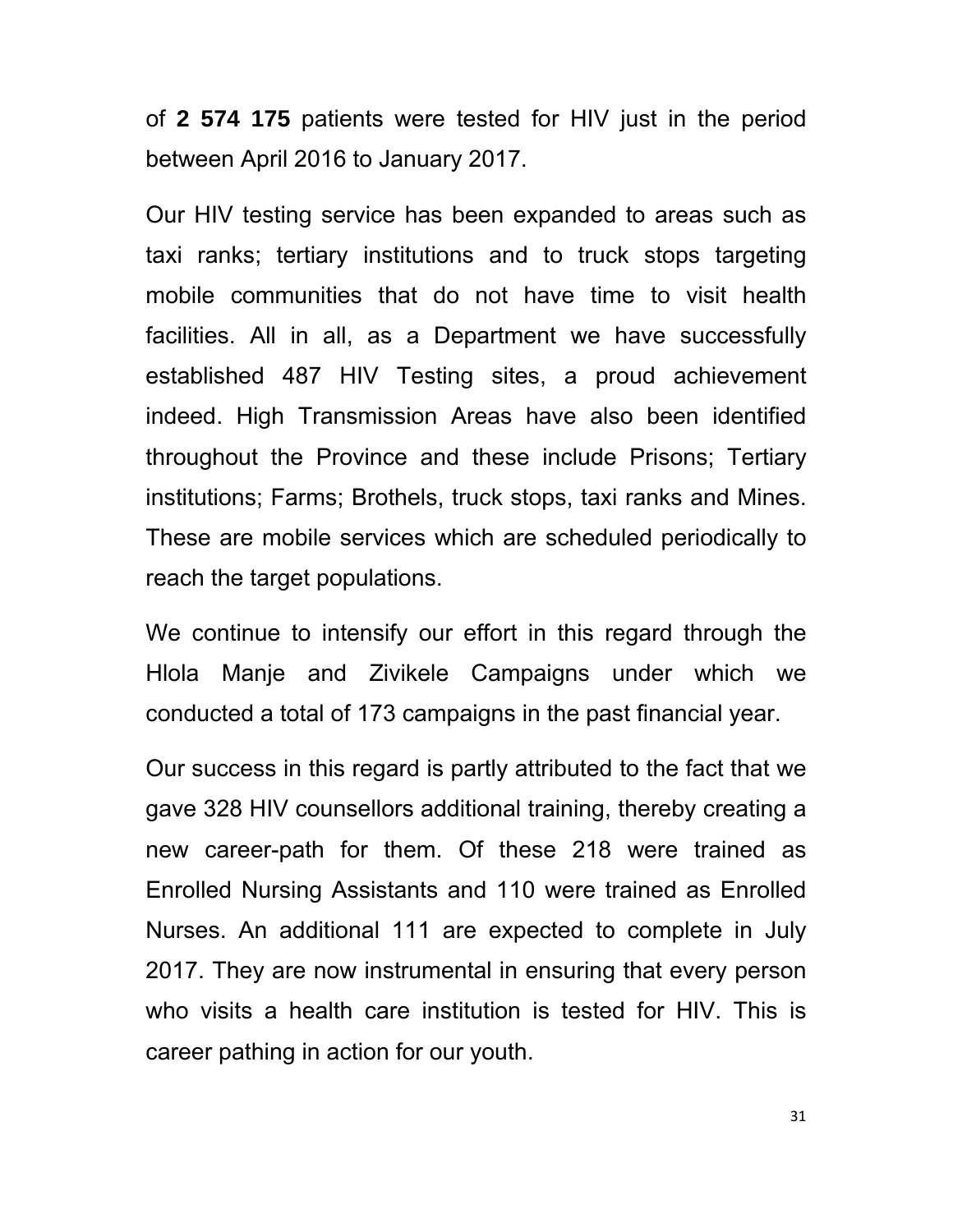#### **11. ADOLESCENT HEALTH AND EARLY ADULTHOOD:**

On 14 December 2015, the Department of Health launched a campaign called "Adolescent and Youth-User Friendly" services at Zwart-Umfolozi Clinic, Zululand District. The objective of this campaign is to provide and render healthcare services in a manner that is accessible, acceptable, and user-friendly to young people. In pursuit of improving access to health services by adolescents and youth, KZN came up with an initiative called "Happy Hour", which are dedicated hours agreed upon by the Youth and clinic staff. This is to render services during hours that are convenient to young people to come to the clinic, eg. afternoons and weekends. It is one of our strategic interventions championed by Ms Monica Jama, Deputy Director: Youth, who is responsible for Adolescent and Youth Health in the Department. We are happy to announce that this initiative was adopted by the National Health Council on the 7<sup>th</sup> April 2017 as a national campaign to encourage young people to visit Primary Healthcare Centres for early screening as part of prevention mechanism to reduce HIV infections and unwanted pregnancies among adolescent girls and youth.

Our dialogue with young people has made us initiate another campaign, to fight the scourge of Illegal abortions.

Young people are saying, "We avoid the services of your health facilities because we don't feel welcome in these facilities.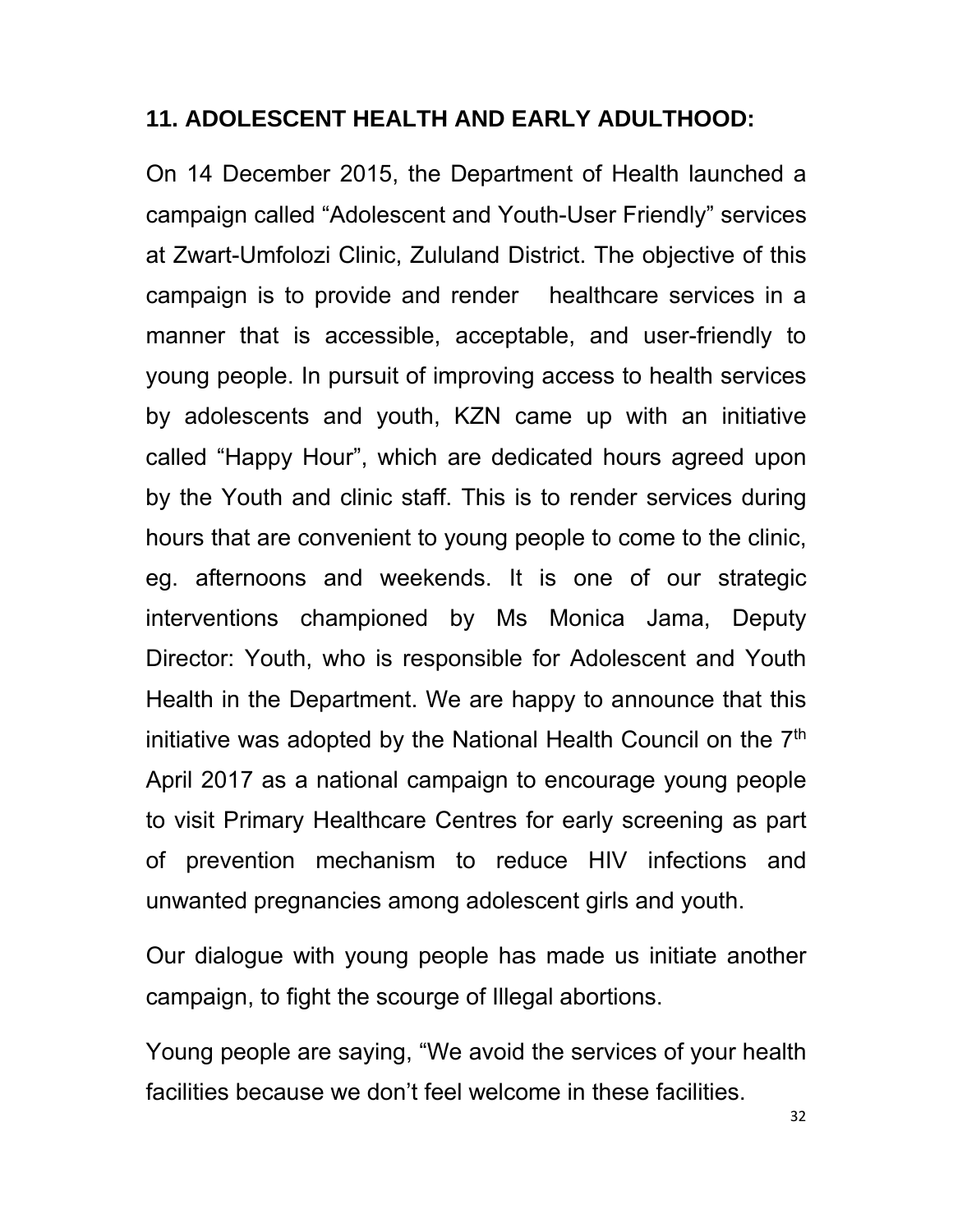"When we want advice on reproductive health we are judged. Although, it is expensive to use the services of illegal termination of pregnancy practitioners in the backstreet areas – but we are not judged there."

We have also erected billboards throughout the Province to create awareness about its dangers.



**<<<Insert Photograph of MEC removing stickers>>>** 

33 These stickers have been removed in the Province, following our roadshows in all districts. These "health murderers" are consistent in putting these back. We urge our clinics and all facilities to continue with the dedicated team of nurses to assist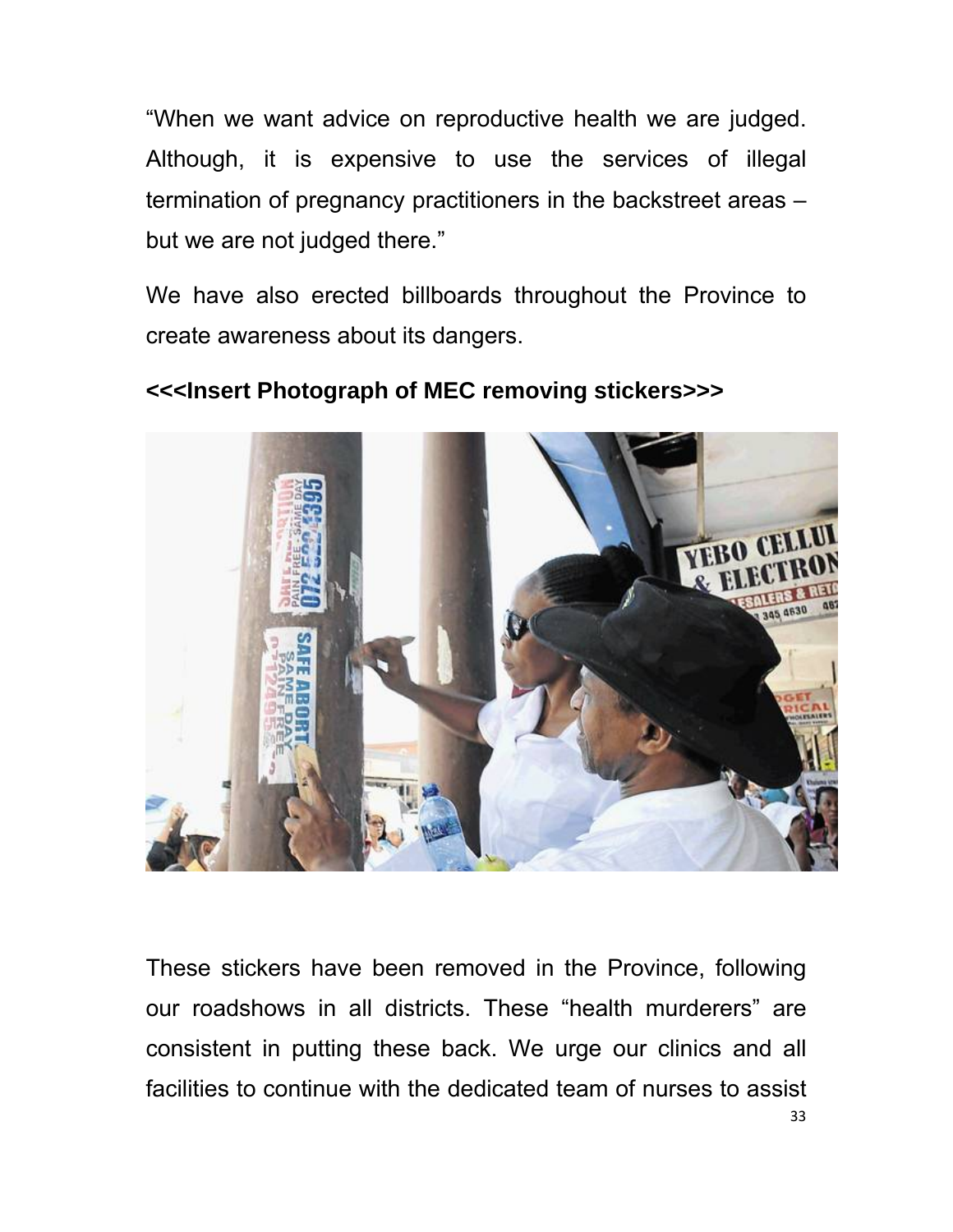young people with advice. This is a group of South Africans that are at a high risk of contracting diseases – they are exploring many options in life, some of which are not safe.

### **12. Medical Male Circumcision:**

Since the launch of the MMC Campaign in 2010, we have seen the Programme expanding to such an extent that by the end of February 2017, a total of 766 141 medical male circumcisions had been successfully performed across 90 MMC sites.

Success here is also attributable to the Department's act of establishing an MMC Centre of Excellence at Northdale Hospital which trains Clinicians on MMC methods. The centre deals with normal and complicated cases that are referrals from both the Public and Private Sectors. It is also a training base for doctors who specialize in MMC.

We also hail the launch of Taking Services to the Hostels; as well as the cooperation with Nazareth Baptist Church for advances made in integrating traditional circumcision with our own initiatives. ISilo has also donated a container that he received from China to Ebuhleni Nazareth Baptist Church to assist with MMC.

We also have Isibaya Samadoda which focuses on various issues of men's health, particularly HIV and AIDS, MMC, STI's and Chronic Diseases.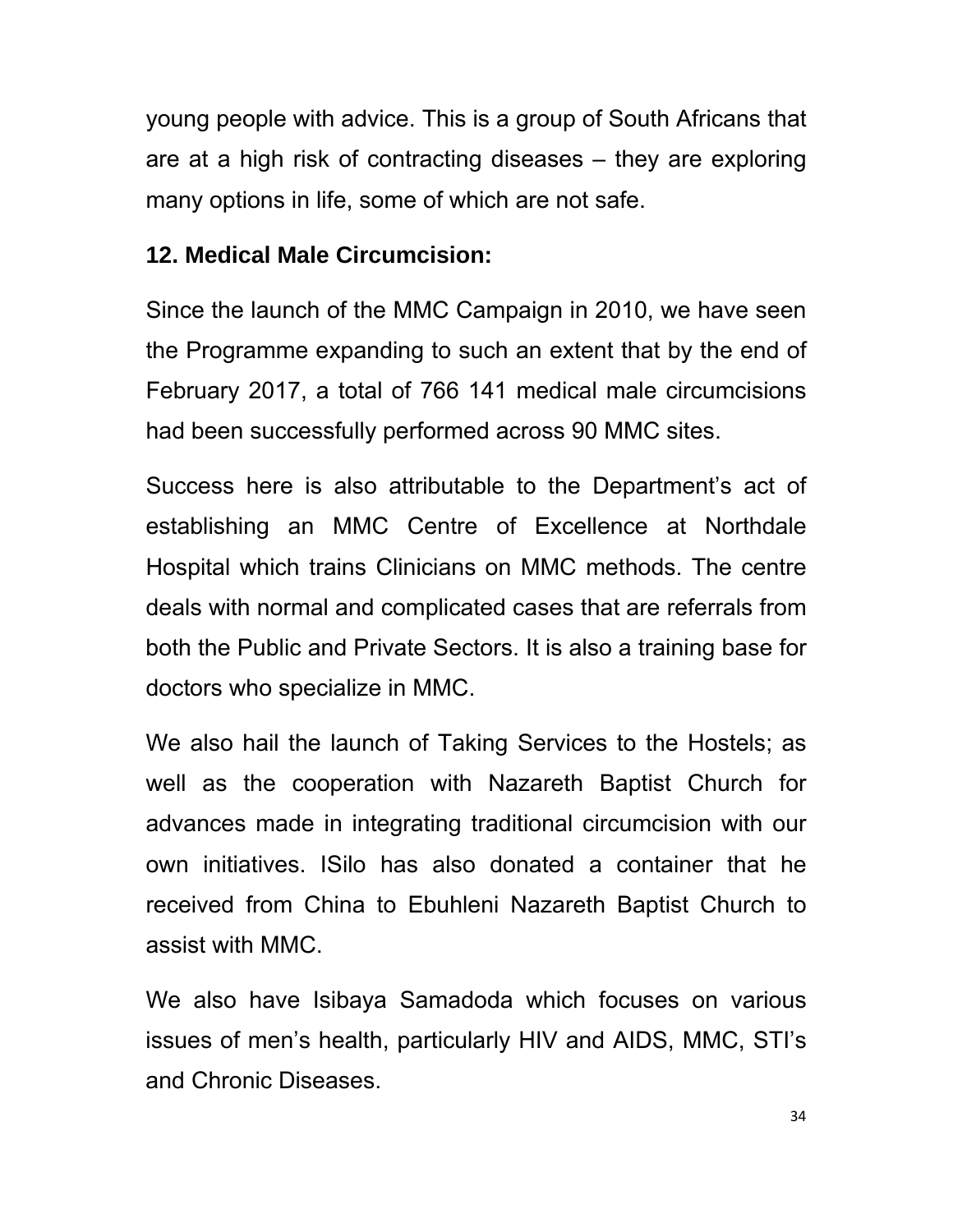Ukusoka is one of our flagship programmes in the performance of traditional circumcision in the Province. This partnership goes a long way in ensuring provision of safe traditional circumcision that incorporates counselling and mentorship of initiates as they transition from boyhood to manhood.

We are determined to fast-track progress in the MMC domain especially now that we have introduced 6 Mobile Units to perform MMC that will particularly focus on areas that are hard to reach.

We have not had any deaths from all the boys and men circumcised, thanks to the prayerful instruction of our King when he launched this campaign in 2010.

Chairperson; this age category continues to cause concern, taking into consideration that UNAIDS estimates that there are 1 975 new HIV infections among adolescent girls and young women aged 15-24 years each week in this country.

In addition, there are 70 000 babies born to adolescent girls and young women aged 18 years and younger in South Africa each year – many of them unplanned. This means that out of 1 million babies born, 7% are born to mothers who are under the age of 18. This situation is made even worse by the fact that 50% of these cases result in maternal mortality.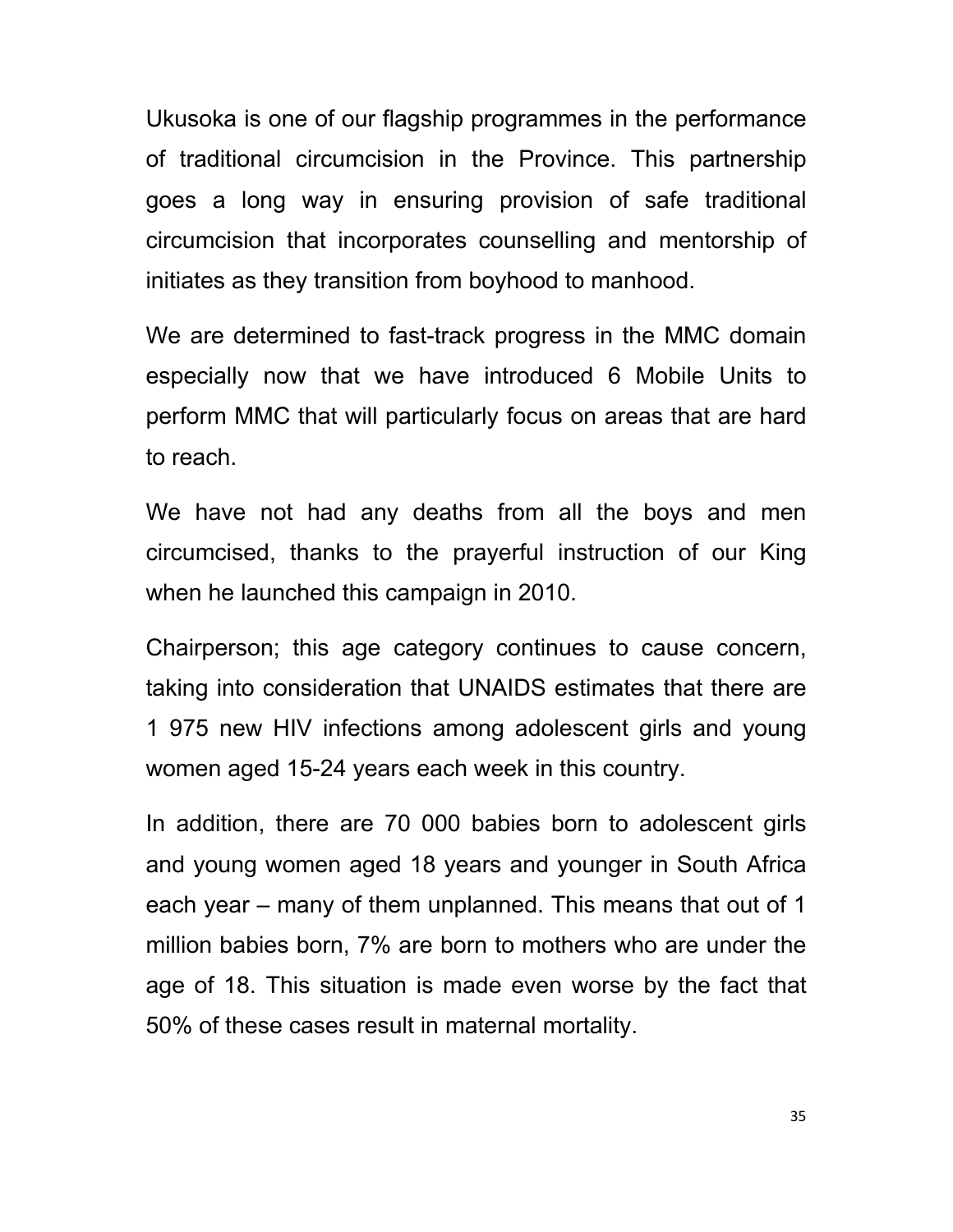We are happy to have been joined by Lovelife who were appointed by United Nations Population Fund to train Community Based Youth Organisations in three [3] Subdistricts of UThukela, which are Imbabazane; Umtshezi and Emnambithi. Lovelife is currently active on the ground assisting with organisational dialogues; advocacy and capacity building workshops on Adolescent Sexual and Reproductive Health, Gender Based Violence and HIV issues.

We also have the Transnet Teenage Sexual and Reproductive Health Programme that started last year, targeting schools in 7 Local Municipalities of UMgungundlovu; Maphumulo (ILembe) and Vulamehlo (UGu) to address sexual and reproductive health and HIV.

The Global Fund 2016 is also supporting with the Young Women and Girls Programme targeting the 10-24 years old group. This is currently being conducted in Zululand and King Cetshwayo Districts through the Soul Buddyz and Rise Clubs.

Despite challenges, we have not relented in our quest to improve health outcomes in KwaZulu-Natal, as envisaged by the National Development Plan (NDP) 2030. KwaZulu-Natal is still the epicentre of HIV/AIDS and TB, and has a very high burden of diseases. However, we are continuing to expand massive efforts and resources to halt, and reverse the rate of new infections and the spread of these diseases.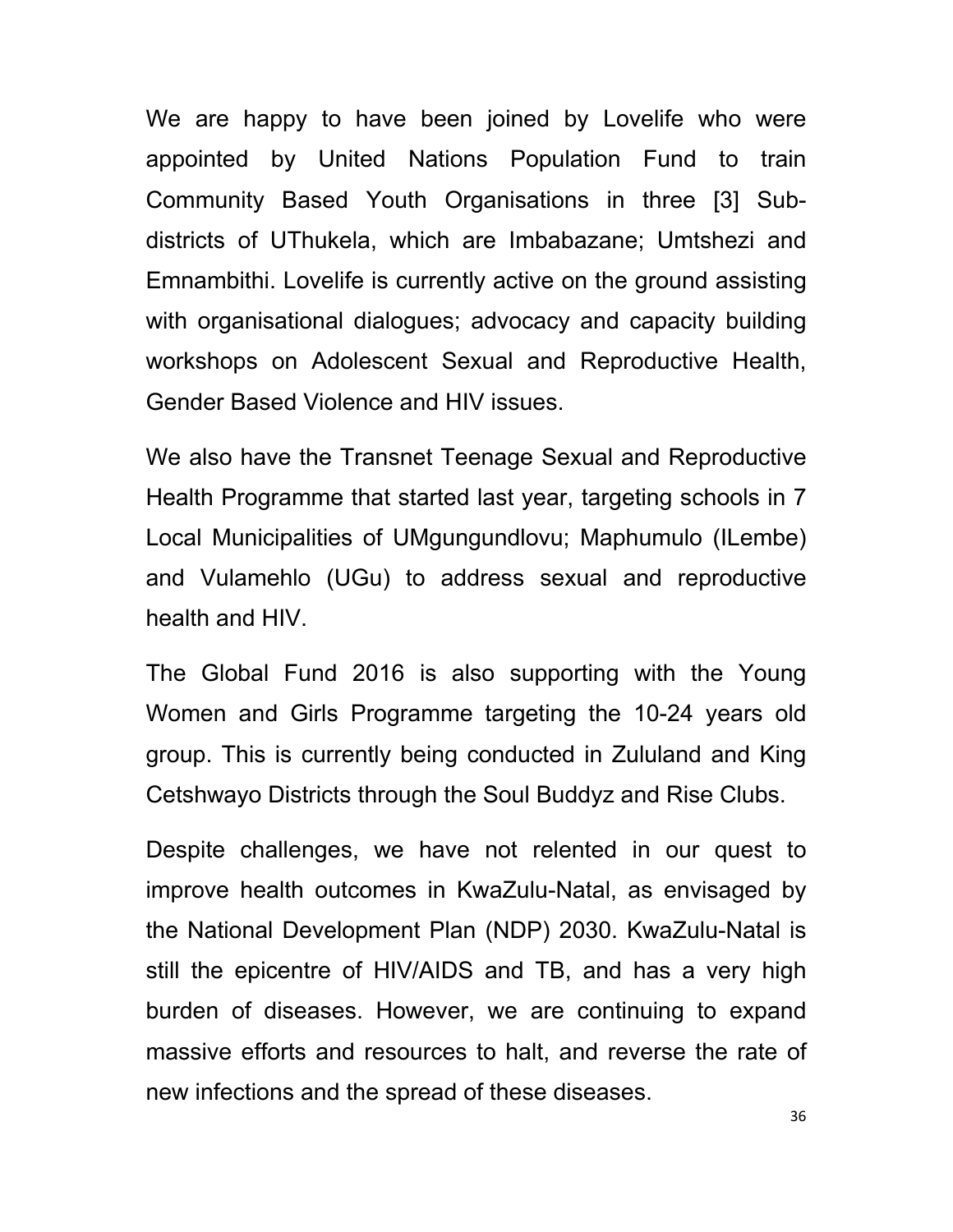#### **13. TB Programme**

Chairperson, we are doing everything possible to ensure 'A world free of Tuberculosis'. In keeping with the 2017 World TB Commemoration theme we need to "unite to end TB." In March 2017, Cabinet approved the TB Crisis Plan.

This fight has never and will never be easy considering that the World Health Organisation revealed that South Africa ranks 6th amongst the 22 countries with the highest burden of TB.

Our Province is considered the most affected together with Eastern Cape, Gauteng and the Western Cape. For KZN, the Districts with TB notification rates of more than 700 new cases per 100 000 population are ILembe, UGu and eThekwini.

The World Health Organisation defines 200 new cases 100 000 population as an epidemic.

To fight this scourge, we have resorted to Massive TB screening campaigns through our health facilities where all people visiting the facility regardless of the purpose get screened for TB. Our efforts are also further enhanced by our community outreach through Operation Sukuma Sakhe. Here, we interact directly with communities in order to note their health challenges, and then formulate and implement intervention strategies. This goes a long way towards bridging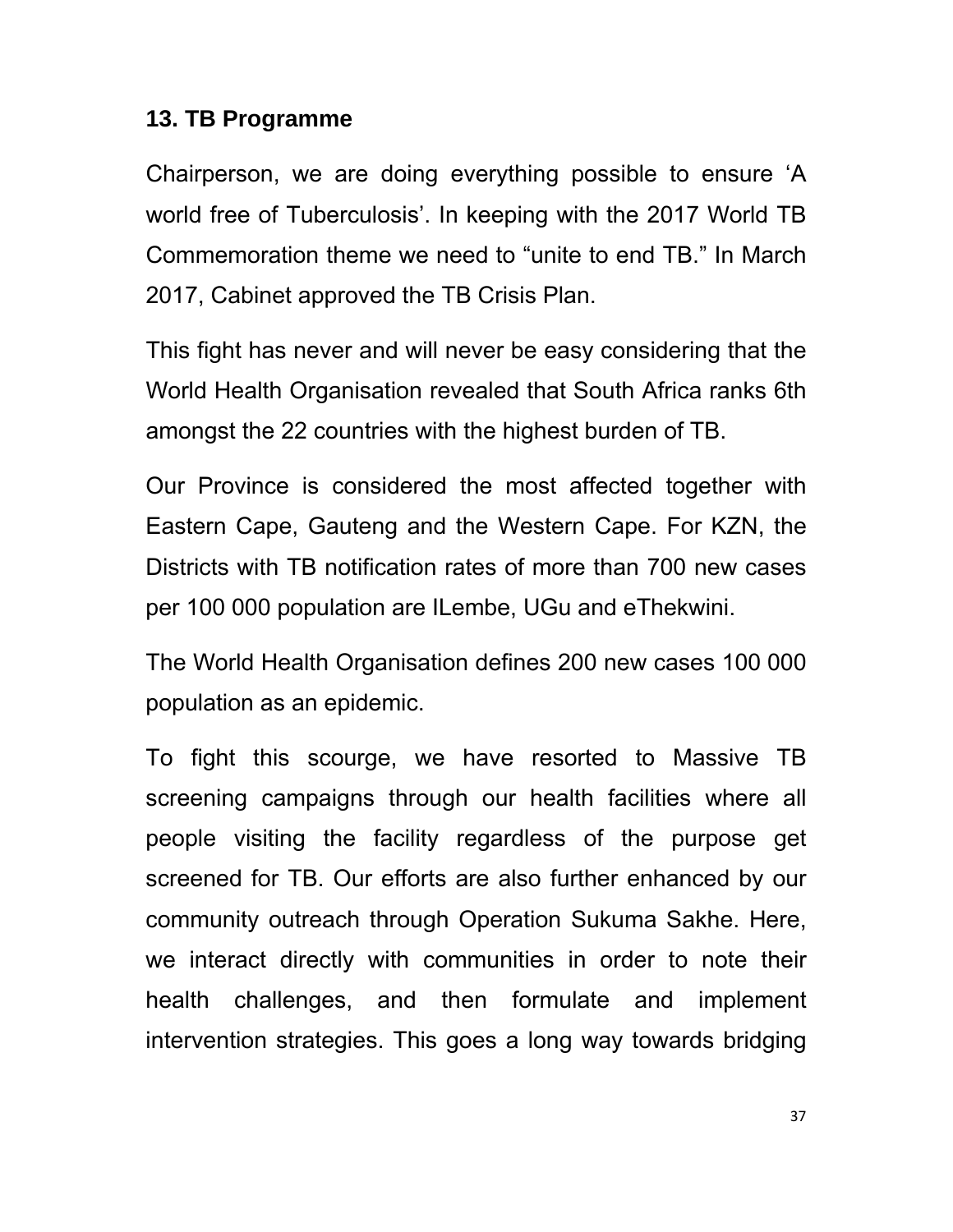the gap caused by the lack of health literacy in our communities.

We are also targeting settings like correctional facilities; juvenile facilities; churches; home affairs and informal settlements.

As earlier mentioned schools are specifically targeted with the view to educate learners and teachers about TB Prevention such as open windows and cough hygiene; knowing the signs and symptoms; early presentation and the importance of treatment adherence.

Our efforts have resulted in 6 491 562 clients being screened (January to December 2016) for TB thus introducing those infected to TB treatment. Efforts here have reduced the number of patients that died during treatment from 1 271 to 772 in the past financial year.

We again emphasize that our main concern with this airborne disease that indiscriminately infects citizens, is the issue of late presentation to health facilities for TB screening and management.

TB is completely curable and we wish the citizenry to know that the Department has the necessary equipment and personnel to tackle Tuberculosis. We have: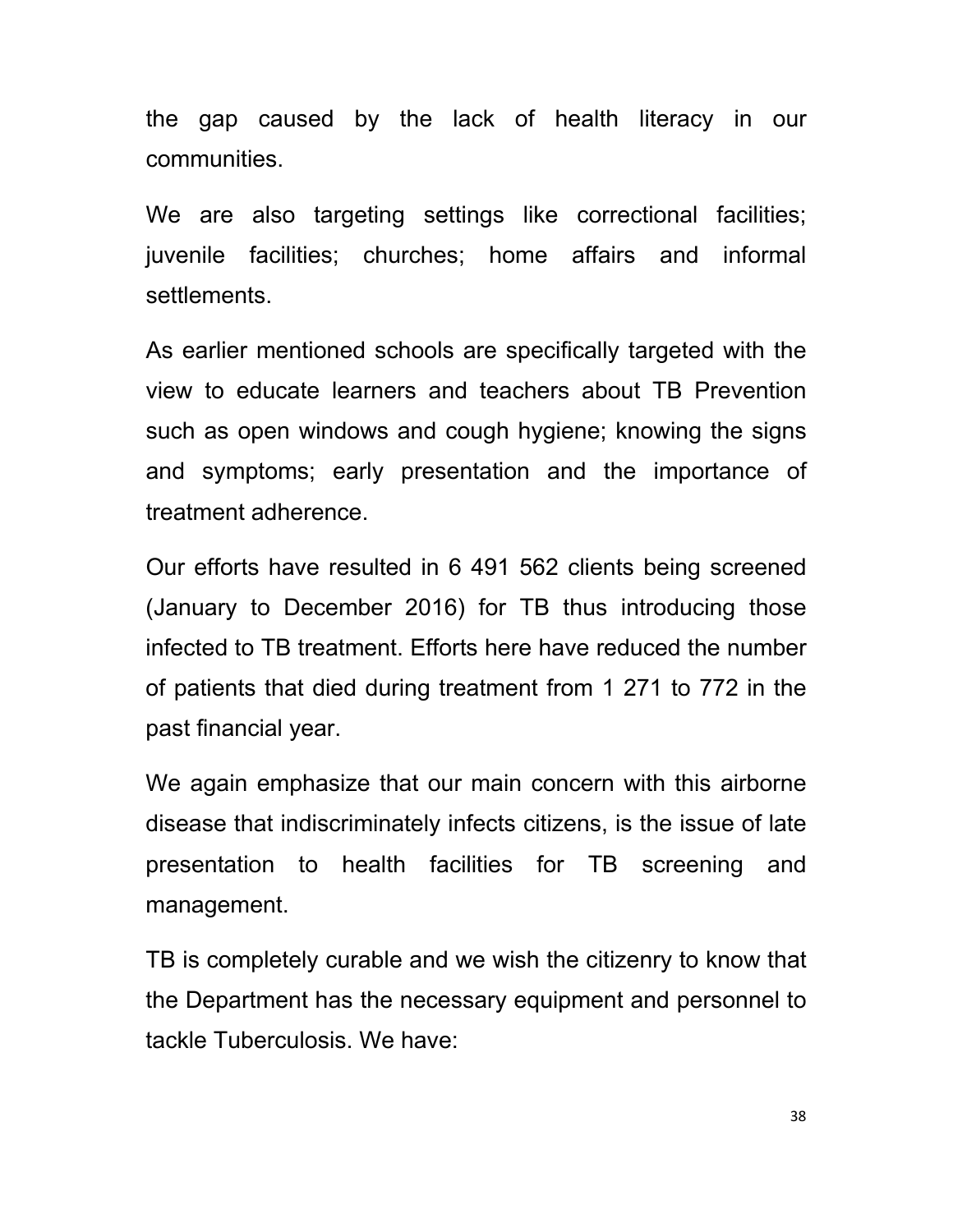• The revolutionary GeneXpert machines which we introduced in 2012. Our country has the largest number of machines in the world (289), with 90 allocated and distributed to all Districts in KZN. These machines are able to diagnose and allow initiation of TB treatment within 24-48 hours. Just last year (January to December 2016) alone they assisted in processing 655 284 TB tests and were able to pick up 59 384 cases of pulmonary TB.

We also have 40 nurses that have been trained through the John Hopkins University to initiate MDR-TB treatment throughout the Province. This has enabled the Province to establish an additional 10 institutions to provide the MDR-TB service thus making it possible to treat this strain closer to where the patients and their families live and work.

As a means to ensure adherence to treatment, we have 98 TB/HIV Outreach Teams. Their function is to visit households to provide injections and to watch patients take their medication, paying special emphasis on those with drug resistant TB who stay on treatment for 24 – 36 months.

39 • We are also working with the Department of Education, the Department of Social Development and the University Research Corporation (URC) which is funding the campaign aimed at tackling TB in schools. In KZN in 2016, 198 schools have been reached with 64 925 pupils screened for TB, where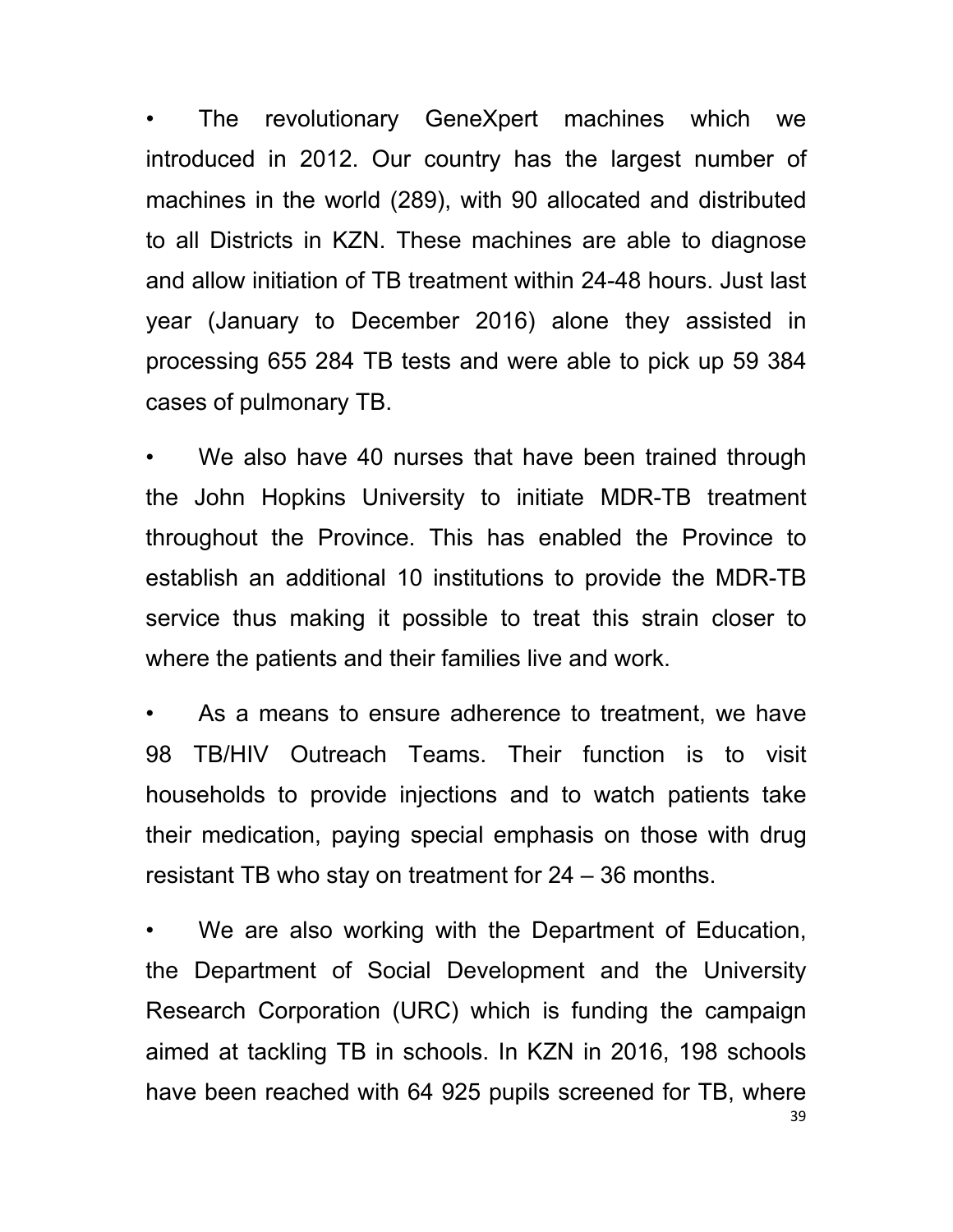4 427 had TB symptoms and were tested for TB and 179 started on treatment.

• The Department of Home Affairs has also shown willingness to partner with ourselves in providing space to establish Wellness Centres within their offices as part of expanding access to TB and HIV screening for people coming to register for different services at the Department of Home Affairs.

Above all, we recognise TB as a significant occupational health problem among Health Care Workers. We are thus implementing and sustaining effective surveillance programmes for Health Care Workers.

## **14. The KwaZulu-Natal Department of Health Oncology Plan**

The department came up with the initiative/campaign called **Phila Ma**. This is aimed at early detection of women with cancer, especially breast and cervical cancers. This initiative has led to an increase in numbers of patients needing cancer services in our facilities. This has put strain in the two centres providing specialized cancer services.

The major challenge with the service is the shortage of qualified oncologists in the public sector. There are only two oncologists in Ethekwini servicing Addington and Inkosi Albert Luthuli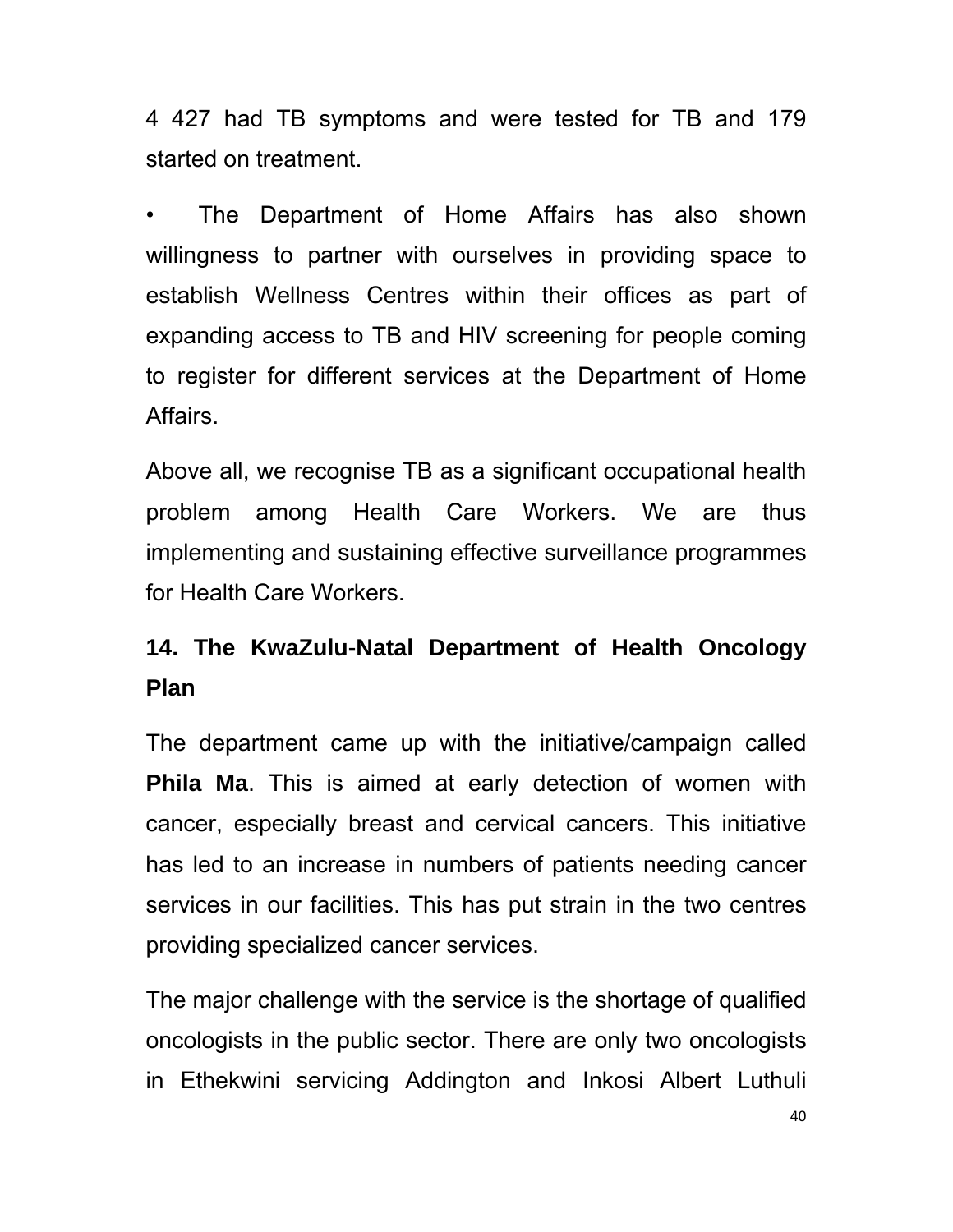Central Hospital, while Umgungundlovu has four oncologists at Greys Hospitals.

In order to mitigate the challenges of shortage of oncologists in the public sector which impacts negatively on service delivery, the department is currently engaging with the private sector to request for a collaboration to provide oncology services in the public sector. The private sector has in EThekwini alone more than 50 oncologists servicing the private hospitals. This collaboration will help with dealing with the bottlenecks and see more patients being helped.

## **15. Healthy Lifestyle**

For people at all ages, we are vigorously instilling the notion of observing the healthy lifestyle ethos. The whole exercise falls in line with our set objective of ensuring "A Long and Healthy Life for All South Africans."

Upper most is an attempt to make our people understand and accept that living a Healthy Lifestyle includes compliance with the following simple but crucial actions:

Basic and regular physical activity. It also lowers cholesterol and blood pressure levels which otherwise lead to the development of heart diseases, stroke, diabetes mellitus and other chronic diseases.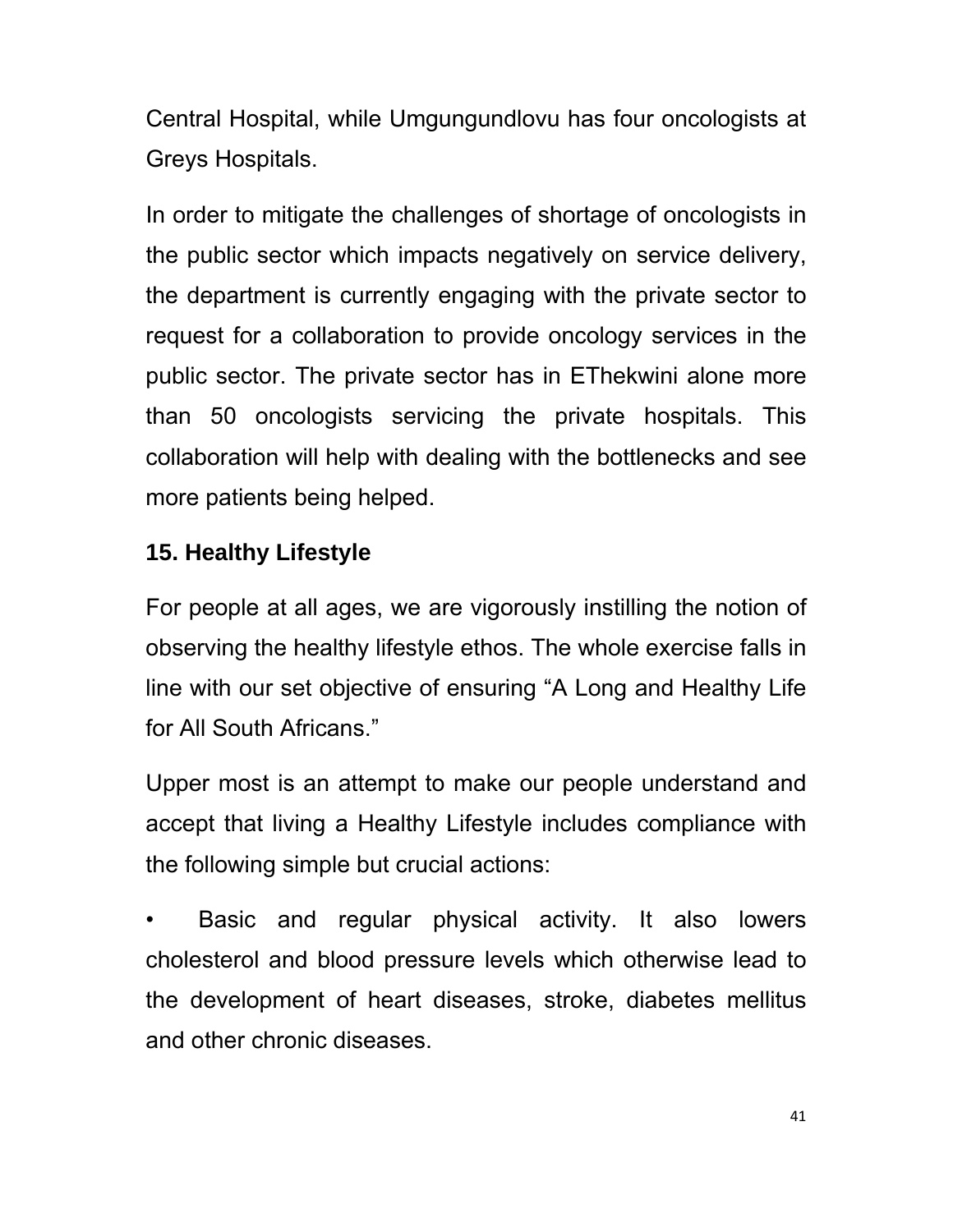- Healthy eating;
- Drinking plenty of water;
- Not smoking at all;
- Avoiding alcohol and drug abuse; and
- Ensuring safe sexual practices.

On healthy lifestyles, we do not only promote but have in place strategies of prolonging the quality of life even of those for whom prevention and management control has failed.

We do screening with the aim to ensure early detection and manage diseases if necessary. In the 2016/17 financial year, we have created over 7 Million patient screening opportunities for hypertension and over 5 Million patients screening opportunities for diabetes and over 1 135 000 screening opportunities for mental disorders. We have also placed Community Service Therapists in various hospitals in the Province. In January 2017, we have deployed a total of 199 Therapists made up of 77 Physiotherapists; 63 Occupational Therapists; 30 Speech Therapists and 29 Audiologists.

Added to this are 33 Community Service Dentists placed in various facilities across the Province to assist in the improvement of Oral Health. The involvement of these professionals has enabled us to reach 631 187 patients for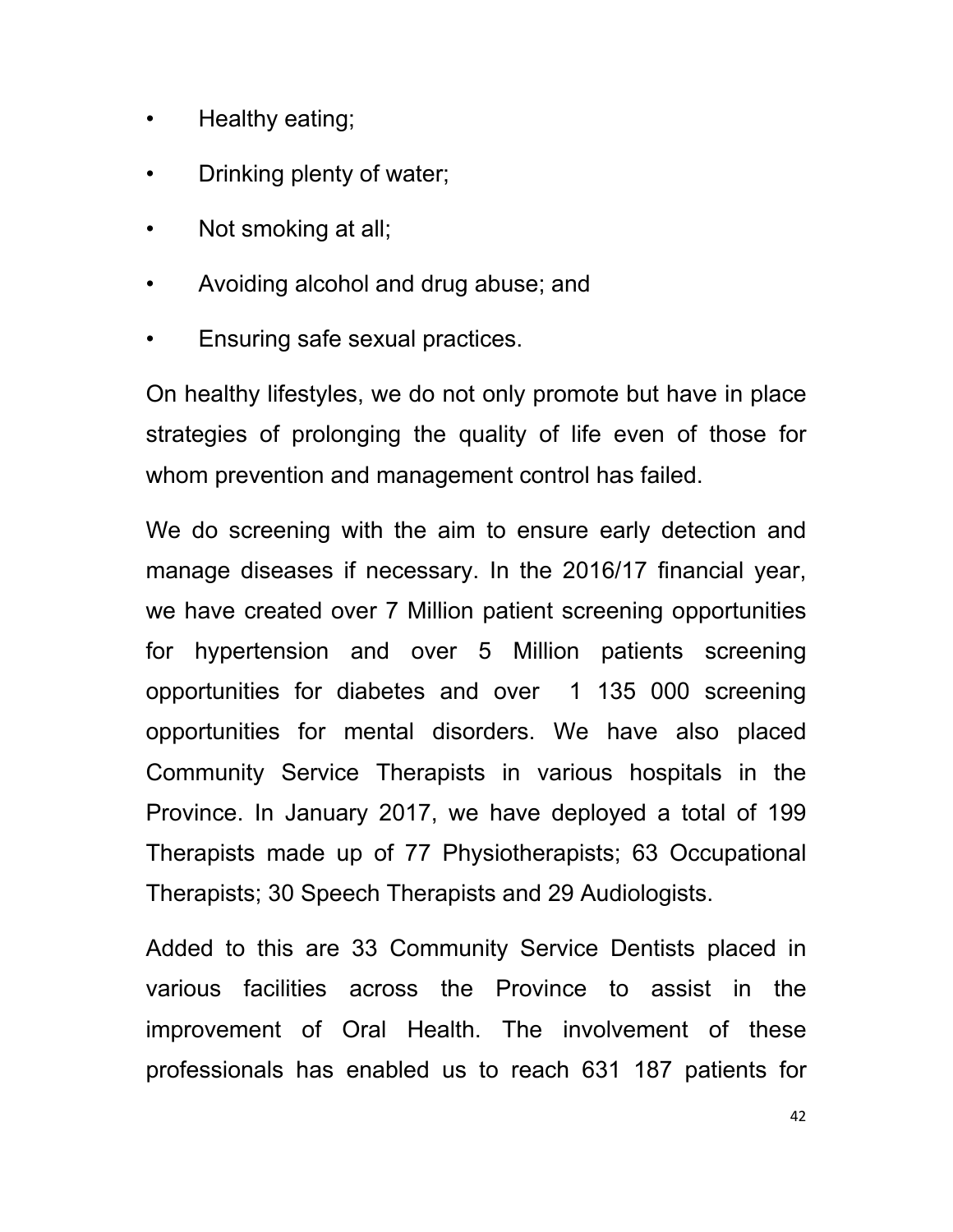dental services and 847 314 clients accessed rehabilitation services.

The Phelo Phepha healthcare train, which was established in 1994, has been stopping at various stations across the country for two weeks, delivering Primary Health Care education, education and outreach programmes to communities.

Last month, it was docked in the Ladysmith Train Station and just within a span of two weeks, it was able to render health services to close to 2000 people. This figure includes 434 treated for dental problems that entailed among others 197 tooth extractions; 47 restorations and 5 fissure sealants; 1027 Glasses which were dispensed and the performance of 75 cataract operations.

Indeed, this additional contribution impacts positively on what our therapists do on the ground that has seen us able to issue over 60 000 assistive devices to persons with disabilities and people at risk of acquiring disability. These are in the form of wheelchairs; hearing aids; mobility devices like crutches; walking sticks; walking frames and white canes.

I have to mention that the deployment of these therapists to all Districts has also assisted in reducing movement of patients from their homes to Regional Hospitals in the cities.

#### **16. EMERGENCY MEDICAL SERVICES**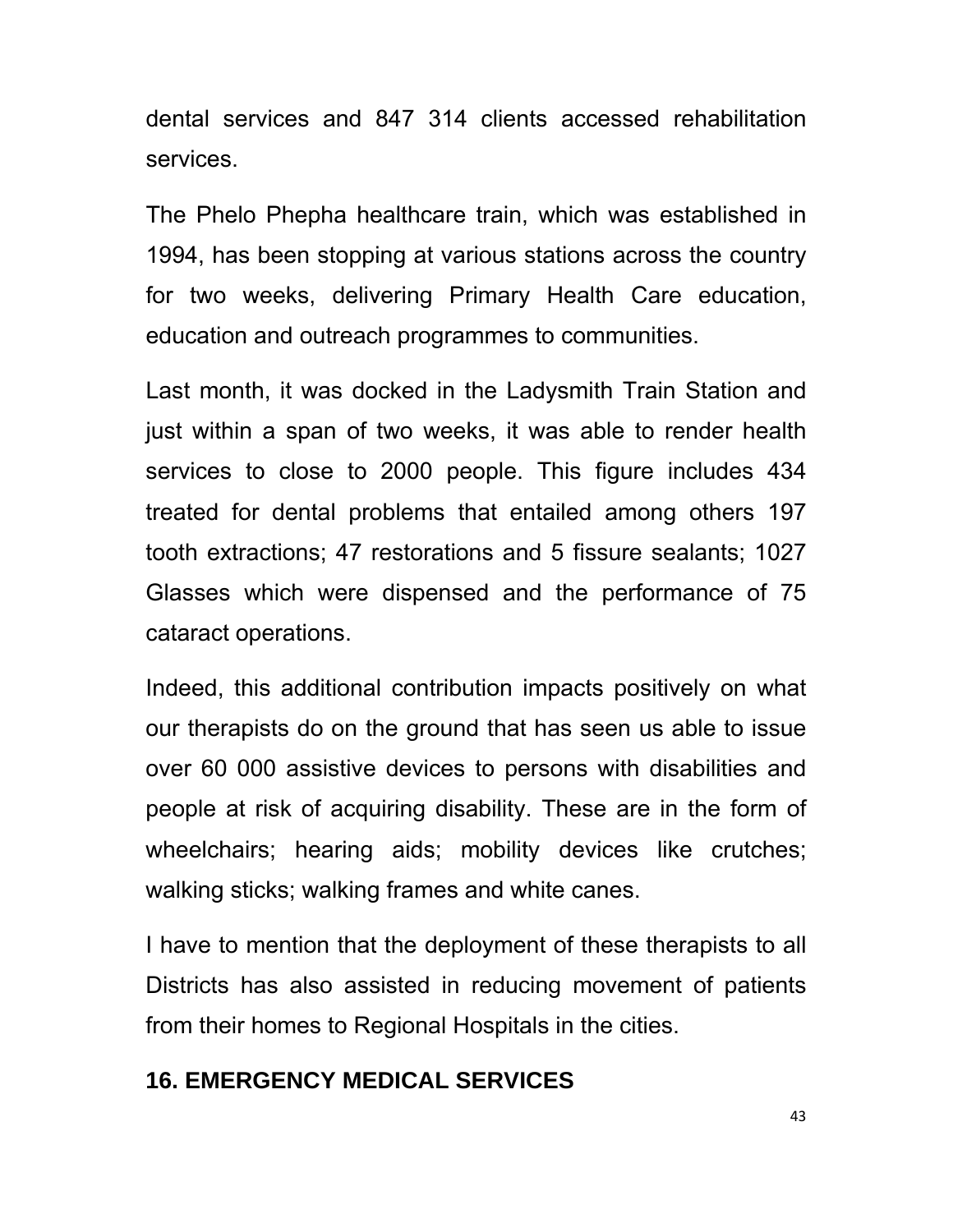Our Emergency Medical Services operate across the 11 Districts in 75 EMS Bases. Their functioning is directed and managed in 12 Communication Centres with the main one being the Provincial Health Operations Centre (PHOC). The PHOC now includes the notification of key incidents to several Departments to ensure integrated governance.

For this service, we currently have a staff complement of 2 681 personnel comprised of 1 684 Basic Life Support practitioners; 891 Intermediate Life Support practitioners; 77 Advanced Life Support practitioners; 22 Emergency Care Technicians as well as 7 Emergency Care practitioners.

In our quest to further improve on emergency response times, this financial year, we will be beefing up the fleet with more ambulances.

We also had a meeting on Tuesday 18 April 2017 with EMS managers following an incident at Newcastle where an official was selling ambulance parts to a taxi owner, who appeared in court on the 12<sup>th</sup> of April 2017.

We are often accused by the community for not getting ambulances to them on time while our brand new ambulances are dismantled to create brand new taxis. We will follow this matter up and uncover all irregularities.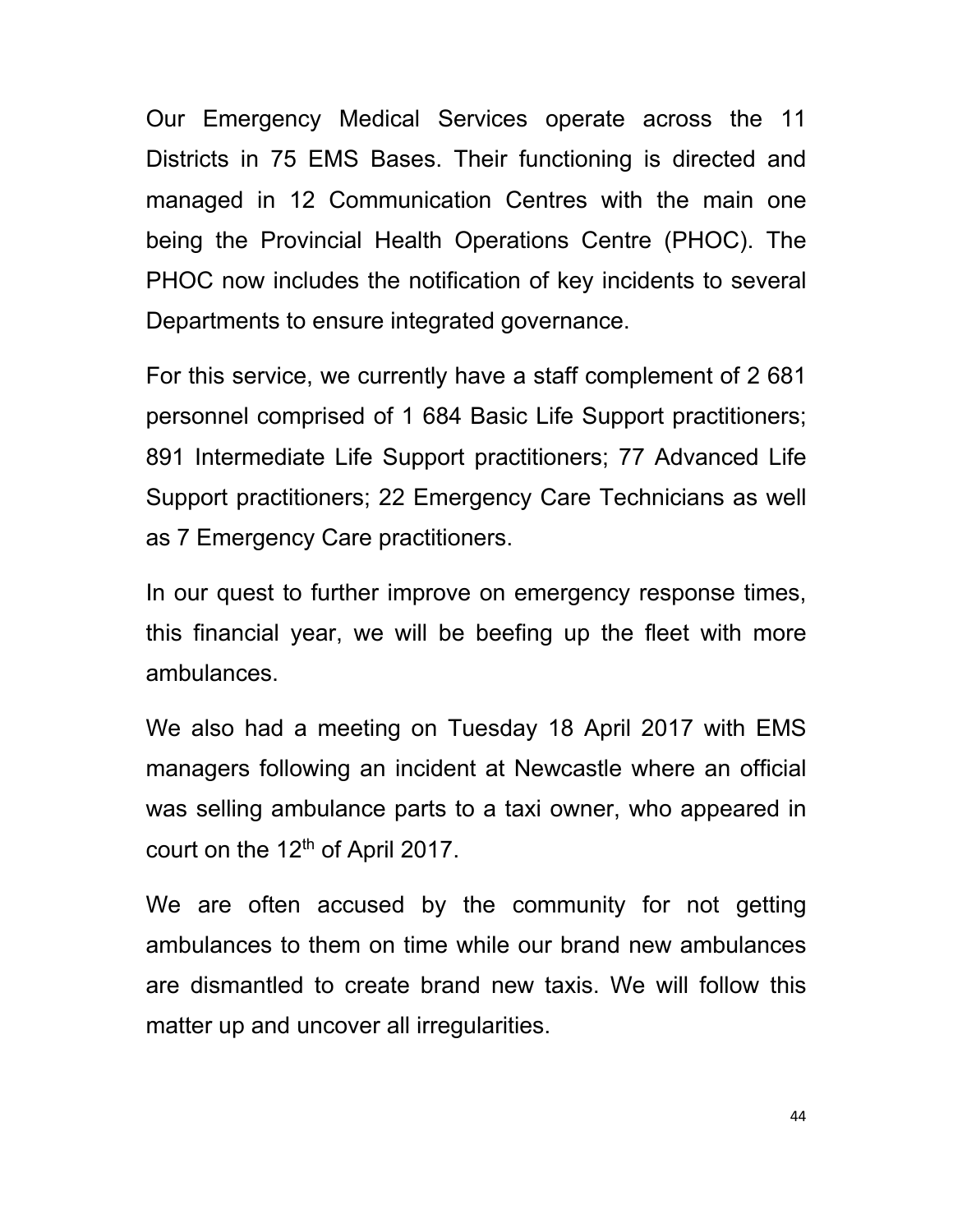We thank the Hawks in Newcastle for their support with regards to the prosecution in Newcastle. The same cannot be said of a certain prosecutor that we met who had the interests of the suspect at heart, more than those of government and its property. We have all the confidence that Adv. Noko will deal with this situation.

Furthermore, as a means to improve the ethos of good citizenry in this component, last year we announced that through Project Sukuma, we are entering into partnership with the South African Military Health Services (SAMHS), the KZN Department of Education and the Office of the Premier to train youth to serve in the Emergency Medical Service including Maritime Medical and Diving Rescue Service in the Province.

I am happy to report that 5 Sukuma Pilot Project students have completed their 12 months military training and orientation and that as of January 2017, they have now commenced their 2 year Emergency Care Technicians academic training.

As part of the emergency services that we offer, we also have the **Flying Doctor Outreach programme** we conduct in partnership with the South African Red Cross Air Mercy. This Outreach Programme brings specialist clinical services to communities in deep rural areas on a weekly basis. We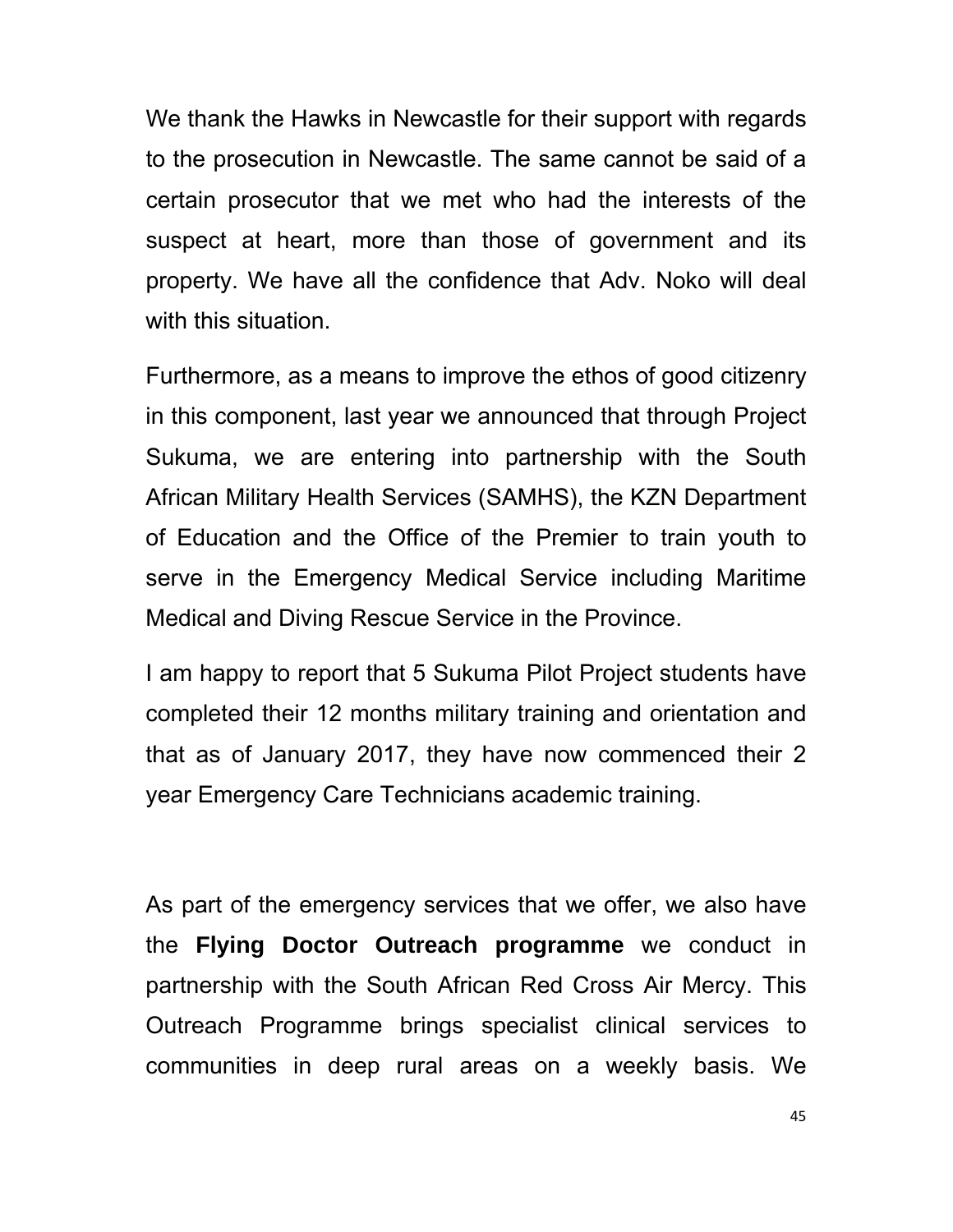currently have access to a total of 229 Specialists, both private and public sector volunteers, supporting 43 hospitals throughout the Province.

We are happy to report that for the period January to October 2016, the Flying Doctor Outreach service was able to pay 538 visits to 25 hospitals and 3 PHC clinics, seeing 7,690 patients and performing 1,130 operations.

For our two helicopters in the Aeromedical division, we wish to report that since their installation with Night Vision Goggles, just from April 2016 to February 2017, they were able to conduct 64 emergency flights.

for clinics.

18. Forensic Pathology Services

We previously announced the installation of the Lodox Equipment Project for 4 mortuaries i.e. Phoenix, Gale Street, Prince Mshiyeni and Richards Bay Mortuaries.

Again, we would like to report that we would be doing the same in this Financial Year for Park Rynie; Pietermaritzburg and Madadeni mortuaries. These are advanced scanners used as X-Rays on bodies that have gunshot wounds, performed before a Post Mortem is done.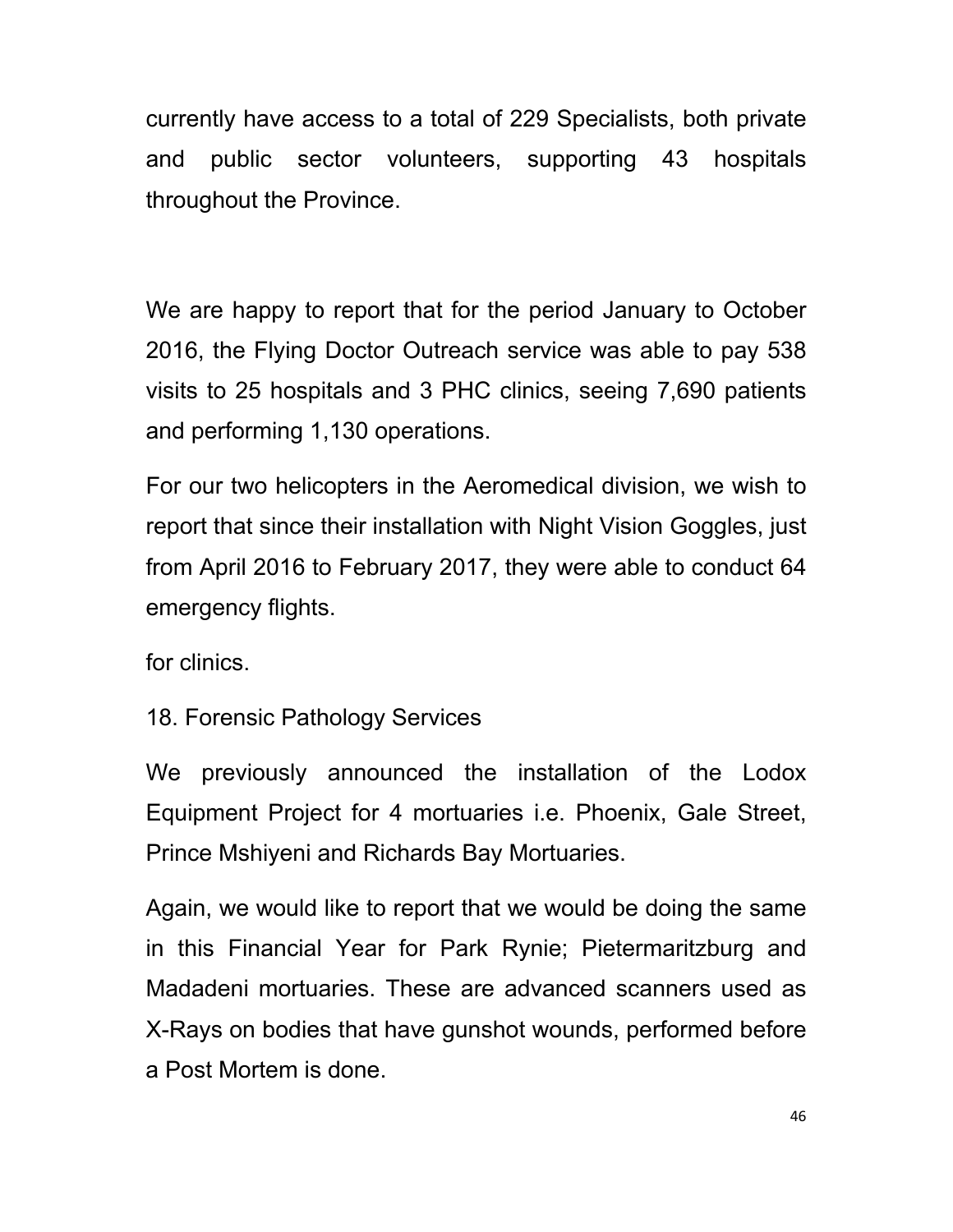We have also finished renovations we had announced for Gale Street Mortuary which entailed upgrades to refrigeration plant and fridges; air conditioning unit as well as CCTVs. The value of the work undertaken here amounted to R2.7 million.

We have instructed the Head of Department to take full charge of this service that remains unstable in the province. The labour unions must be engaged to further improve on our Forensic Pathology Service. We are also in the process of acquiring 8 new Mortuary Service Vehicles.

The management of the Department must focus on the instability of this unit.

## **19. MENTAL HEALTH SERVICES**

Chairperson, we are well aware that we present our Budget Speech amid concerns of where our Province stands on the issues related to Mental Health Care.

KwaZulu Natal-has seven [7] Specialised Mental Health Hospitals, which are as follows:

• UMgungundlovu: Umgeni; Townhill and Fort Napier (the latter housing mainly Forensic; state patients and mentally ill prisoners);

EThekwini: King Dinuzulu and Ekuhlengeni hospitals;

Amajuba: Madadeni hospital; and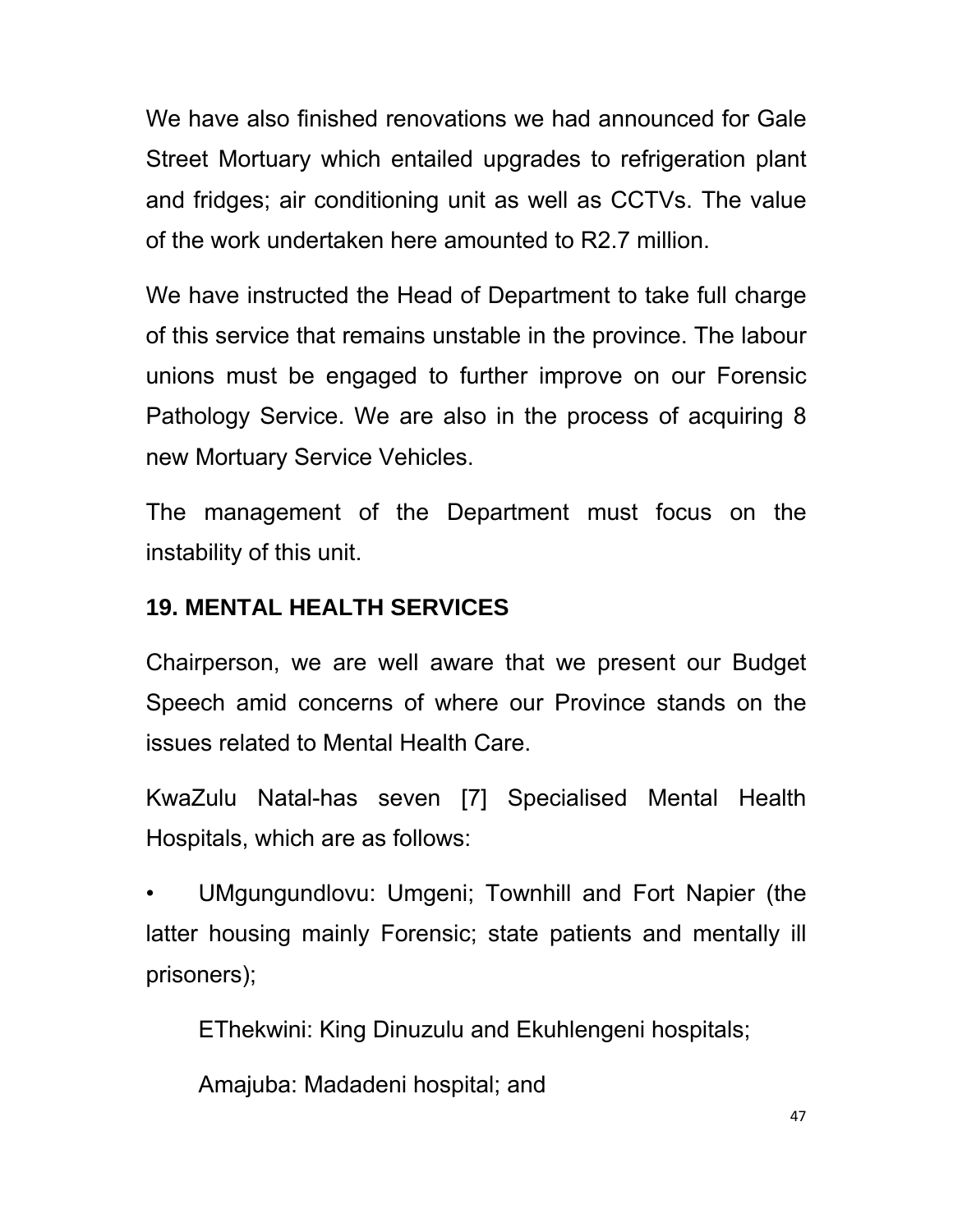Harry Gwala: UMzimkhulu hospital.

We also provide mental health services within the Regional Hospitals of Ladysmith; Port Shepstone; Ngwelezane; Stanger; Edendale; Addington; King Edward; Mahatma Gandhi; Prince Mshiyeni and RK Khan Hospitals. These together with the district hospitals mostly serve as platforms for the stipulated 72 hour observation assessment in mental illness.

We also have Step-down or halfway homes run by Departmentsponsored NGOs, mostly serving as Permanent homes for intellectually disabled persons. The Province has 22 funded and 9 non-funded NGOs across the Province, which are licensed by the Department.

Chairperson, our Department diligently and closely monitors the functionality of these Non-Governmental Organisations through:

Annual licensing and frequent inspections are conducted;

 Utilization of Grant Funding Committees to adjudicate applications;

Districts monitoring the NGOs on a quarterly basis;

 Provincial office personnel annually visiting and monitoring these facilities and their levels of functionality; and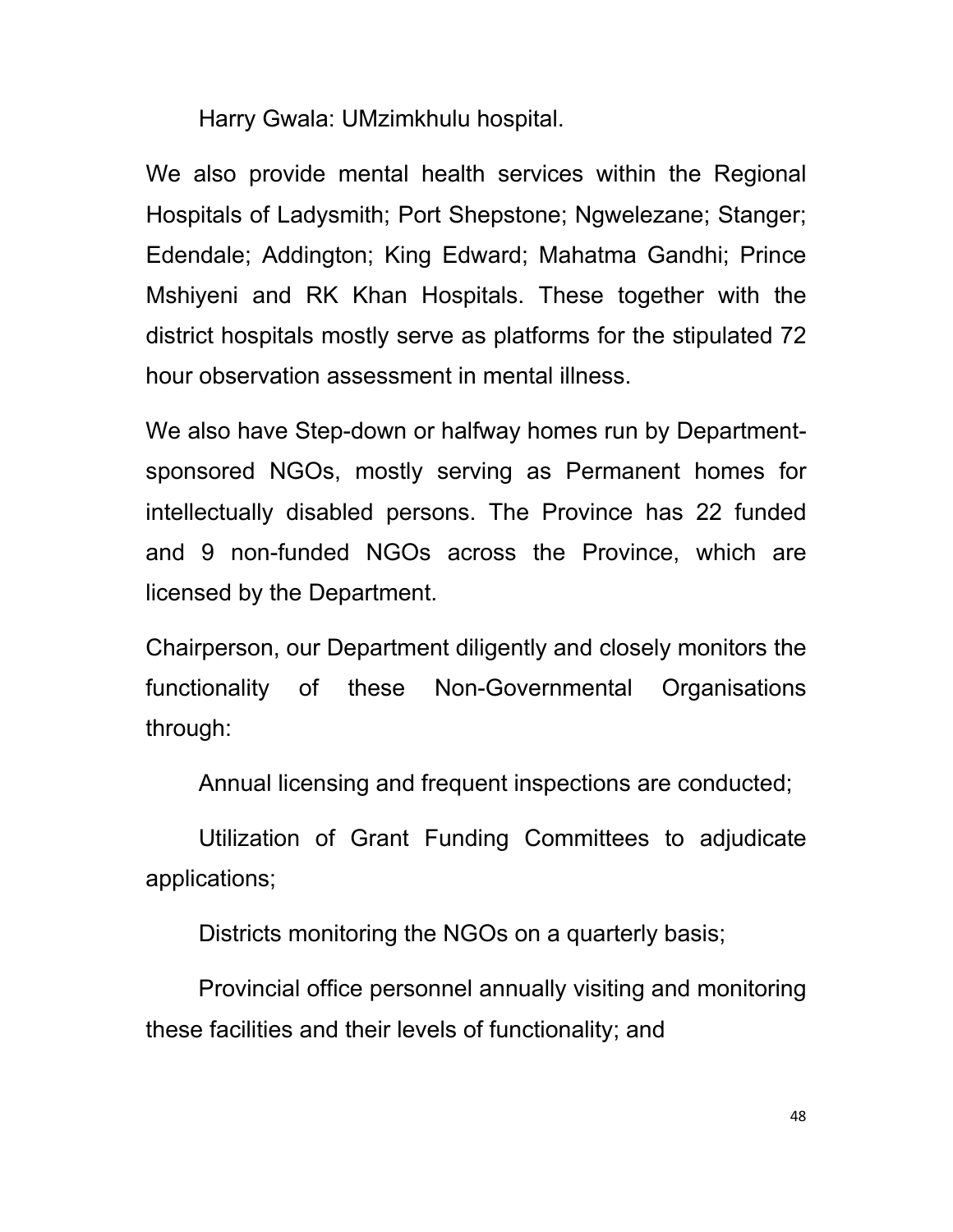Action taken on poorly performing NGOs (some have been closed in the past).

I have also personally done in-loco inspections to most of our Specialised Mental Health Care institutions and was impressed by the quality of care provided.

Where I think we need to improve is the aspect of encouraging active participation and involvement of family members to strengthen family ties with the patients under our care.

Chairperson; in a further related aspect, I wish to report on is Palliative care which the Department and related stakeholders offer in response to today's myriad of diseases that include HIV; Tuberculosis; diabetes and trauma. People of all ages may require this service.

We are offering this service for people with life-limiting and lifethreatening conditions. Here we emphasize living, encourage hope and help people to make the most of each day, while maintaining their dignity. It includes and goes beyond the medical management of disease to comprehensively address symptoms and suffering and pain management throughout the continuum of care.

The KZN Department of Health works closely with Hospice Palliative care Association to improve palliative care services in the Province. Through its grant funding mechanism, the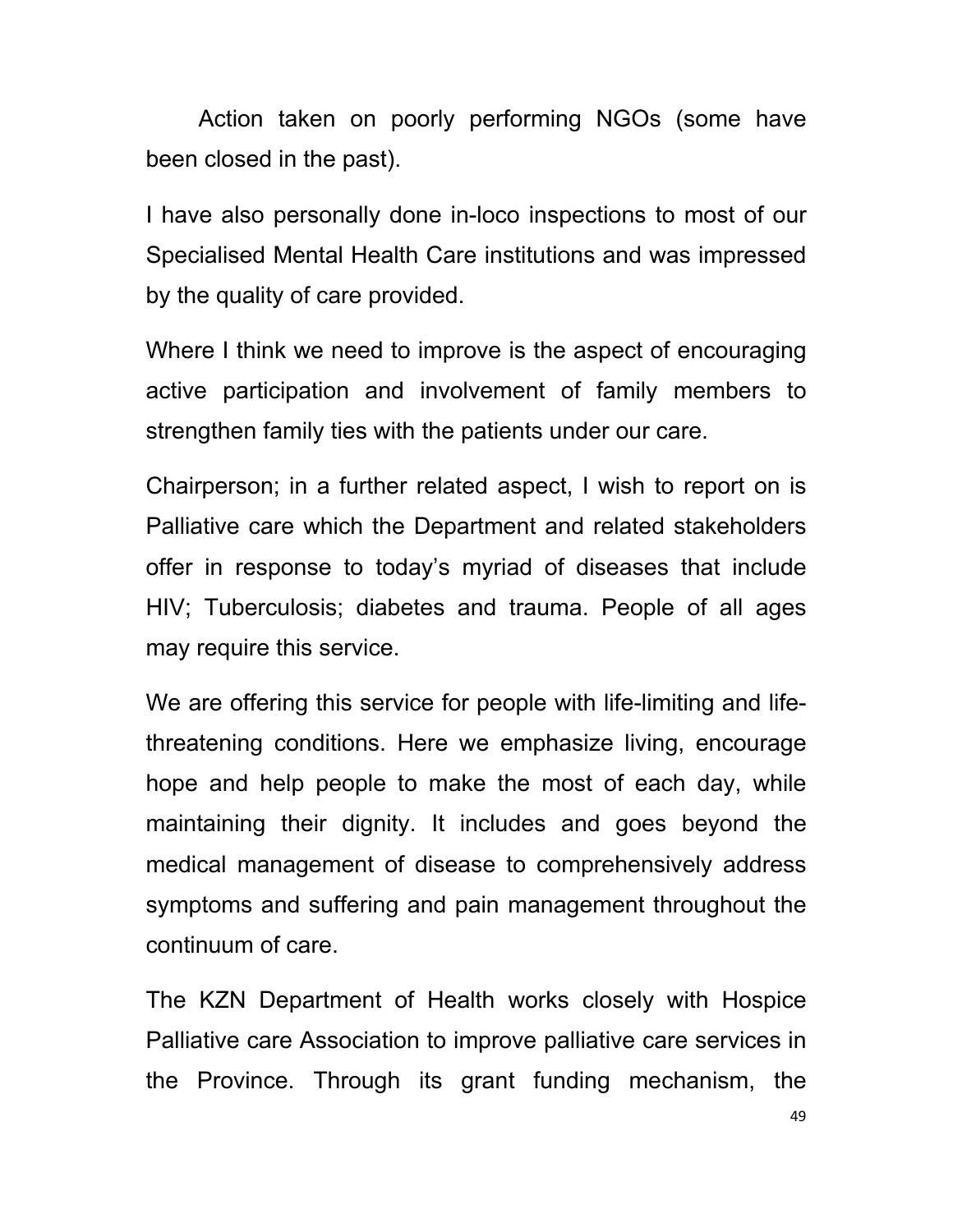Department also funds NGOs to provide palliative care services to patients.

Further than that the Department complements this service by offering long term chronic care and rehabilitation service in some of the specialised facilities such as Clairwood and Hillcrest Hospitals.

• Hillcrest Hospital is a 175 beds Specialized hospital which admits chronically sick patients, referred to it from hospitals in the entire Province. Most of the patients currently admitted are clinical criteria requiring non-acute, chronic care and rehabilitation following complications from non-communicable disease, communicable diseases and injury / trauma.

• Clairwood Hospital has trained nurses and a doctor who focus mainly on palliative care.

As a Department, we are also very appreciative of the poignant role played by organisations such as the Hospice Palliative Care Association (HPCA) and the Hospice Association of KwaZulu-Natal (HAKZN) which have been working together with us in providing community-based palliative care in all our 11 Districts.

As a matter of fact, we too as caring citizens do have a role to play in providing comfort, care and support to more than 70 000 of our citizens who are in need of palliative care. What it calls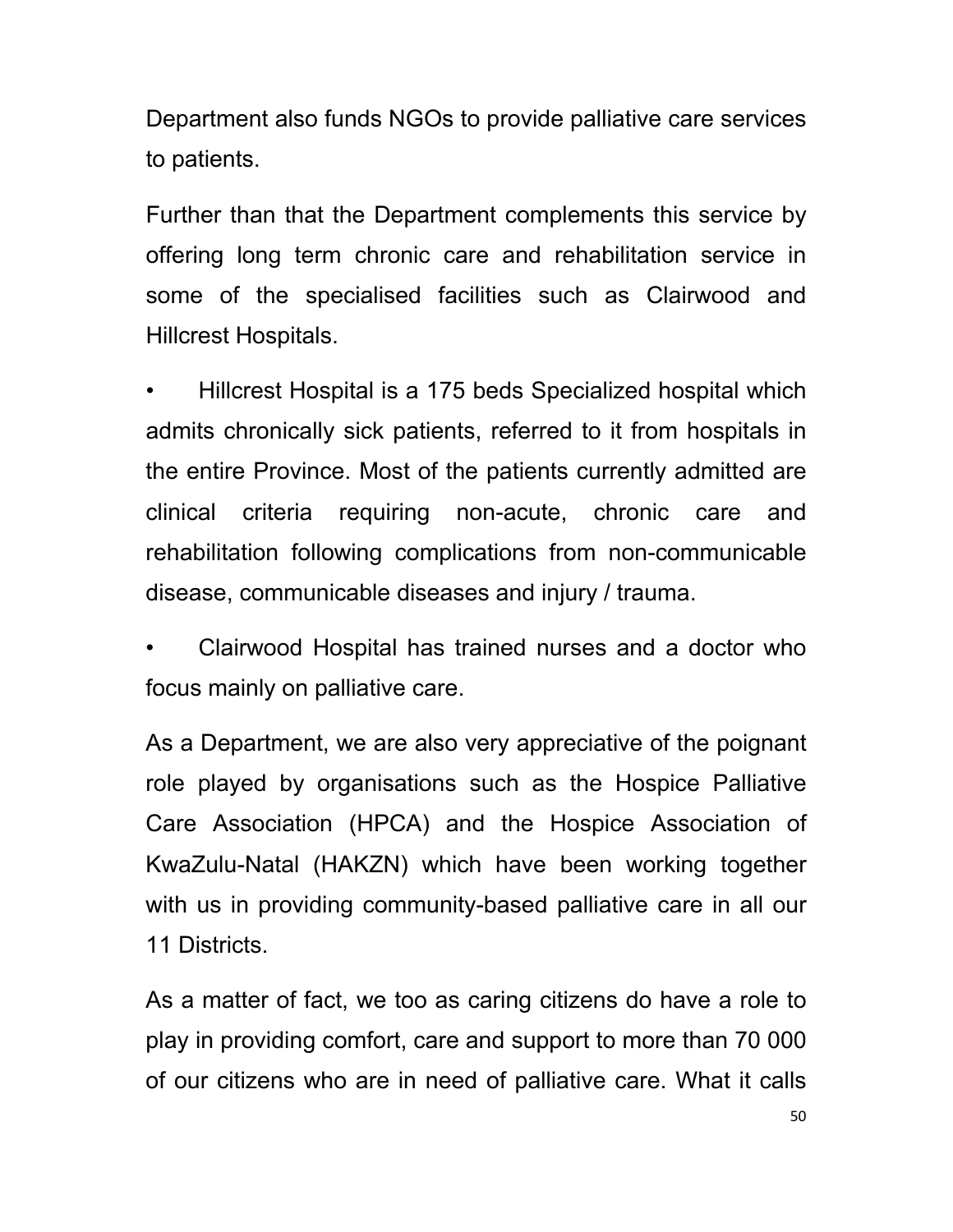for here is the provision of emotional and spiritual support to patients and family members; physical comfort to deal with distressing symptoms; end-of-life care; dignity in death, and lastly, support in bereavement.

I was priviledged to be appointed by Minister to chair the Palliative Care steering committee in 2016. This was in response to South Africa sponsoring the resolution in the general assembly of Palliative Care.

We have worked with a team of dedicated experts in South Africa to complete the policy. It was tabled and approved by the National Health Council (Min-MEC) on the 7<sup>th</sup> of April 2017. The quality of care of South African citizens will never be the same. We need to accelerate the training of healthcare professionals in this speciality.

#### **20. Quality of Care**

Chairperson, responding to complaints about the quality of care in our health facilities, in 2010, we launched the 'Make Me Look like a Hospital' initiative.

This required the management of facilities to ensure that there is compliance to certain minimum standards such as Cleanliness; Infection Control; Reduction of waiting times;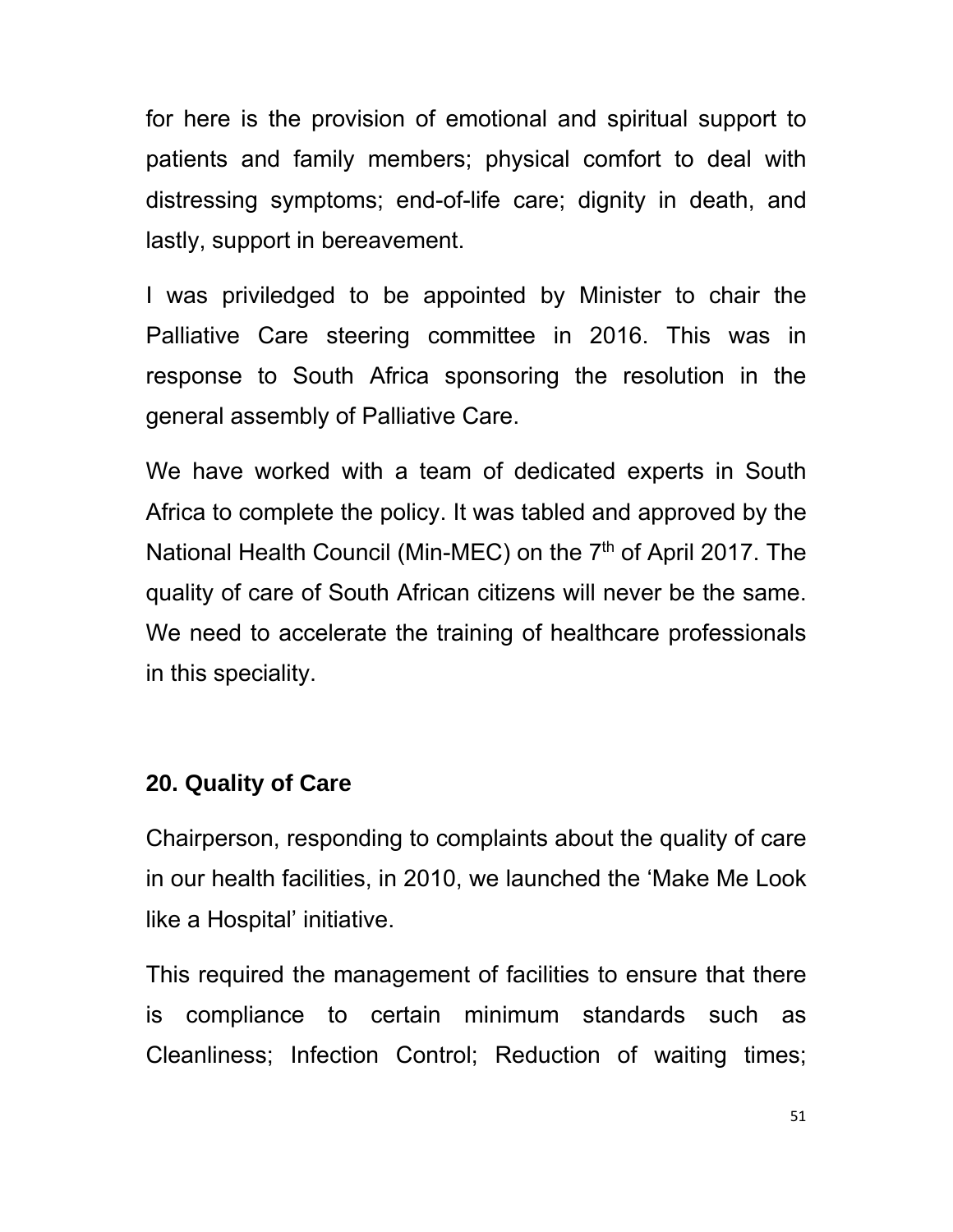Availability of Medicines; Security and Safety of Staff, as well as, Attitude of Staff.

We were thus happy when the National Minister of Health, Hon Dr Aaron Motsoaledi, announced compliance requirements for health facilities to what he termed National Core Standards (NCS), this is also based on the Make Me Look Like A Hospital initiative that we were already implementing.

The Minister, in line with the NHI Policy, went on to establish the **Office of Health Standards and Compliance** (OHSC), as a means to enforce compliance and ensure quality of services at all levels.

I am thus happy to report that when the National benchmark was done, according to the findings of the **Office of Health Standards and Compliance**, the performance of our KwaZulu-Natal health facilities has been found to be above the National average. KwaZulu-Natal came second after Gauteng Province. In 2016/17 our best performing Districts were UMzinyathi and Amajuba and rated among the top three districts in the country.

Today, we can so also report that out of a total of 206 **Primary Health Clinics** targeted for the implementation of Ideal Clinic Realization and Maintenance Initiative; we have a total of 79 accredited as Ideal Clinics. We have embarked on a scale-up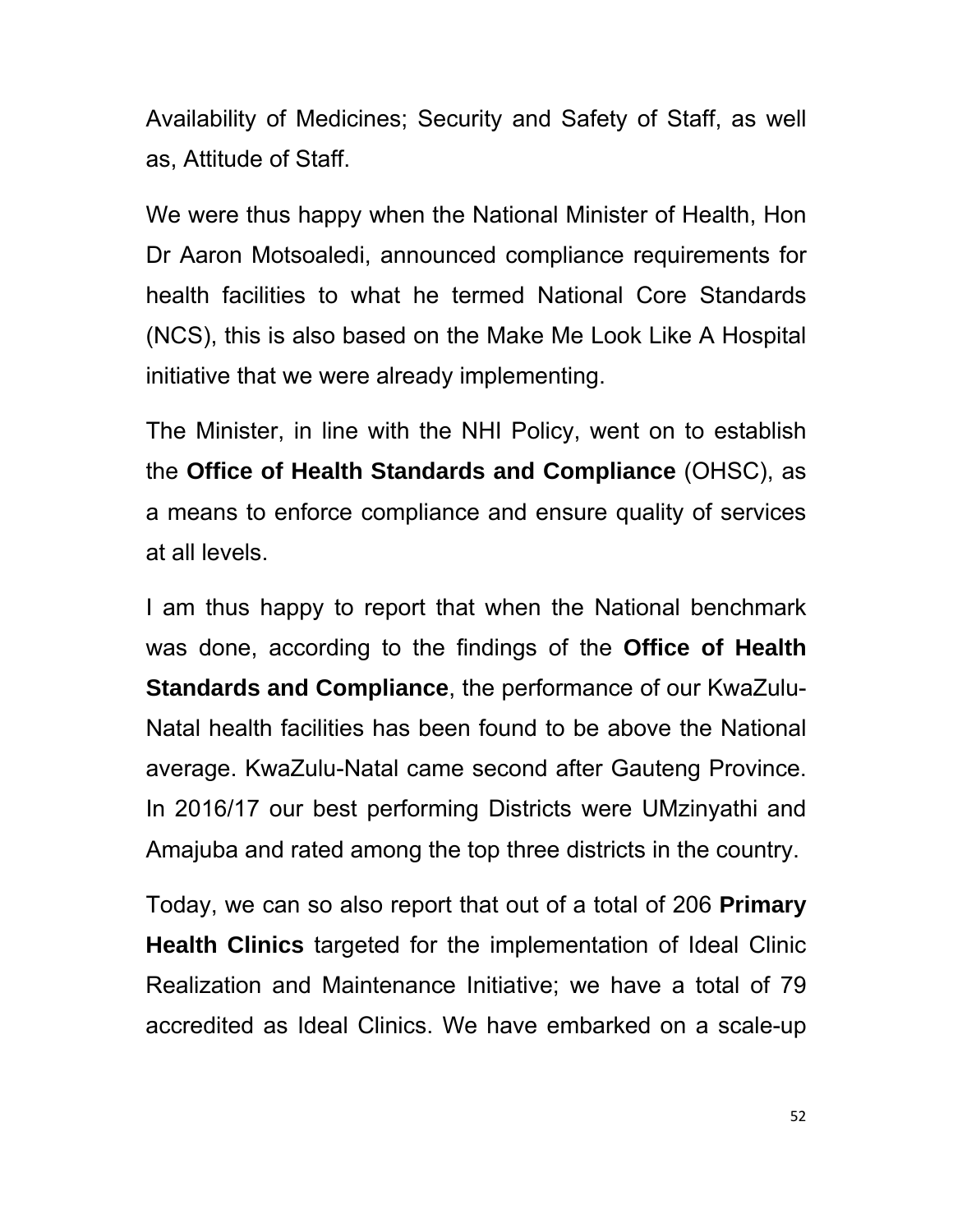programme to improve on Ideal Clinic realisation and maintenance initiative.

To further improve on the quality of care, and in an endeavour to improve access to health services for all, we have followed the prescripts of the National Health Insurance Plan by Contracting Private Health Professionals to our clinics. This has assisted in exposing our communities to multidisciplinary clinical competencies and shortened referral pathways due to the utilization of local General Practitioners. We are happy to report that across Districts, we already have 89 Private GPs and 109 Pharmacy Assistants contracted.

# **21. MONITORING VISIT TO GAMALAKHE CHC AND GCILIMA CLINIC**

Chairperson, we are excited to report the very positive outcome of a recent visit to Gamalakhe Community Health Centre and Gcilima Clinic by a delegation from the National Department of Planning, Monitoring and Evaluation (DPME). The visit focused on the 10 components of the Ideal Clinic Realisation Manual. Although certain challenges were observed which are not out of the ordinary, the delegation was highly impressed with some innovations that are aimed at improving the overall client experience at these facilities.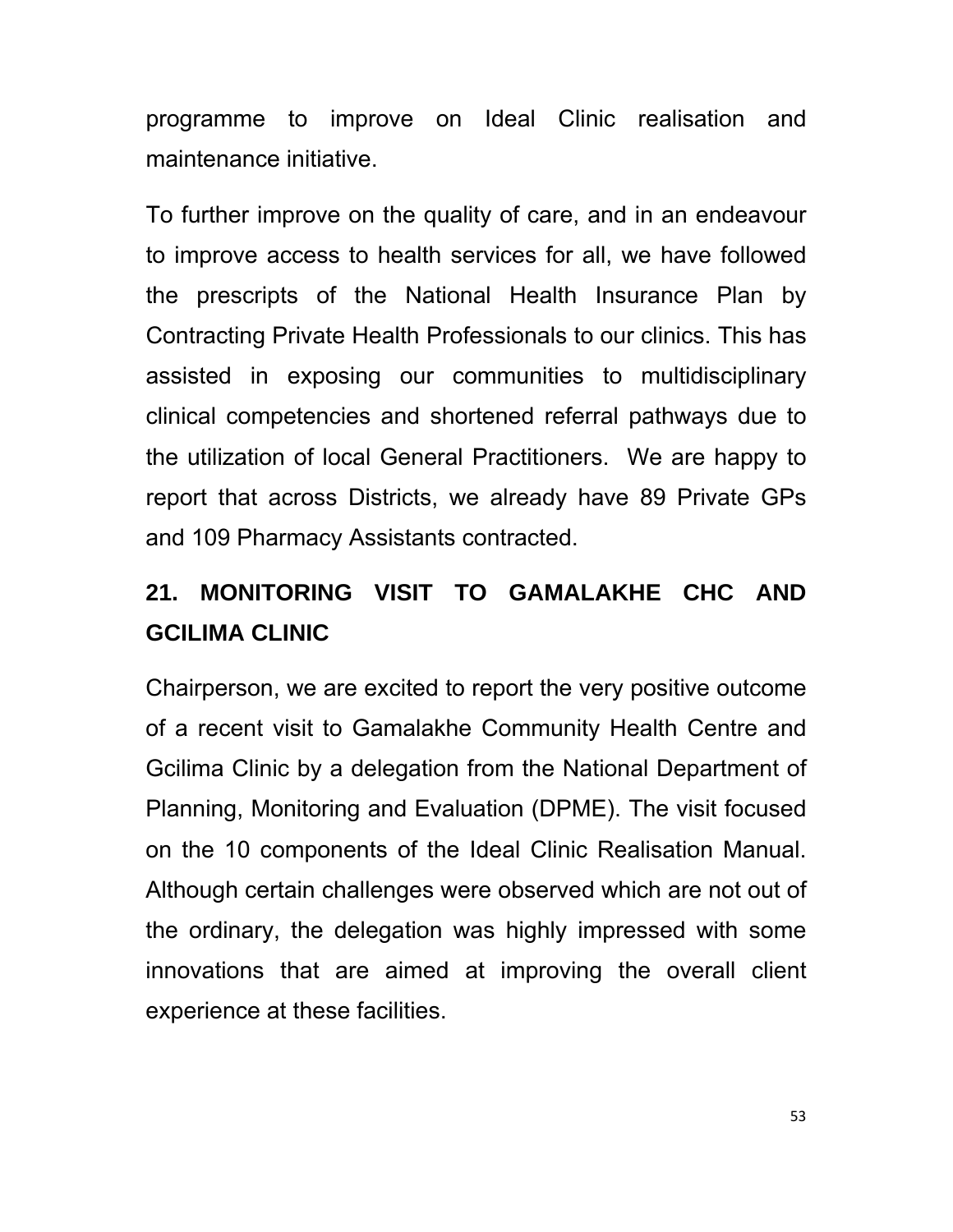These include, among others, that the facilities have started implementing the Central Chronic Medicine Dispensing and Distribution (CCMDD) programme, which has helped reduce foot traffic and waiting times.

Improvements in waiting times are in the areas such as Pharmacy and clinical services. The facilities, which were both found to be clean, also have active queue monitoring systems which help facilitate the flow of patients seeking health care.

#### **22. MALARIA**

Chairperson, since 2011, KwaZulu-Natal Province has been leading in the Management, Control and Prevention of the Malaria disease.

However, malaria continues to cause morbidity and mortality in our most impoverished health districts of UMkhanyakude; Zululand and King Cetshwayo. In 2016, we recorded 488 new malaria cases with 6 deaths.

As a means to comply with the prescripts of the National Malaria Elimination Strategy to systematically reduce local malaria transmission to zero by 2018, the Province held a Malaria Indaba on the 13th July 2016.

This Indaba was supported and attended by the National Institute for Communicable Diseases (NICD), National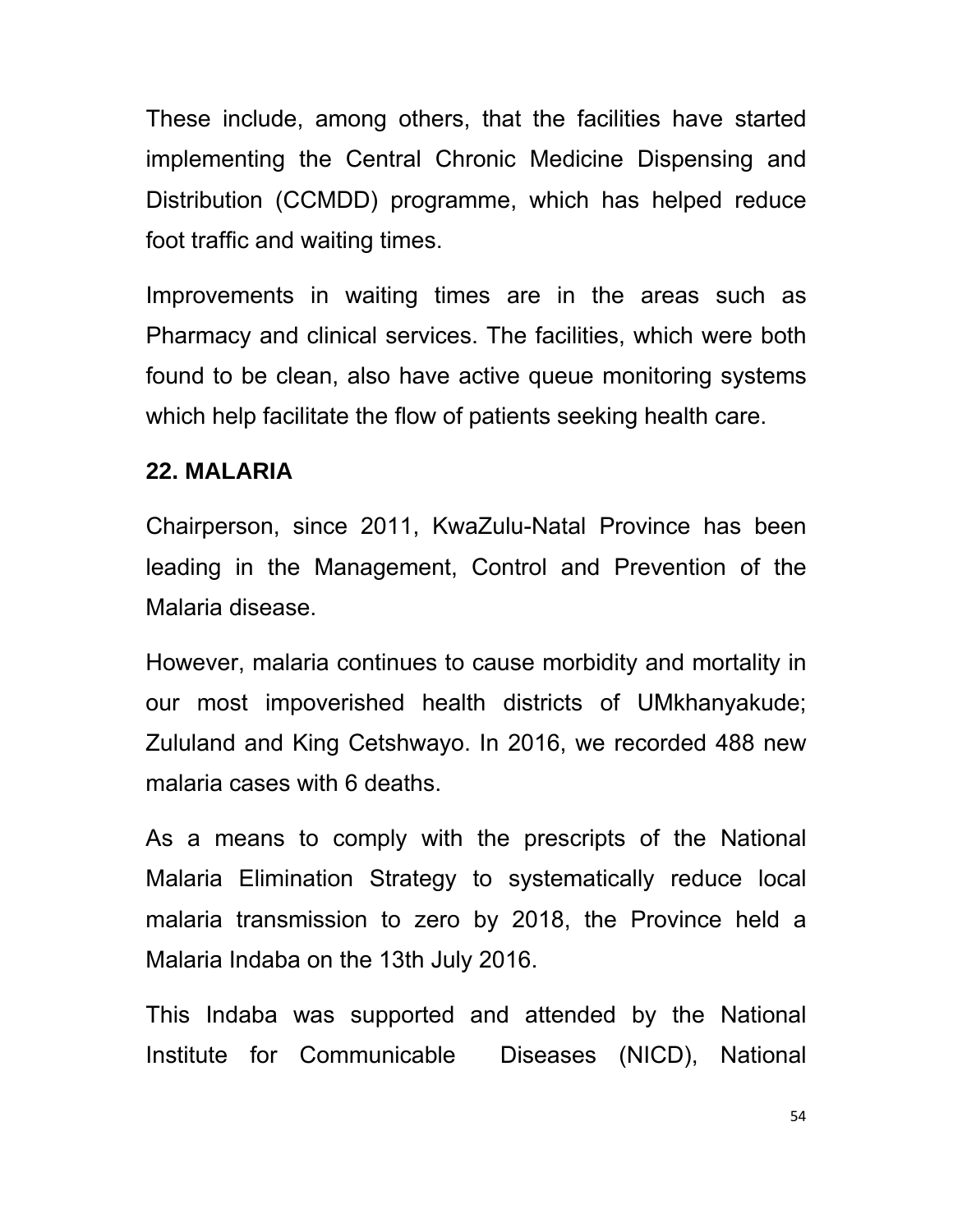Department of Health (NDOH) and Medical Research Council (MRC) which developed action plans towards Malaria elimination that are now being implemented. Uppermost here was the first ever initiation of Foci Clearing Programme (FCP) in the country which is now being conducted in the UMkhanyakude District. This entails identification of focal areas of transmission and commissioning of all available resources to clear the malaria vector transmission in those identified focal areas.

Chairperson; to implement and sustain all our programmes, as expected, requires constant training; recruitment; deployment and retention of qualified healthcare professionals. We have thus resorted to strengthening and investing in our current as well as future prospective workforce.

The Department must admit that it should balance the filling of critical posts and cost savings. It is now evident that since the retirement of entomologists in 2015 and that posts were not filled, there is a resurgence of malaria cases at uMkhanyakude. This matter must be attended, otherwise all the gains in the control of malaria in KZN will be reversed.

### **23. DECENTRALISED TRAINING**

Chairperson, we announce that the KwaZulu-Natal Department of Health and the University of KwaZulu-Natal (UKZN) have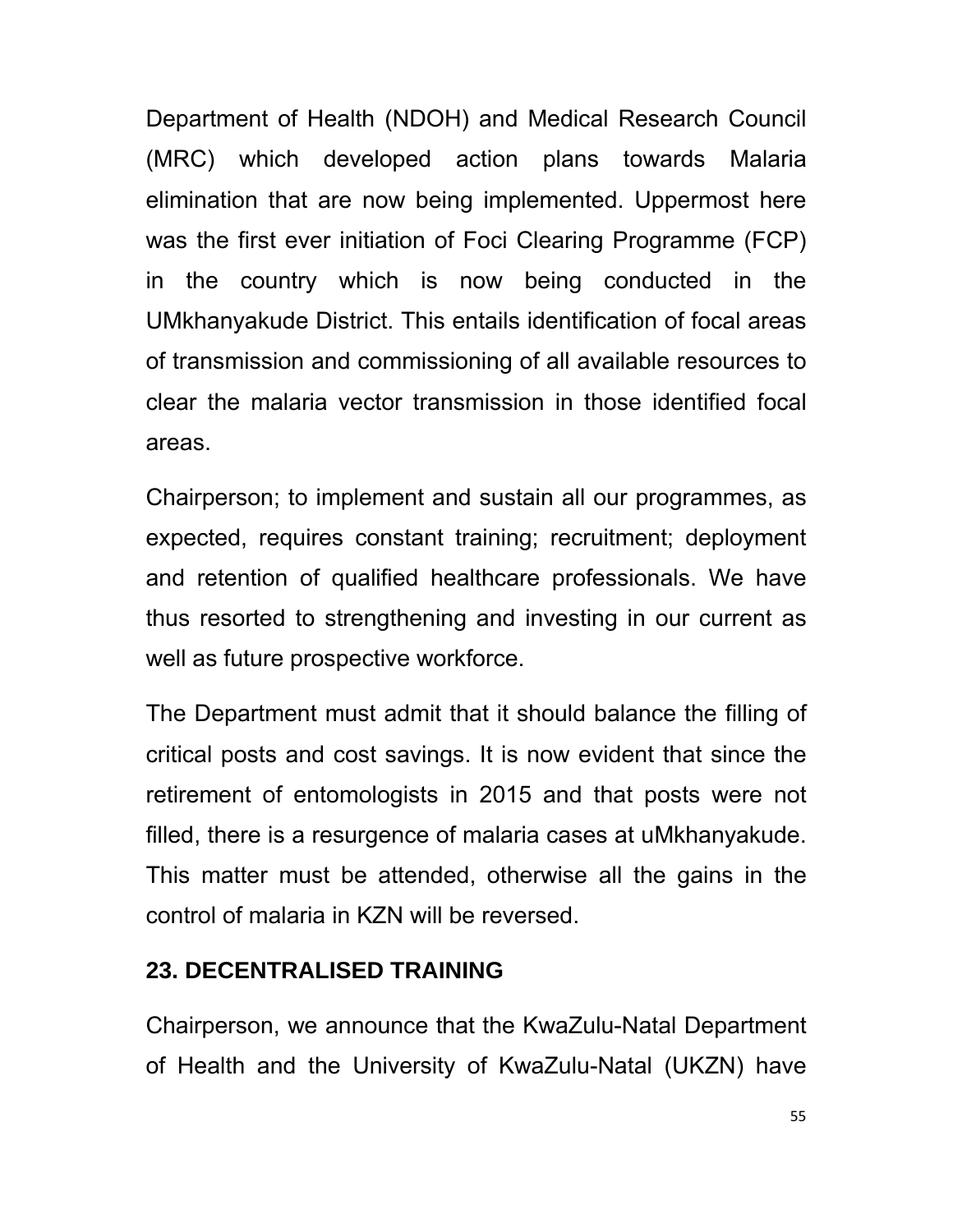agreed to work together to develop a model to facilitate an increase in clinical training capacity, in line with the specific needs of the Province. This will go a long way towards **Strengthening our Health Systems** and **Human Resources for Health** in the Province.

This Plan takes into cognisance the rural nature of parts of the Province as well as its huge burden of disease and its specific needs for service delivery – features that will support clinical training.

The Plan also supports the National Health Insurance (NHI) initiative as it promotes the Primary Health Care approach.

As a start, we have begun developing three [3] Decentralized Clinical Training Platforms to increase the clinical training capacity for all Health Care Professional students. These sites are in Northern KZN (Ngwelezane and Lower Umfolozi War Memorial Hospitals); Western KZN (Madadeni and Newcastle Hospitals) and in Southern KZN (Port Shepstone Hospital).

In the short term, the platform will take into account the need to absorb an increased number of students from the "Nelson Mandela-Fidel Castro Collaboration programme" into clinical experiential training upon their return from Cuba. A total of 262 students are already doing their fourth year in Cuba and will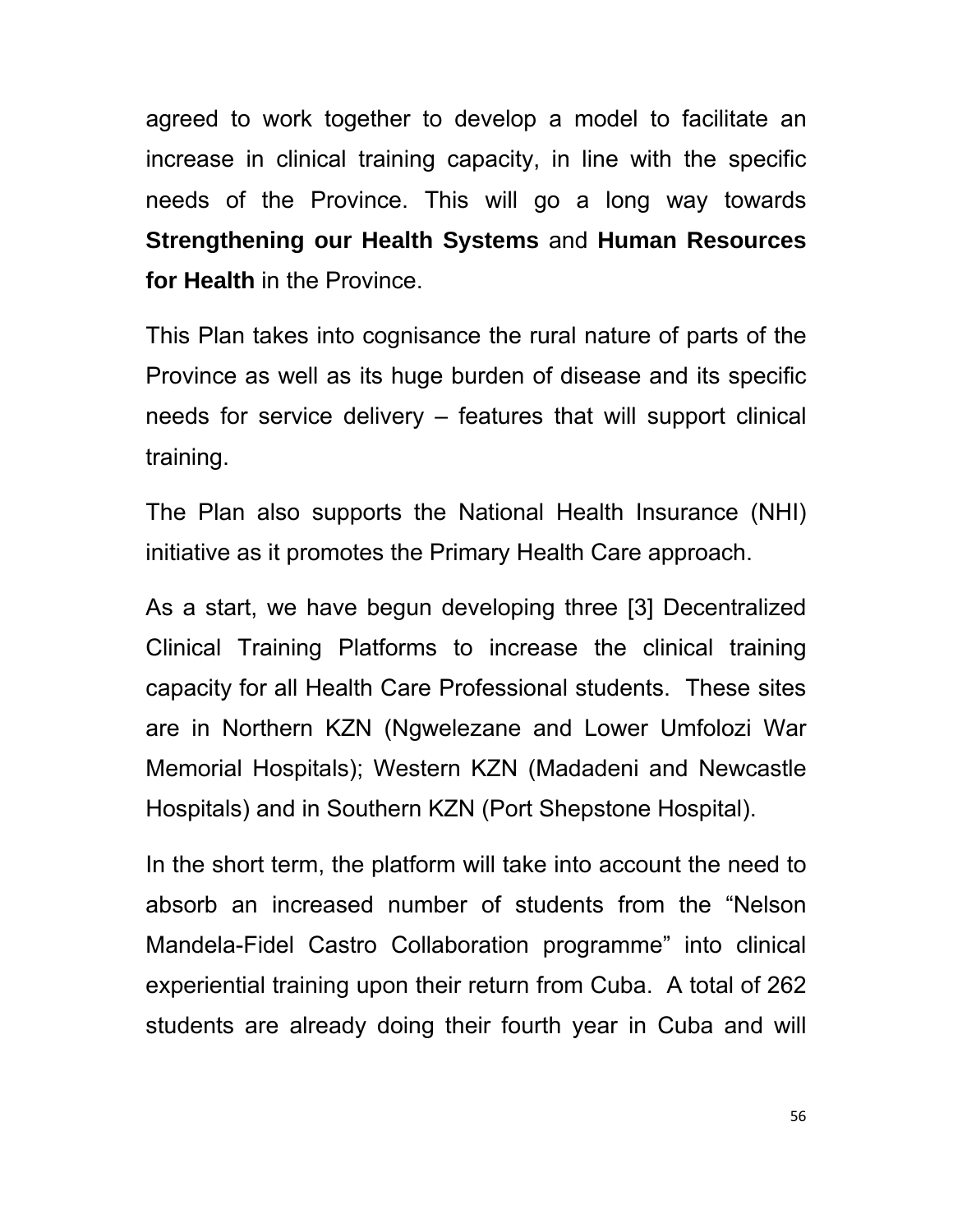return next year in June 2018 to commence their training in sites identified for Decentralised training.

Clinical training in these sites will include training in the Regional Hospitals; District Hospitals; Community Health Centres and Primary Health Care Clinics. Emphasis will be on the primary healthcare approach across the health care continuum from health promotion and disease prevention to therapeutic; rehabilitative and palliative care with a great emphasis on preventative care.

As a Department, we are very excited about this development that will also widen the horizons of health care practitioners due to the fact that students will have been exposed to real life situations and experiences in a rural environment as well as in Regional hospitals.

During the 2017 academic year, we have 154 medical students training in seven Decentralised sites based at the following districts:

• Ugu (Port Shepstone, Murchison and JG Crookes Hospital);

• Ilembe (Stanger Hospital);

• King Cetshwayo (Lower Umfolozi War Memorial and Ngwelezana Hospitals);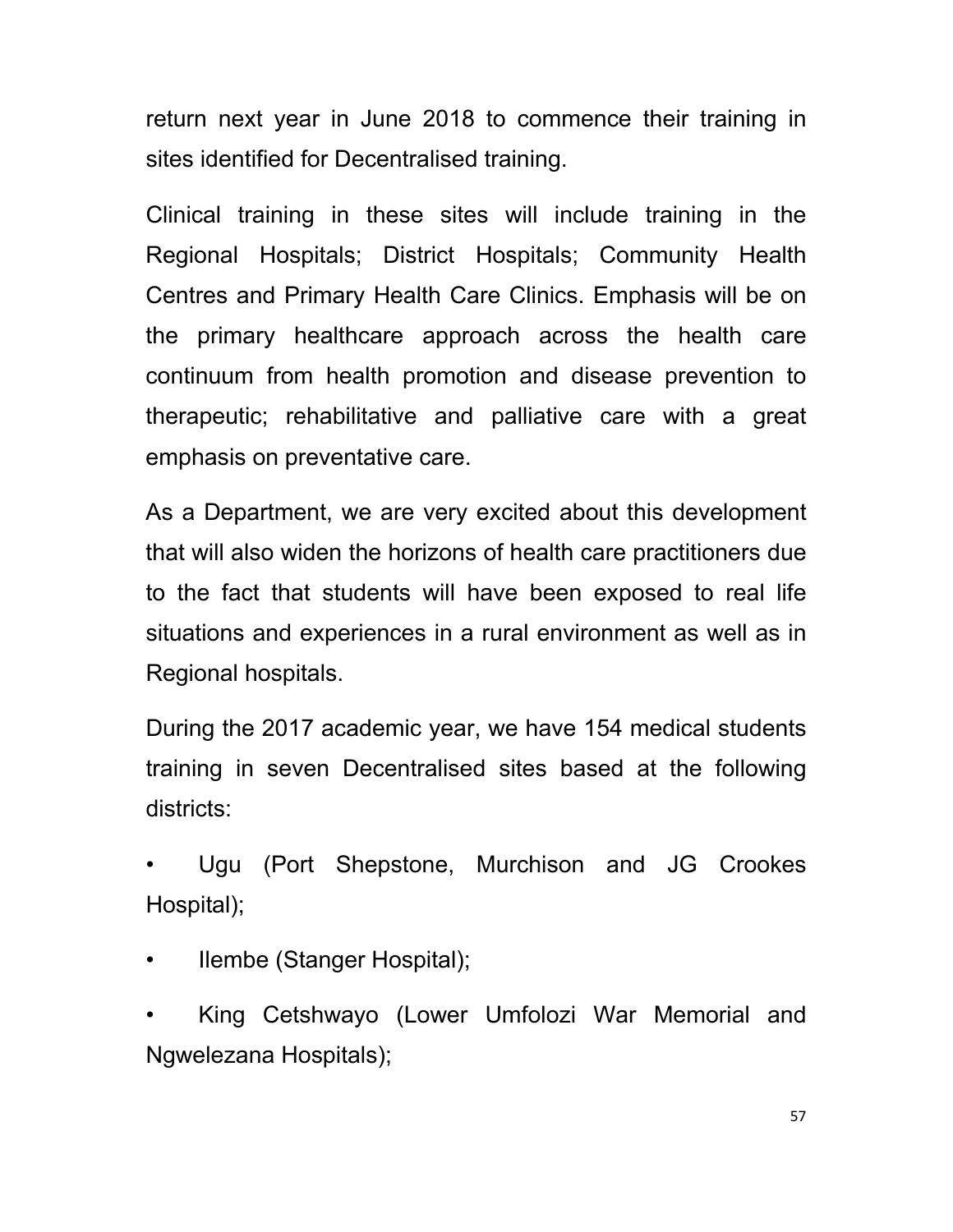#### Amajuba (Madadeni Hospital)

In the longer term, as envisaged by both parties, the platform will significantly expand the UKZN intake of MBChB students and Allied Health professionals and will shift the focus of training to incorporate the community and primary health care focus of the Cuban programme.

#### 25. MEDICO-LEGAL PLAN:

Chairperson, having seen the rise of Medico-Legal claims, the Department has resorted to constituting its own Medical Litigation Unit involving Medical Practitioners, and Legal experts representatives.

On this particular aspect, we have sent a request to the Speaker to make a detailed presentation on our Medico-Legal Plan. We have made a detailed presentation to cabinet.

Part of its function will be to assess past, current and future medico-legal claims; engage in a mediation process in order to fast-track the resolution of medico-legal matters and also facilitate savings on future medical expenses; update and standardize the Records Keeping Policy and also provide feedback to Institutions and staff by sending the names of the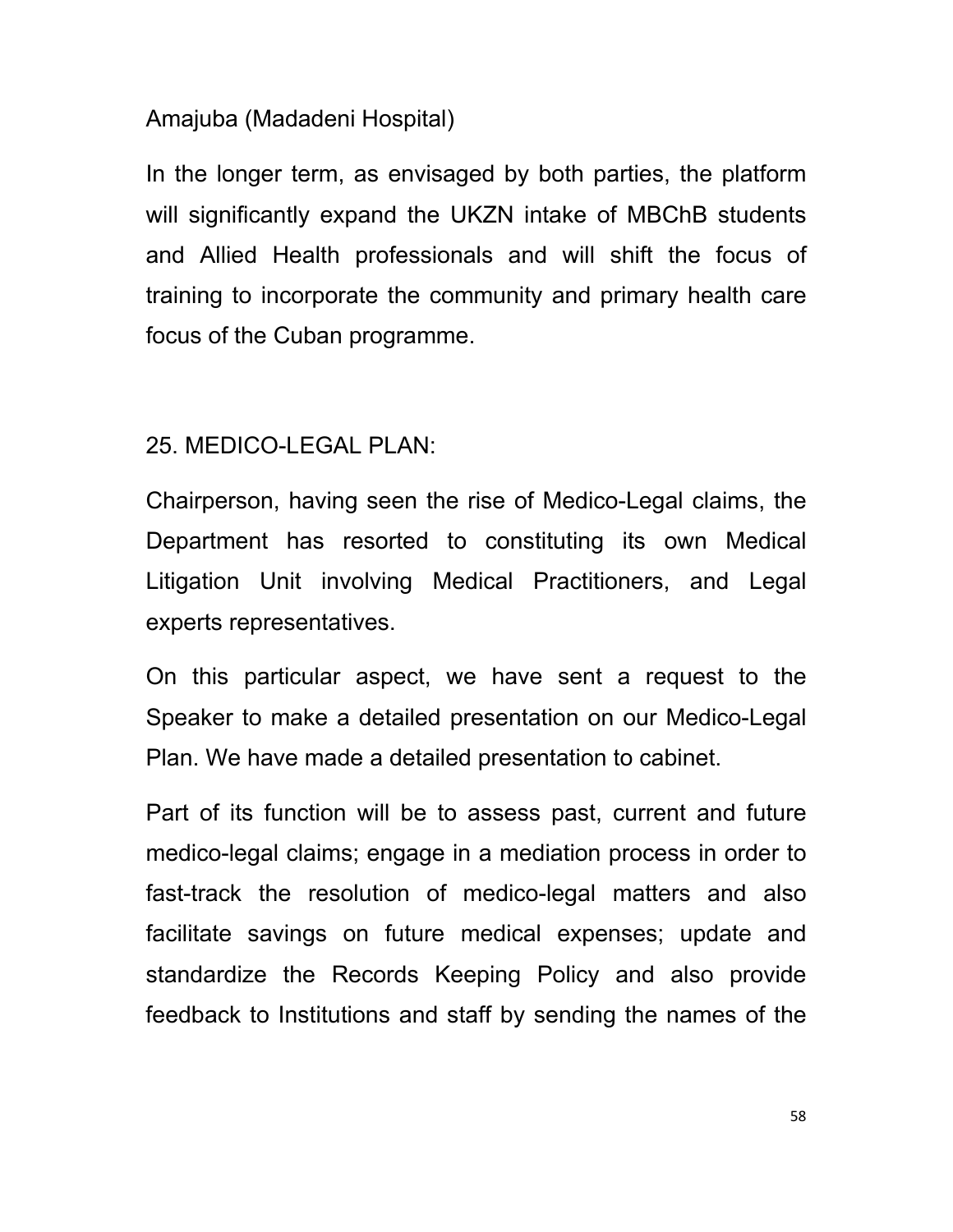Plaintiff's whose matters have been settled (to avoid double dipping).

It will also have access to retired specialists in the fields of Obstetrics; Paediatrics; Radiology and certain other disciplines that the Unit will utilize as experts.

The Unit will foster improved collaboration between Department of Health and the legal experts in the retrieval of sought records. It will then review those records from both a legal and medical point of view and most importantly, present them to the Executive - that is the MEC of Health, Head of Health and others – and then advise to either concede; mediate or defend a matter.

We have also resorted to improving our Complaints Management System which will entail installing Toll-free phones at hospitals; staffing the Call Centres with experienced medical staff and building capability to report on current and past events.

Going forward; all our hospitals and Community Health Centres will now have Adverse Events Committees that will conduct preliminary assessments on whether to engage in negotiations; mediation or defend a matter.

#### **17. Laundry and Linen**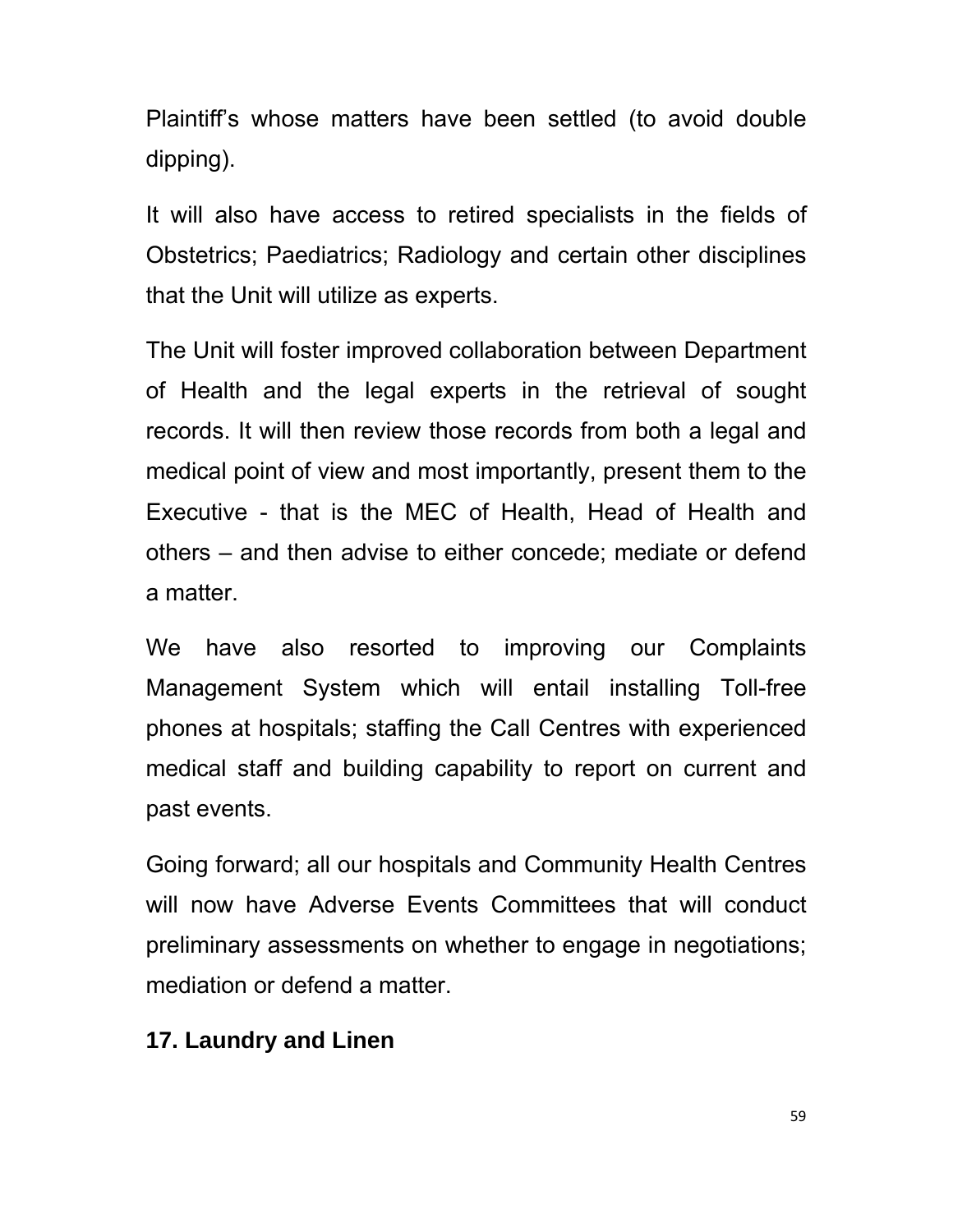Good working and efficient laundry service is crucial to our quest to minimize and eliminate infection in our healthcare facilities.

We are happy with the progress made in the revitalization of this service starting with the KwaZulu-Natal Central Provincial Laundry outside Prince Mshiyeni Memorial Hospital that has been upgraded at the cost of R266 million.

Investment here has assisted in increasing the laundry capacity to deal with approximately 84 000 pieces per day in an 8 hour shift; each of its ironers having a capacity of ironing 11 pieces in every 1 minute and each of its tumble dryers being able to dry 100kg in every 40 minutes.

It has also helped to reduce outsourcing costs from approximately R30 million to an estimated R8 million spent on 2 out of the 6 facilities that are still outsourcing. Further reduction is anticipated as we have started with the process of recruiting additional staff that will lead to an increase in laundry operating hours from 8 to 24 hours, which will be finalized within this financial year.

The Department has also embarked on a parallel process to upgrade laundry equipment at the selected 37 hospitals to increase internal capacity and further reduce the outsourcing of laundry services.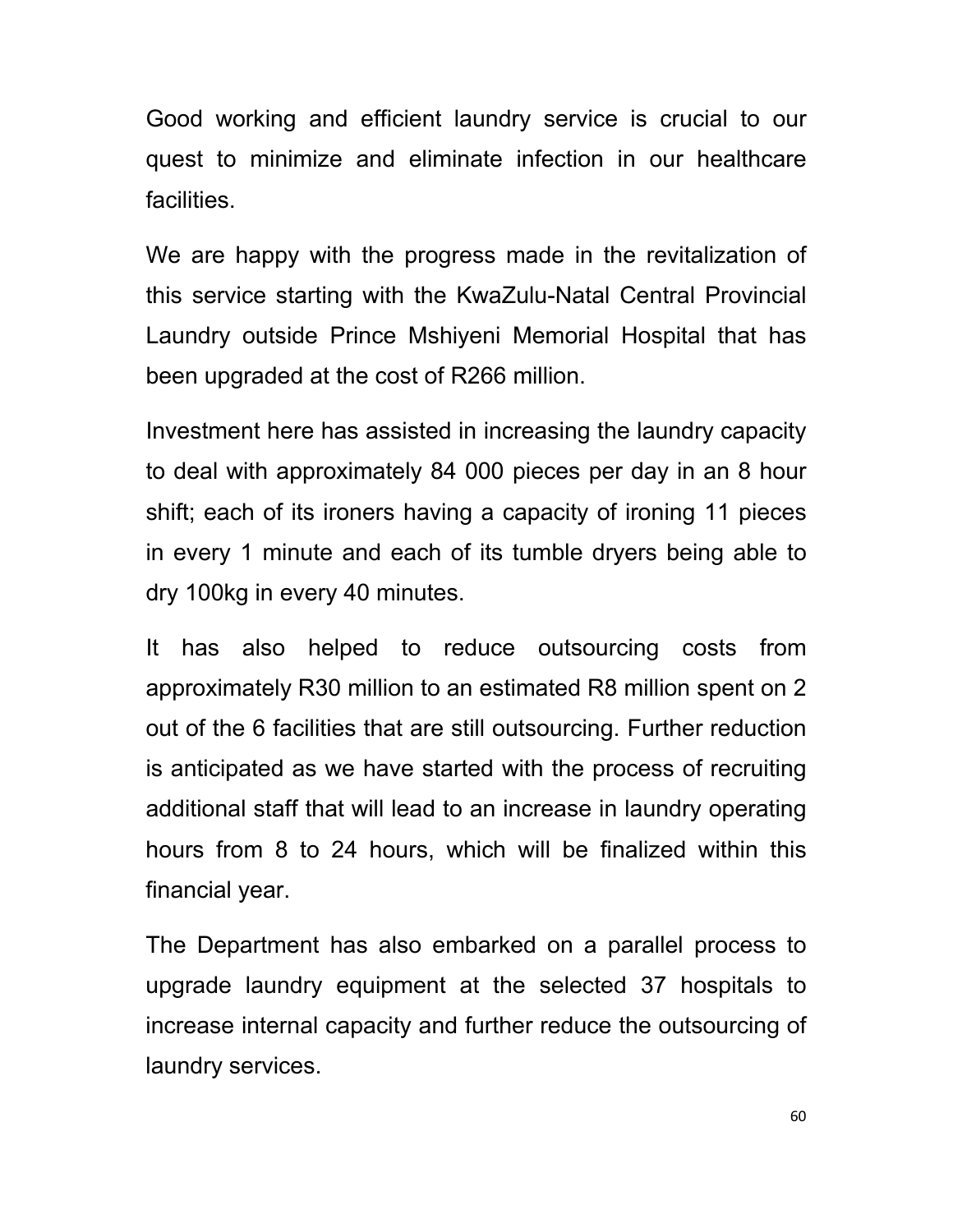Previously, we announced that the Department procured new good quality linen worth R50 million and now would like to report that in the current financial year, additional stock worth R100 million has been procured and distributed to facilities. In the 2017/18 financial year, an additional R30 million will be spent on new linen.

During the same reporting period we announced the acquisition of five (5) new laundry trucks that meet infection prevention and control standards. This financial year, we will be making an additional 3 delivery trucks available for Hospitals and 3 panel vans.

# **24. Radical Agrarian Socio-Economic Transformation (RASET) Programme**

Chairperson, the reality of the deteriorating situation of rural and township economies seems to suggest limited or lack of access to government work by previously disadvantaged individuals (PDIs).

The new Preferential Procurement Policy Framework Act that came into effect from 1 April 2017 will assist the Department to ensure that Radical Economic Transformation is realised through our Supply Chain Management processes. A minimum of 30% of the Department's procurement budget will be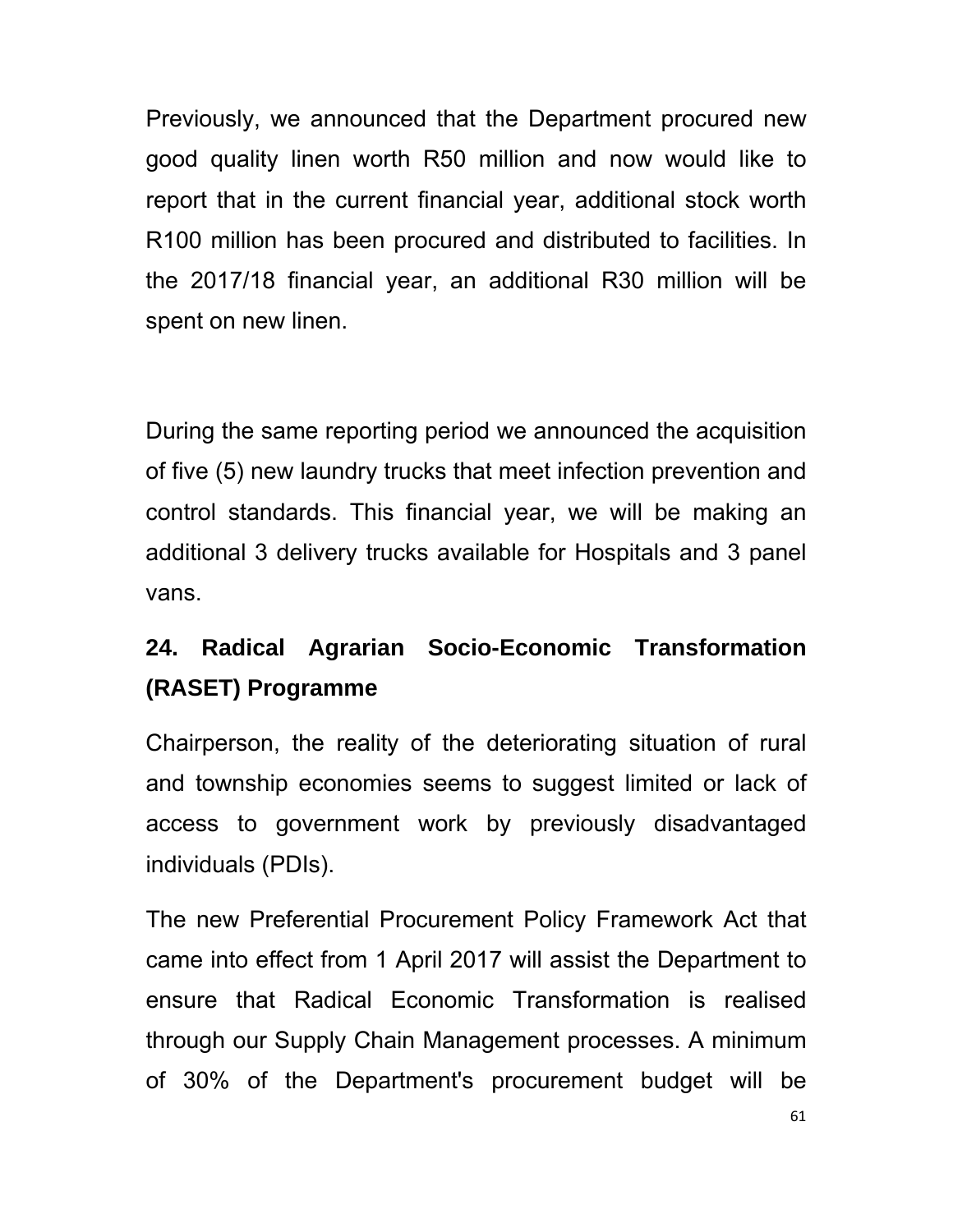prioritised in line with Radical Economic Transformation objectives of the Province. This will cut across all aspects of procurement, which includes:

- Infrastructure projects;
- Medical equipment;
- Medical & surgical consumables;
- Provision of services (i.e. cleaning services, food services);

In this regard, the Department of Health will participate in this Government programme by ensuring that PDIs and Black entrepreneurs receive priority to provide outsourced food services to departmental health facilities.

The Department is committed in the form of a Memorandum of Agreement, to source all specified food items from the RASET Programme. These include, among others:

- Vegetables and Grains;
- Poultry
- Eggs; and
- Bakery

## **26. INFRASTRUCTURE DEVELOPMENT**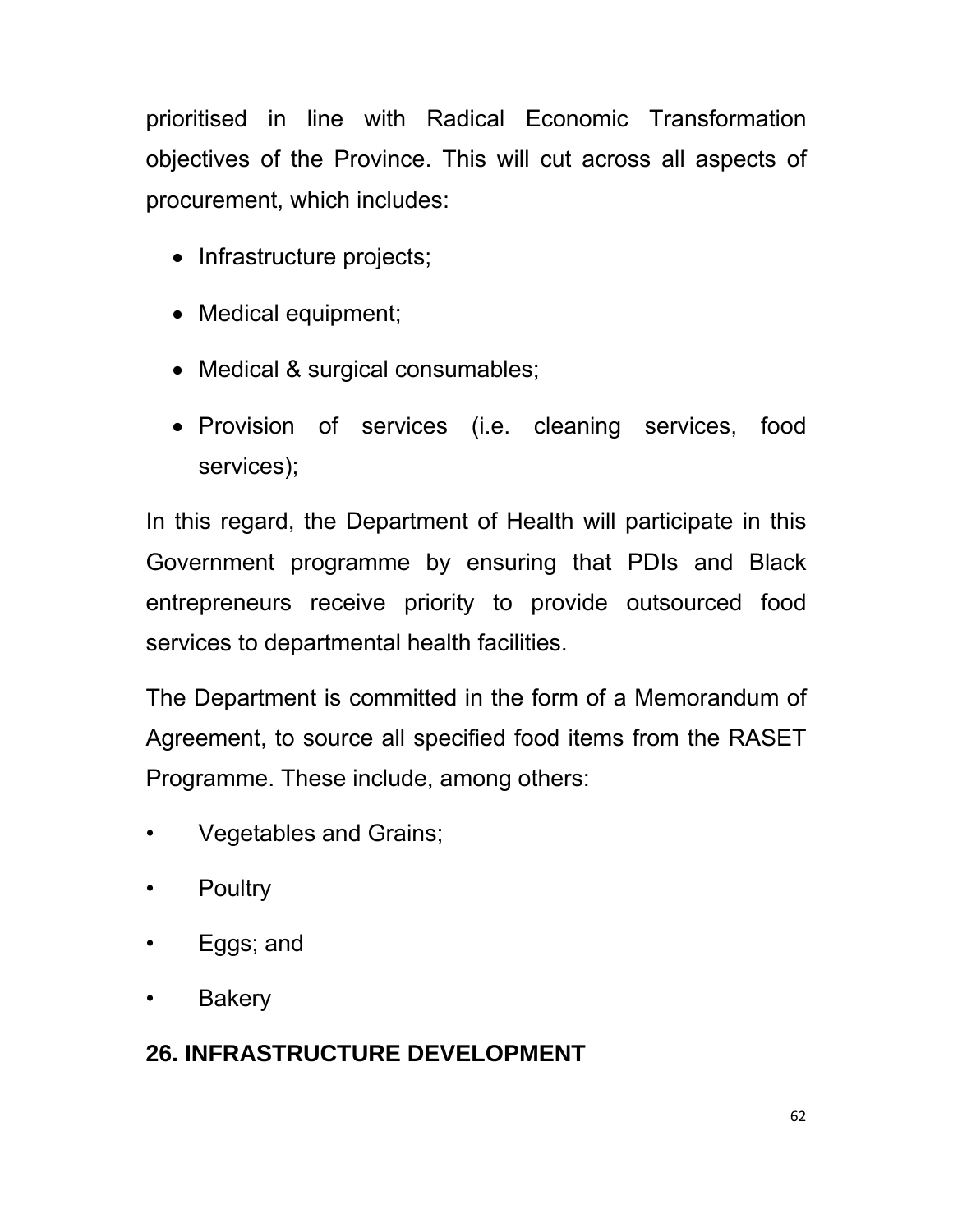The Department is forging ahead with Infrastructure Development, in a bid to strengthen health systems and to enhance access to quality healthcare.

On the  $30<sup>th</sup>$  of March 2017, as the Department of Health, accompanied by the MEC for Finance Ms B Scott, we appeared before the joint committee in Cape Town, namely Appropriation Committee and Health Portfolio Committees.

Among the achievements we were commended on was the strides we have made in Infrastructure in the Province.

Our Infrastructure processes include:

- 1. Revitalisation of health facilities inherited form previous government that are already in poor condition, like Addington, Grey's and Madadeni hospitals;
- 2. Expanding Infrastructure in areas where previous government did not bother itself with catering for the health needs of the people, despite the dire need for such health services in those areas. These include :

a) Jozini;

b) Pomeroy;

c) Dannhauser; and

d) St Chad's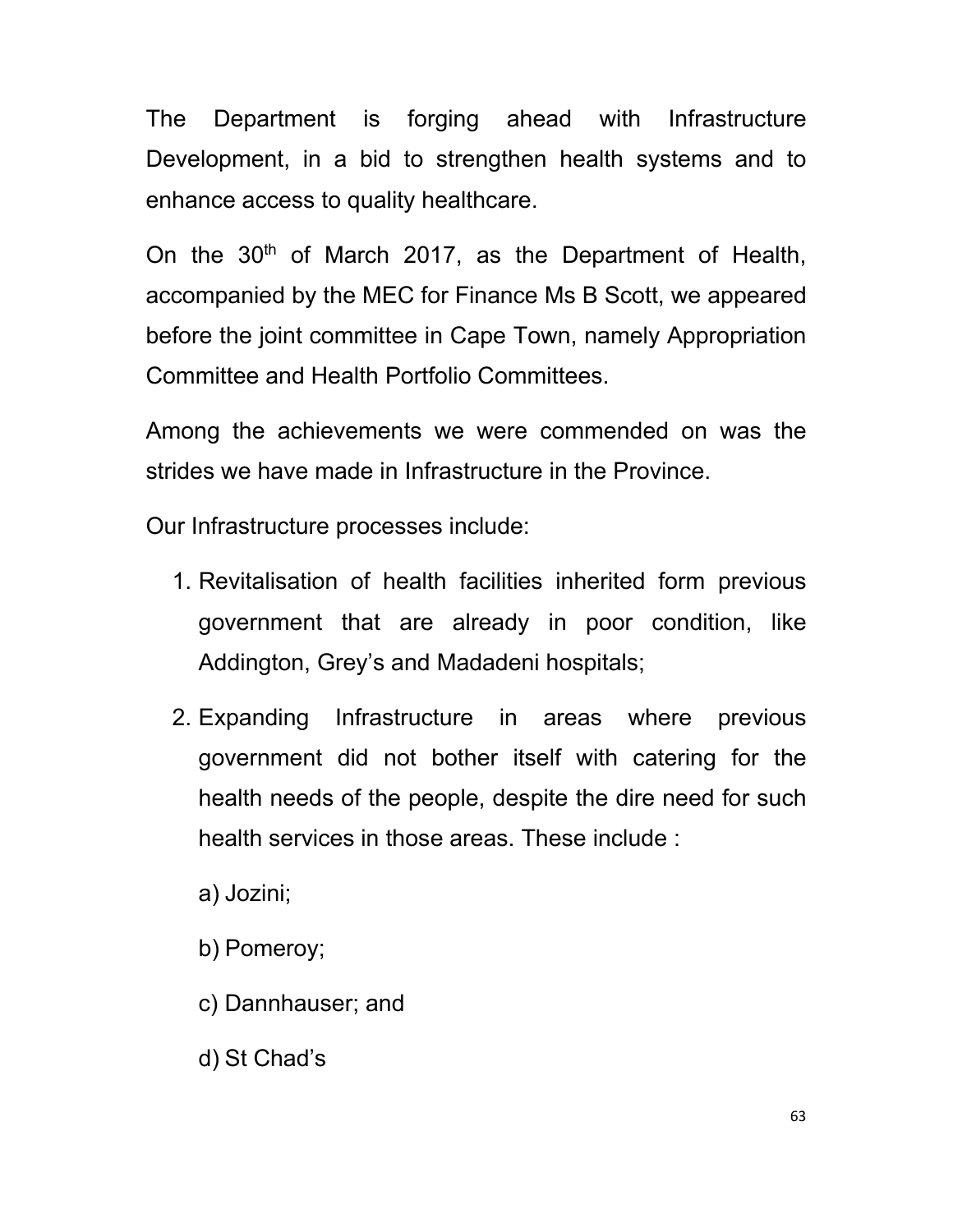3. Building clinics in far-flung areas where no-one ever thought of, such as Mambedwini Clinic, Fuduka Clinic (next to Lowsburg), Muden, Mndozo, Hlokozi, Sokhela and many more. With these achievements, people – regardless of their economic situation – can now access health services. We must also continue to keep a budget for maintenance. There is still pressure for us to build more facilities.

*(For more information, kindly refer to stand-alone Infrastructure Development booklet.)* 

### **27. PLAN TO DEAL WITH AUDITOR-GENERAL'S REPORT**

The Department received an audit qualification for the 2015/16 financial year in the areas of asset management, irregular expenditure and commuted overtime. In addressing these matters, the Department has developed a detailed improvement plan as well as developed Standard Operating Procedures (SOPs) that seek to address the identified weaknesses in internal controls.

This includes engagements with managers to ensure that financial information and reporting is accurate and credible.

The Department is also working with a team from the Provincial Treasury as well as South African Institute of Chartered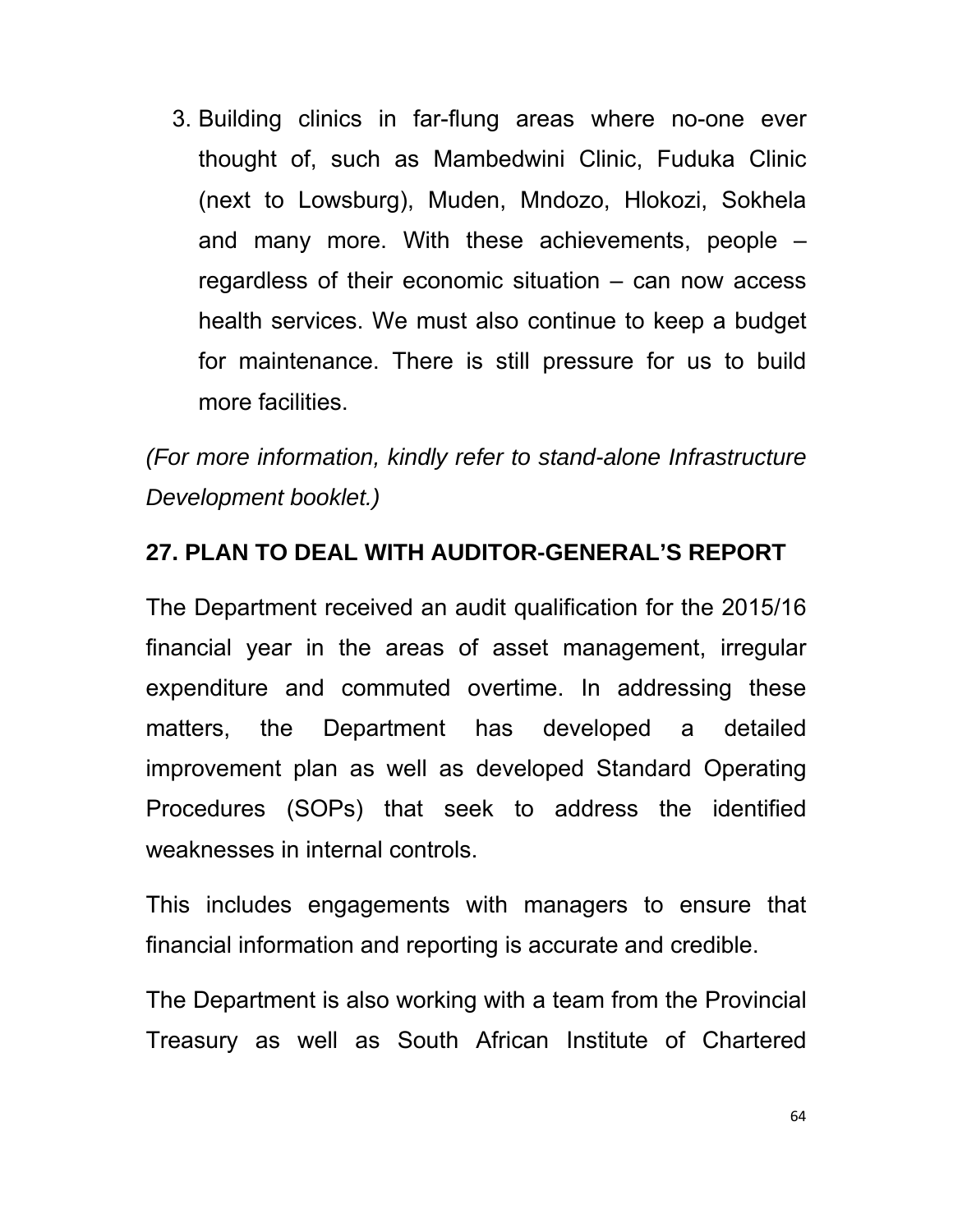Accountants (SAICA) through the National Department of Health to improve audit outcomes.

I thus present in this House budgets per programme which, in our view, will further enhance health care service delivery in our Province.

We thank our Honourable Premier, Members of the Executive Council, a special support from the Treasury and MEC Scott, also thanks Members of the Health Portfolio Committee, my family and the ANC that has deployed me in this responsibility.



Total Budget for 2017/18: **R39 548 473**

Programme 1: ADMINISTRATION - R 891 171

Programme 2: DISTRICT HEALTH SERVICES – R 18 993 346